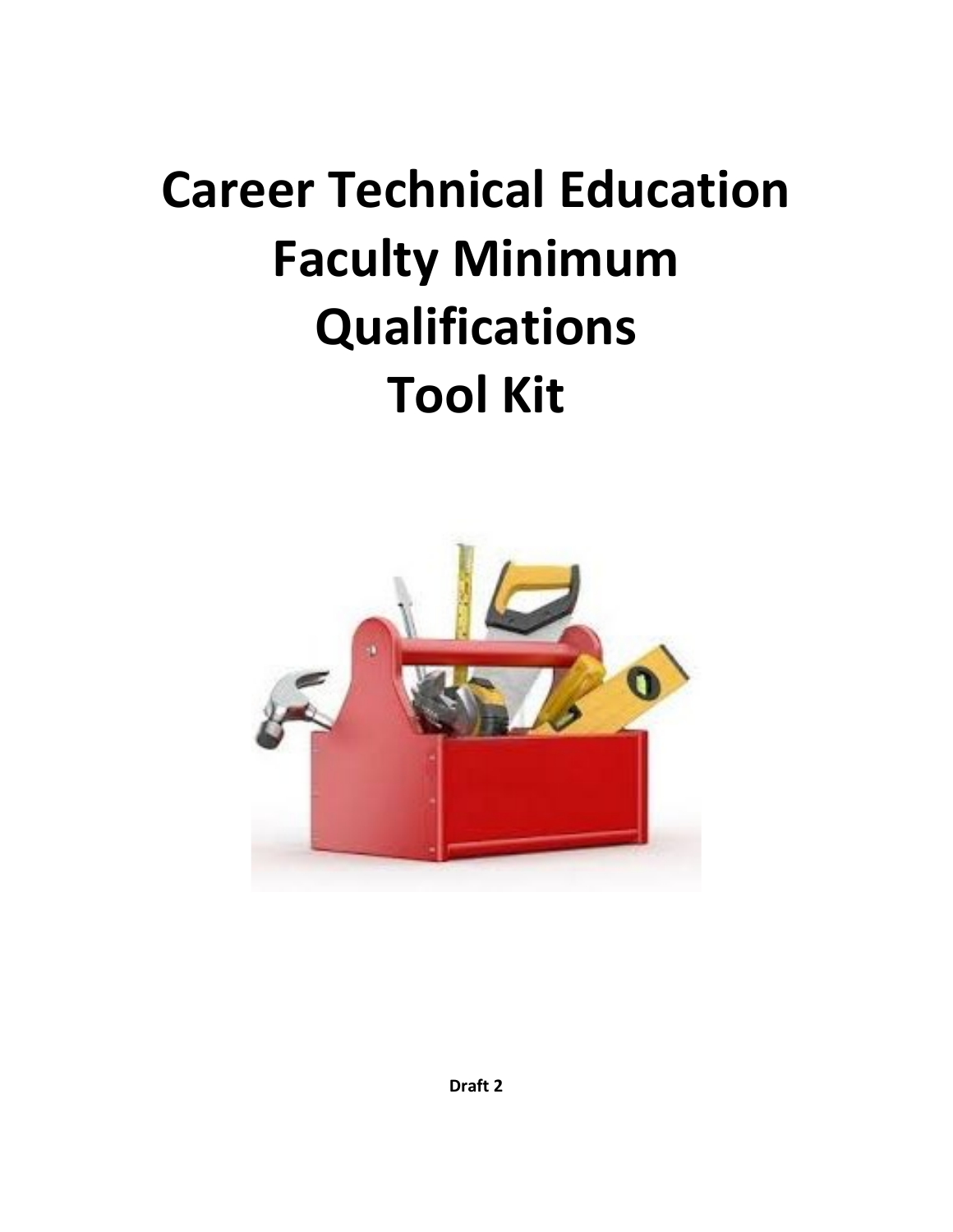## **WELCOME to the Career Technical Education Faculty Minimum Qualifications Tool Kit**

This Minimum Qualification Tool Kit is to assist Academic Senates, discipline faculty, and colleges in screening for minimum qualifications of potential Career Technical Education (CTE) faculty and in the use of equivalency to determine suitability for employment at community colleges. The intent of this Tool Kit to is to maximize the flexibility currently allowed in the use of equivalency and thus creating a deep, diverse, and qualified pool of industry expert candidates for our CTE programs. In addition, the Tool Kit offers other ideas (tools) in addition to equivalency to help colleges hire industry experts.

Minimum qualifications for faculty are essential for promoting professionalism, integrity of instruction, and rigor within each discipline. Locally developed processes that provide a mechanism for an individual to meet minimum qualifications through equivalency ensure the opportunity to hire industry experts who meet the needs of the ever changing Career and Technical Education programs and emerging disciplines.

The CTE Minimum Qualifications Work Group has had detailed and transparent discussions on minimum qualifications and equivalency processes through a careful review of the policies, regulations and laws. Among the groups' research areas are a focus on minimum qualifications for CTE faculty and the application of equivalency policies and processes.

As the community colleges continue the task of meeting future workforce needs, it is important that there is a consistent application at all colleges of the equivalency processes for minimum qualifications for CTE faculty. The intent of equivalency processes is to be flexible and open and to screen appropriate industry experts into the hiring pool.

#### **Context**

Prior to 1990, the California Community College System was governed by the K-14 Department of Education credentialing system. With the 1988 the Community College Reform Act (AB 1725), credentials were phased out in favor of a process for establishing minimum qualifications and a process for determining minimum qualifications via equivalencies that are at least equal to the state-adopted minimum qualifications for a particular discipline. As a result of AB 1725, all community colleges have policies outlining the application of minimum qualifications and a process for establishing equivalency to the minimum qualifications.

In November of 2015, the Board of Governors unanimously approved the recommendations of the Task Force on Workforce, Job Creation and a Strong Economy. One of the seven categories of recommendations centers on CTE faculty, and one of the recommendations spoke directly to the need to improve processes to better include industry experts in hiring pools. Additionally, on more than one occasion delegates to the Academic Senate have passed resolutions asking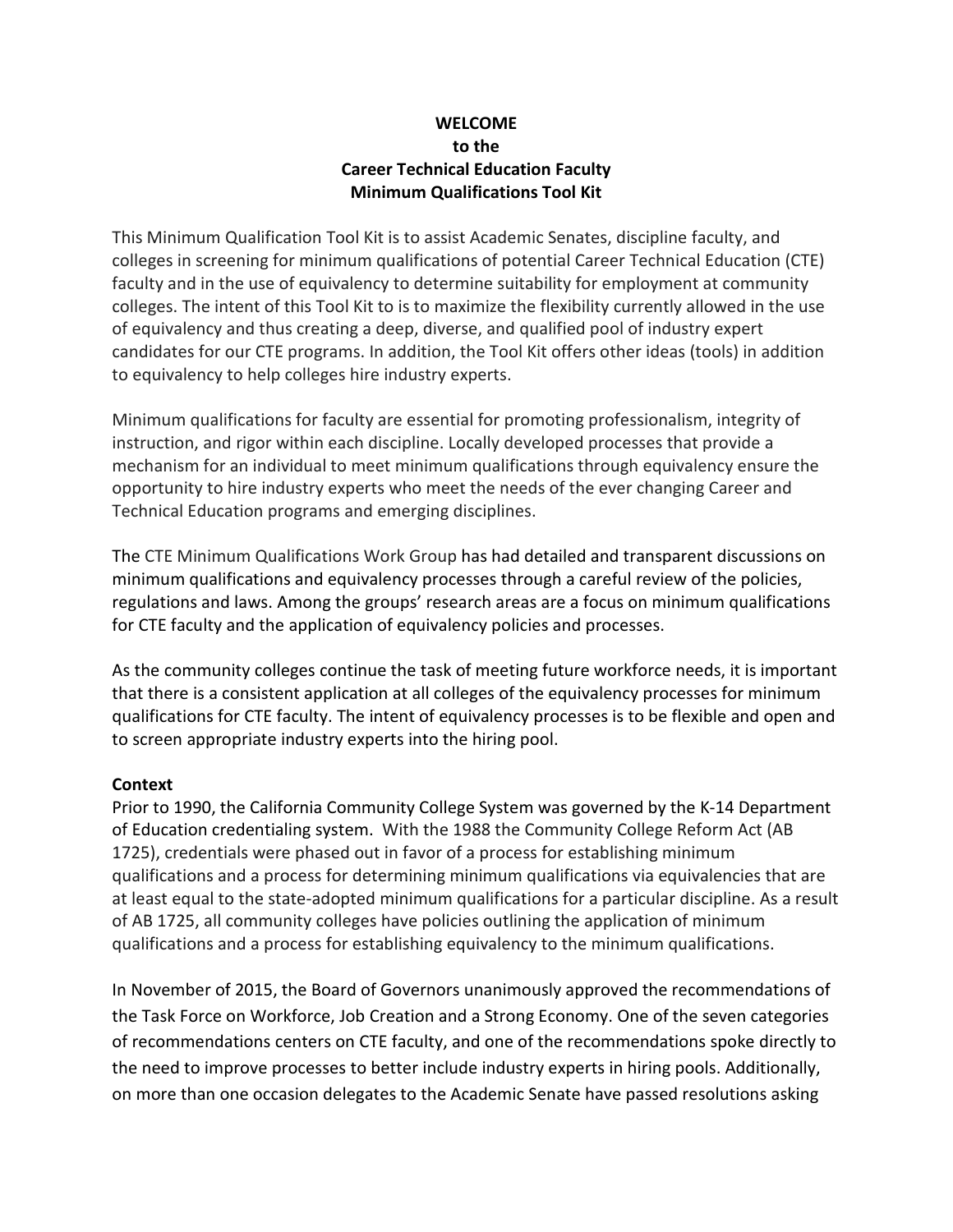that ASCCC "present proposed guidelines for locally establishing standards with suitable criteria for determining equivalencies, including model practices" (10.11 Spring 2011) and "develop and disseminate resources that empower local senates to evaluate and assess, more effectively and with greater flexibility, the qualifications of applicants for faculty positions who have significant professional experience in the field but who have not completed formal academic work in the discipline and/or in general education" (10.05 Fall 2017).

In response to the Strong Work Force recommendations as well as Academic Senate resolutions, the Academic Senate and the Chancellor's Office partnered to establish a CTE Faculty Minimum Qualifications Work Group to clarify and expand on effective practices that may be implemented to broader opportunities for industry experts to be considered qualified as faculty eligible to teach in our classrooms. Members of the CTE Faculty Minimum Qualifications Work Group also included representatives of the Career Technical Education faculty, Chief Executive Officers, Career Technical Education Deans, Chief Instructional Officers, and Human Resources professionals.

The CTE Faculty Minimum Qualifications Work focused on Recommendation 13 from the Task Force on Workforce, Job Creation and a Strong Economy:

13. Increase the pool of qualified CTE instructors by addressing CTE faculty recruitment and hiring practices.

a. Clarify legislative and regulatory barriers to hiring CTE instructors who may not meet existing college hiring standards, but possess significant industry experience.

b. Disseminate effective practices in the recruitment and hiring of diverse faculty and the application of minimum qualifications and equivalencies.

c. Develop pipelines to recruit community college faculty with industry expertise through collaborations with higher education, business, and industry professional organizations.

d. Establish a mentorship model that delineates pathways for industry professionals to intern at colleges to gain teaching skills, knowledge, and experience while pursuing an Associate's Degree or an equivalent.

We welcome your suggestions to improve and clarify The CTE Faculty Minimum Qualifications Tool Kit.

Dr. John Stanskas, Alice Perez, and Dr. Lynn Shaw

CTE Faculty Minimum Qualifications Work Group Tri-Chairs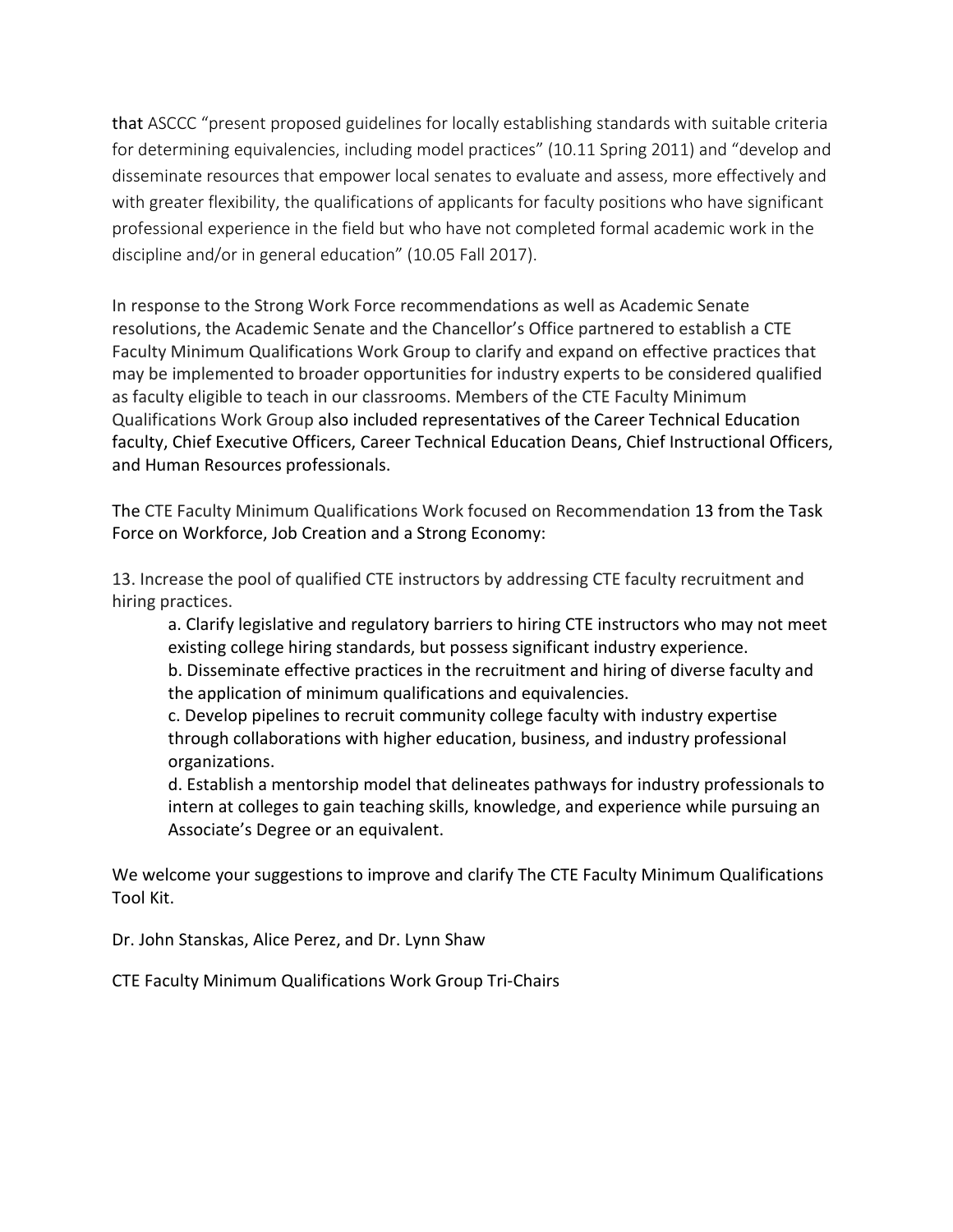## **Table of Contents**

| <b>Tool Kit Welcome</b>                                                                                                   |              |
|---------------------------------------------------------------------------------------------------------------------------|--------------|
| Career Technical Education Faculty Minimum Qualifications Tool Kit Introduction                                           | $\mathbf{1}$ |
| <b>Introduction by User Group</b>                                                                                         |              |
| <b>College Presidents and Chancellors</b>                                                                                 | 4            |
| <b>Chief Instructional Officers</b>                                                                                       | 6            |
| <b>Career Technical Education (CTE) Deans</b>                                                                             | 8            |
| Career Technical Education (CTE) Department Chairs and Faculty                                                            | 10           |
| <b>Checklist for Equivalency Tool by User Group</b>                                                                       |              |
| Pre-Planning Checklist for Equivalency by Department                                                                      | 12           |
| <b>Equivalency Checklist for Human Resources Departments</b>                                                              | 13           |
| <b>Checklist for Equivalency Committee</b>                                                                                | 14           |
| <b>Equivalency Tools</b>                                                                                                  |              |
| Best Practices for Equivalency Committee                                                                                  | 16           |
| Model Equivalency Committees Composition and Policies                                                                     | 18           |
| Equivalency Portfolio Model Standards                                                                                     | 21           |
| <b>CTE Faculty Minimum Qualifications General Education Equivalency Worksheet</b>                                         | 23           |
| <b>CTE Faculty Minimum Qualifications General Education Equivalency Matrix</b>                                            | 26           |
| <b>Area A Natural Sciences</b>                                                                                            | 28           |
| Area B Social and Behavioral Sciences                                                                                     | 31           |
| <b>Area C Humanities</b>                                                                                                  | 34           |
| Area D.1 Language and Rationality: English Composition                                                                    | 36           |
| Area D.2 Language and Rationality: Communication and Analytical Thinking<br>& Associates Degree Competency in Mathematics | 38           |
| Eminence                                                                                                                  | 40           |
| Information and Checklist for Potential Equivalency Applicants                                                            | 41           |
| Sample Equivalency Statement for Job Postings                                                                             | 43           |
| <b>Apprenticeship Minimum Qualifications</b>                                                                              | 44           |
| <b>Credit for Prior Learning</b>                                                                                          | 46           |
| <b>Faculty Internship for Industry Experts</b>                                                                            | 48           |
| <b>California Education Code and Code of Regulations (Title 5)</b>                                                        | 53           |
| <b>CTE Faculty Minimum Qualifications Work Group</b>                                                                      | 58           |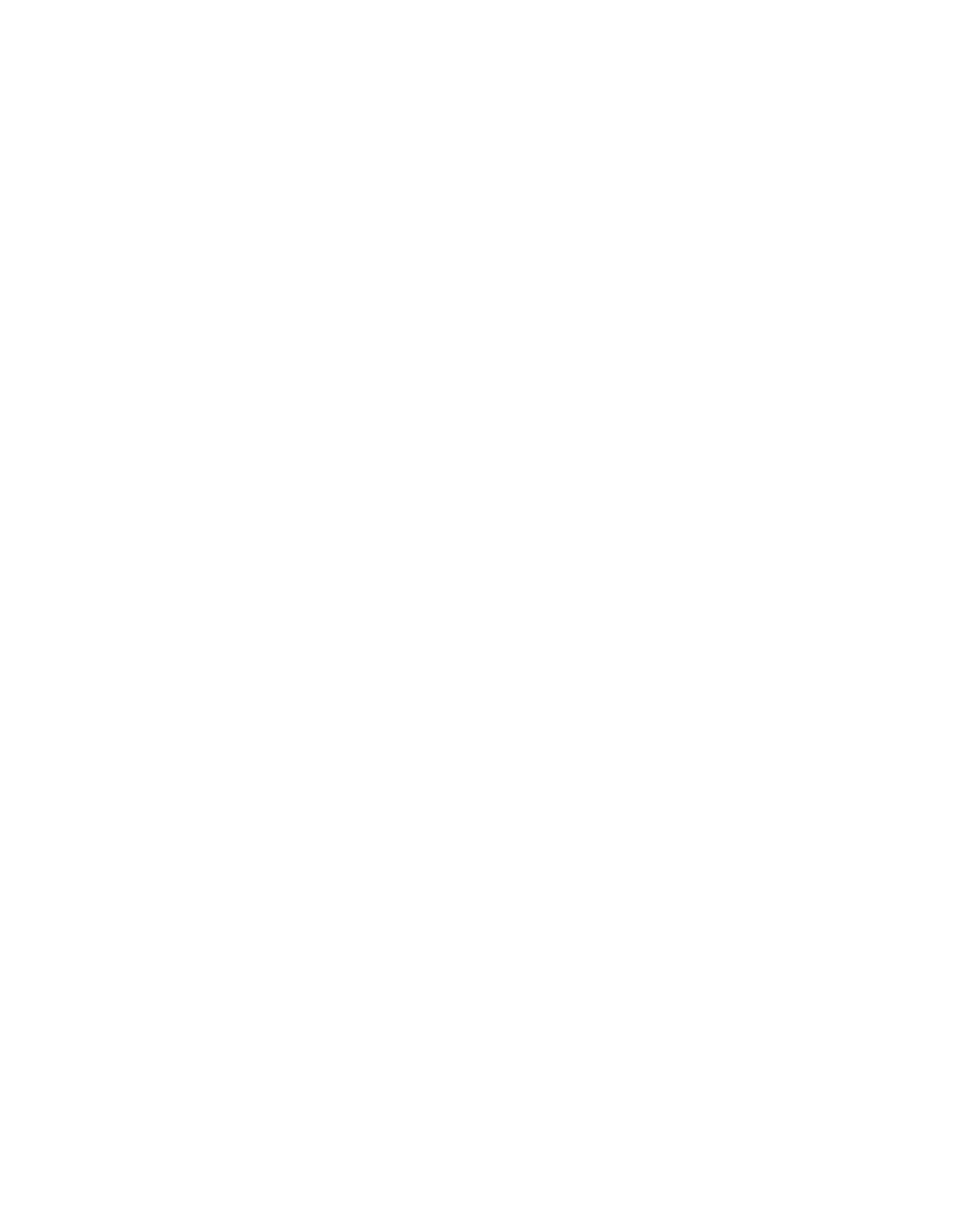#### **Career Technical Education Faculty Minimum Qualifications Tool Kit Introduction**

The Career Technical Education Faculty Minimum Qualifications Tool Kit is a collection of documents (tools) designed to assist colleges in screening for minimum qualifications of CTE faculty. The Tool Kit also has resources to guide Equivalency Committees in determining suitability for equivalency and possible inclusion of industry experts for CTE programs hiring pools. The intent of the Tool Kit is to maximize the flexibility currently acceptable in Title 5 regulations. Greater flexibility and increased use of the equivalency process should create a deeper, more diverse, and highly qualified pool of faculty candidates. Overall*,* the goal is to screen appropriate industry experts into the applicant pool for hiring consideration.

Minimum qualifications for faculty are essential for promoting professionalism, integrity of instruction, and rigor within each discipline. Equivalency processes provide a mechanism for an individual to meet the required minimum qualifications and to be included into the hiring pool to meet the needs of CTE programs and emerging disciplines.

The Tool Kit provides various remedies or strategies to increase the CTE faculty hiring pools in ways that bring state of the art skills and experience into the classroom. The current challenges of evaluating minimum qualifications, is ensuring that our processes do not exclude qualified and diverse candidates from consideration. Most community colleges do not exercise the full range of opportunities available through strong equivalency practices and consequently fail to allow excellent potential CTE faculty candidates to be considered for the hiring pool.

#### **Background**

Prior to 1988, the California Community College System was under the K-14 Department of Education's credentialing system. In 1988, the Community College Reform Act (Assembly Bill 1725) required credentials be phased out and replaced with a process establishing minimum qualifications and the determination of equivalencies that are at least equal to the stateadopted minimum qualifications for a particular discipline. As a result of AB 1725, all community colleges are required to have policies outlining the application of minimum qualifications and a process for establishing equivalency to the minimum qualifications as part of the selection and hiring process. After nearly four decades, the equivalency processes across the college system are challenging, confusing, and unevenly applied. The consequences for CTE programs and faculty are sometimes severe and disproportionately impact CTE students by limiting access to industry experts.

In November of 2015, the Board of Governors unanimously approved 25 recommendations from the Task Force on Workforce, Job Creation and a Strong Economy (known as the Strong Workforce Program). Recommendation #13 is one of the recommendations under the CTE Faculty section. The recommendation states:

13. Increase the pool of qualified CTE instructors by addressing CTE faculty recruitment and hiring practices.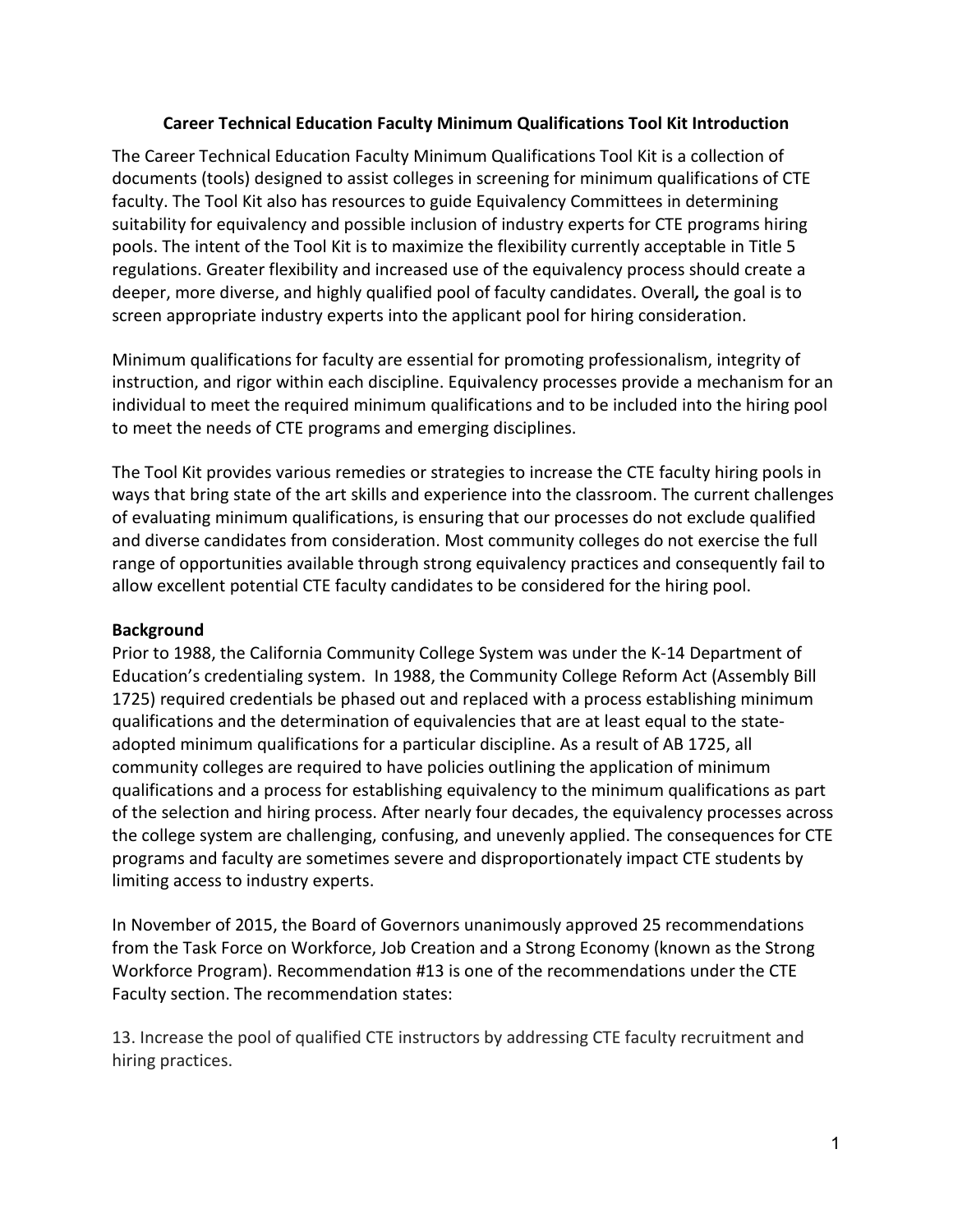- a. Clarify legislative and regulatory barriers to hiring CTE instructors who may not meet existing college hiring standards, but possess significant industry experience.
- b. Disseminate effective practices in the recruitment and hiring of diverse faculty and the application of minimum qualifications and equivalencies.
- c. Develop pipelines to recruit community college faculty with industry expertise through collaborations with higher education, business, and industry professional organizations.
- d. Establish a mentorship model that delineates pathways for industry professionals to intern at colleges to gain teaching skills, knowledge, and experience while pursuing an Associate's Degree or an equivalent.

At the direction of the Chancellor, data was gathered from the field through a survey of primarily CTE faculty to help inform the Chancellor's Office on the barriers faced by CTE programs in hiring industry experts. Narrative responses were collected from 76 CTE faculty representing 43 colleges regarding their experiences hiring faculty with industry expertise. Results indicated an urgent need for CTE programs to have more flexibility in hiring industry experts and a general lack of understanding and success in utilizing the equivalency processes. Existing California Code of Regulations (CCR) Title 5, Section 53430, enables districts to use an equivalency process to hire faculty. However, the equivalency process is underused and greatly varied in application across districts and local campuses. The Academic Senate for California Community Colleges (ASCCC) completed a study in 2015 which examined the use of equivalency processes and came to a similar conclusion.

The Chancellor's Office formed the CTE Faculty Minimum Qualifications Work Group in the Fall of 2016 to address the recommendations associated with expanding the hiring pool for qualified applicants for CTE faculty by looking at a wide variety of actions that could be undertaken. The work group was composed of the following constituents:

- Academic Senate California Community Colleges
- Chief Executive Officers
- Chief Instructional Officers
- California Community College Association for Occupational Education
- Chief Human Resources Officers
- CTE Faculty
- Chancellor's Office Workforce and Economic Development and Educational Services **Divisions**

The Work Group reviewed the pertinent policies, practices, and regulations to better understand all of the issues involved in finding ways to get industry experts into our classrooms. The group began its work by having detailed and transparent discussions on CTE minimum qualifications including equivalency processes, internships, and multiple other issues looking specifically for solutions, new ideas, and promising practices in the field.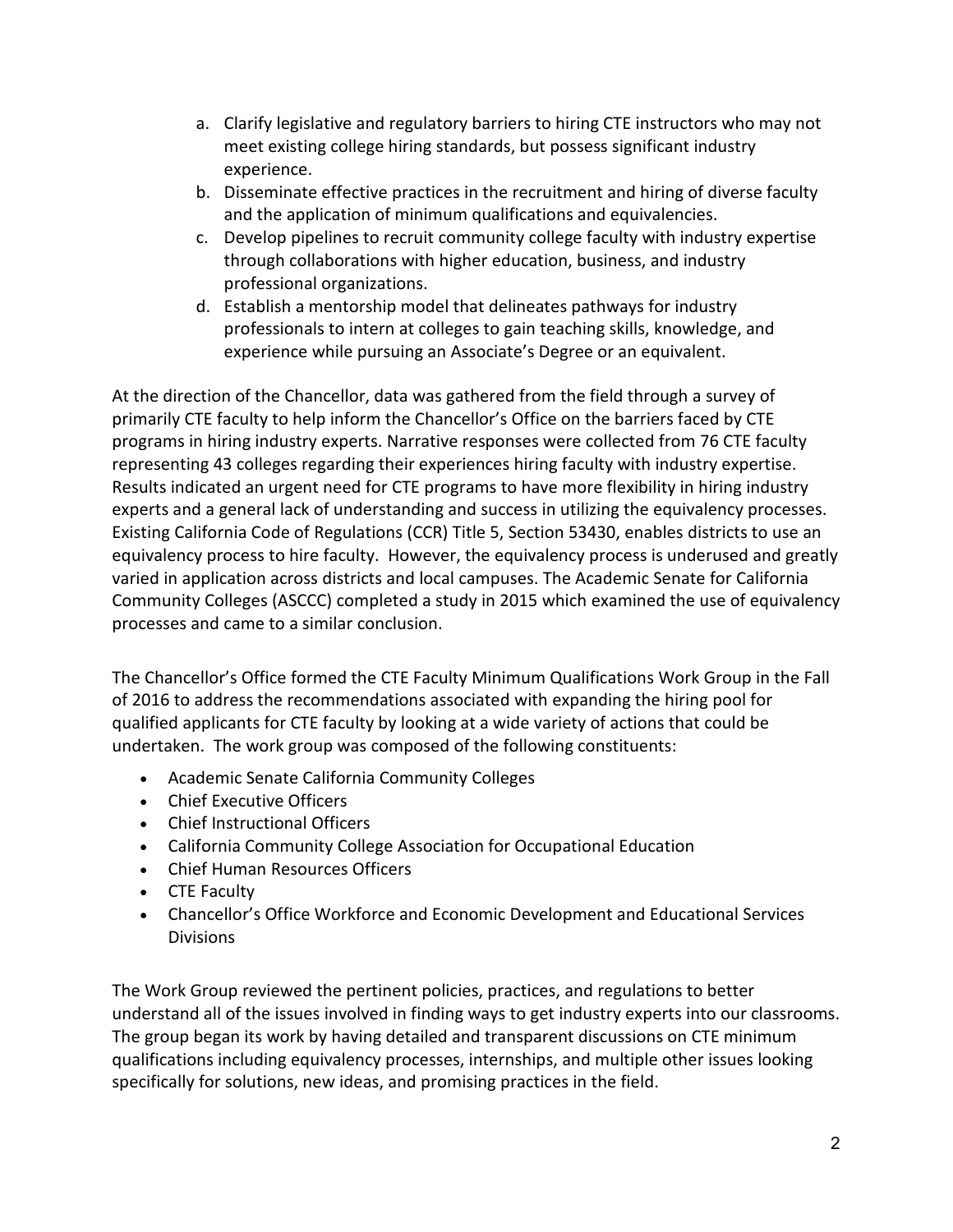Three areas were identified as possible areas of work that could help colleges get industry experts into our classrooms. Each of these areas has documents, checklists, model standards, and guidance for colleges to use to meet their needs for CTE faculty.

- **1. Equivalency:** Equivalency is the process where colleges can consider qualifications of potential instructors that are at least equal to the minimum qualifications as defined in the Minimum Qualifications for Faculty and Administrators in California Community Colleges, better known as the Discipline List. The application of the equivalency process across the system is uneven, inconsistent, and confusing. Given this reality, colleges usually err on the side of caution and consequently are granting few to no equivalencies. The negative outcomes of these decisions include shallow pools of qualified candidates, programs suffering from a lack of needed industry expertise, difficulties increasing the diversity of qualified faculty, the inability to hire industry experts interested in working directly with California community college students as faculty, and difficulties for CTE programs trying to provide timely and critical course work with inadequate numbers of faculty determined qualified and available to teach.
- **2. Matching Industry credentials to General Education Requirements:** There are many excellent industry experts willing to give back to their community and teach the skills and knowledge they have learned within a specific industry. The Work Group recognized the need to help Equivalency Committees match industry credentials to general education requirements for the Associates Degree. The Work Group developed the General Education Equivalency Examples to assist Equivalency Committees with this difficult task. The General Education Equivalency Examples provide a description of the learning outcomes associated with each of the General Education Areas required for the Associates Degree and provides discipline specific examples of documentation/evidence that demonstrates the knowledge, skills, and abilities equivalent to the General Education outcomes. Guidance can be provided to the colleges on how to recognize industry credentials as "equivalent" as a way to address the unevenness of interpreting CTE minimum qualifications.
- **3. CTE Faculty Internships**: This is an underutilized practice to bring new teachers into community college classrooms. While the internship system has been utilized primarily for general education disciplines, it can be used for CTE faculty. The idea would be to adapt this practice so that industry experts can get into the classroom more quickly and teach under the supervision of a master teacher, while taking the needed coursework or going through an equivalency process that would enable them to be fully qualified.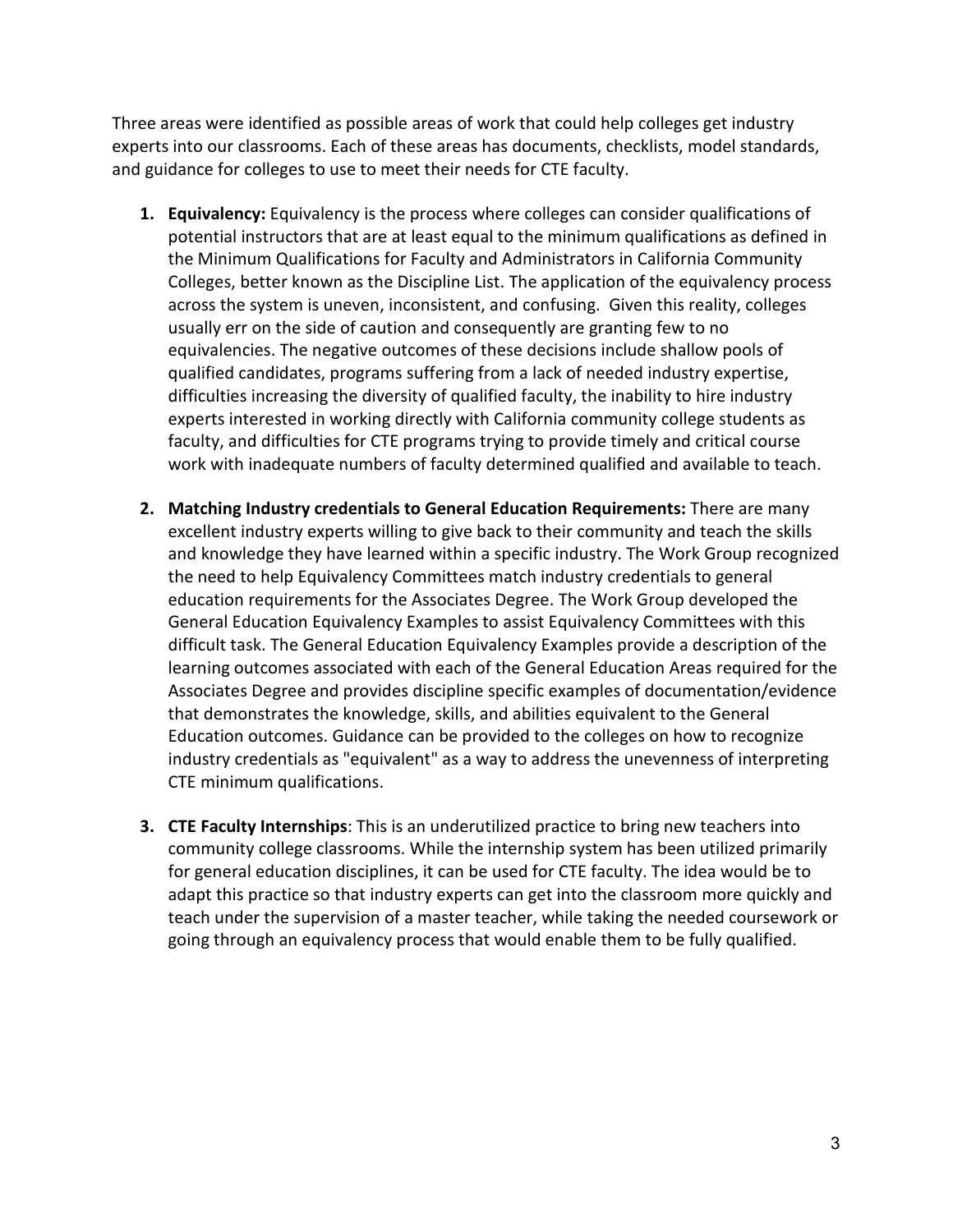## **Introduction to Equivalency Tool Kit for**

#### **College Presidents and Chancellors**

This Career Technical Education Faculty Minimum Qualifications Tool Kit is designed to help districts, colleges, Equivalency Committees, and faculty with navigating their local equivalency process and developing effective local processes that facilitate an equivalency to an Associate's Degree, increasing the hiring pool, and ultimately increasing the presence of industry experts in our classrooms. The CTE Faculty Minimum Qualifications Tool Kit was developed by a broad and representative group of community college professionals based on substantial dialogue over the past 3 1/2 years to help colleges, no matter their size or location, make determinations specific to hiring quality industry experts for our CTE classrooms.

As College President or Chancellor, you understand the urgent need to hire industry professionals to teach in many of your CTE programs. Often, professionals in industry are highly skilled in their area of expertise but lack a college degree, and as a result are considered "unqualified" and ineligible to be included in the hiring pool. These same professionals frequently possess extensive industry experience, third party industry certifications, and completion of applicable trainings that are equivalent to the General Education requirements of an Associate's Degree. It was the purpose of the Work Group to identify tools and strategies colleges could use to more effectively consider equivalence to the minimum qualifications and to develop common definitions and language to assist in expanding the applicant pool. The committee understood that this approach would require a combination of outside resources, innovative crosswalk methods, a culture shift, and possible legislative changes.

Most job announcements commonly contain the phrase "or the equivalent" after the specified degree, but many applicants and colleges don't know exactly know how this phrase is operationalized. The lack of a standard definition results in hiring complications that frequently limits the size of the hiring pools. Using current Title 5 regulations, a college is required to allow an equivalency process for the Associate's Degree requirement. The use or non-use of the equivalency process across the 115 community colleges varies significantly. Designed to be a resource for and an active companion to the local equivalency process coordinated by the local Academic Senate, this Tool Kit should be used to further refine existing equivalency definitions and make stronger hiring and mentoring decisions in the CTE disciplines.

As a College President or Chancellor, your role is to ensure your college employs the most qualified industry experts for your students. We hope you find this Tool Kit useful and that it provides your college with the tools you need to create more and better CTE.

This Tool Kit provides guidelines to increase the pool of qualified CTE Faculty applicants and eventual hiring of industry experts needed for your programs and students by:

- determining relevant transferable skills (tangible and clear portfolio artifacts/evidence) related to the General Education Area requirements of an Associate's Degree
- helping recruit and guide industry professionals, and other potential applicants, in applying for an equivalency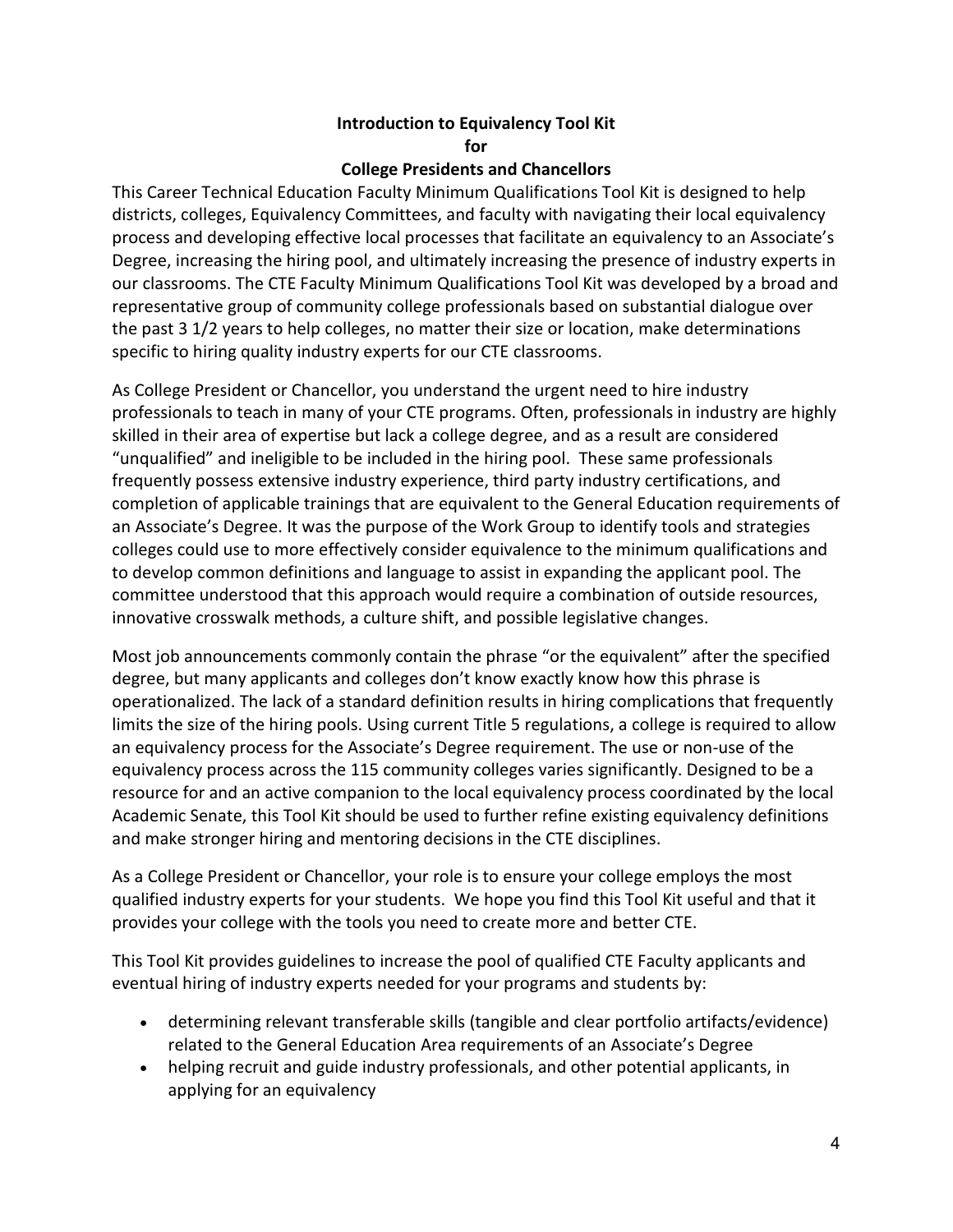- providing template documents to guide applicants in the development of their equivalency portfolio
- providing model policies and documents for all phases of the equivalency process
- describing the internship process as possible use for CTE programs
- describing the newly adopted apprenticeship minimum qualifications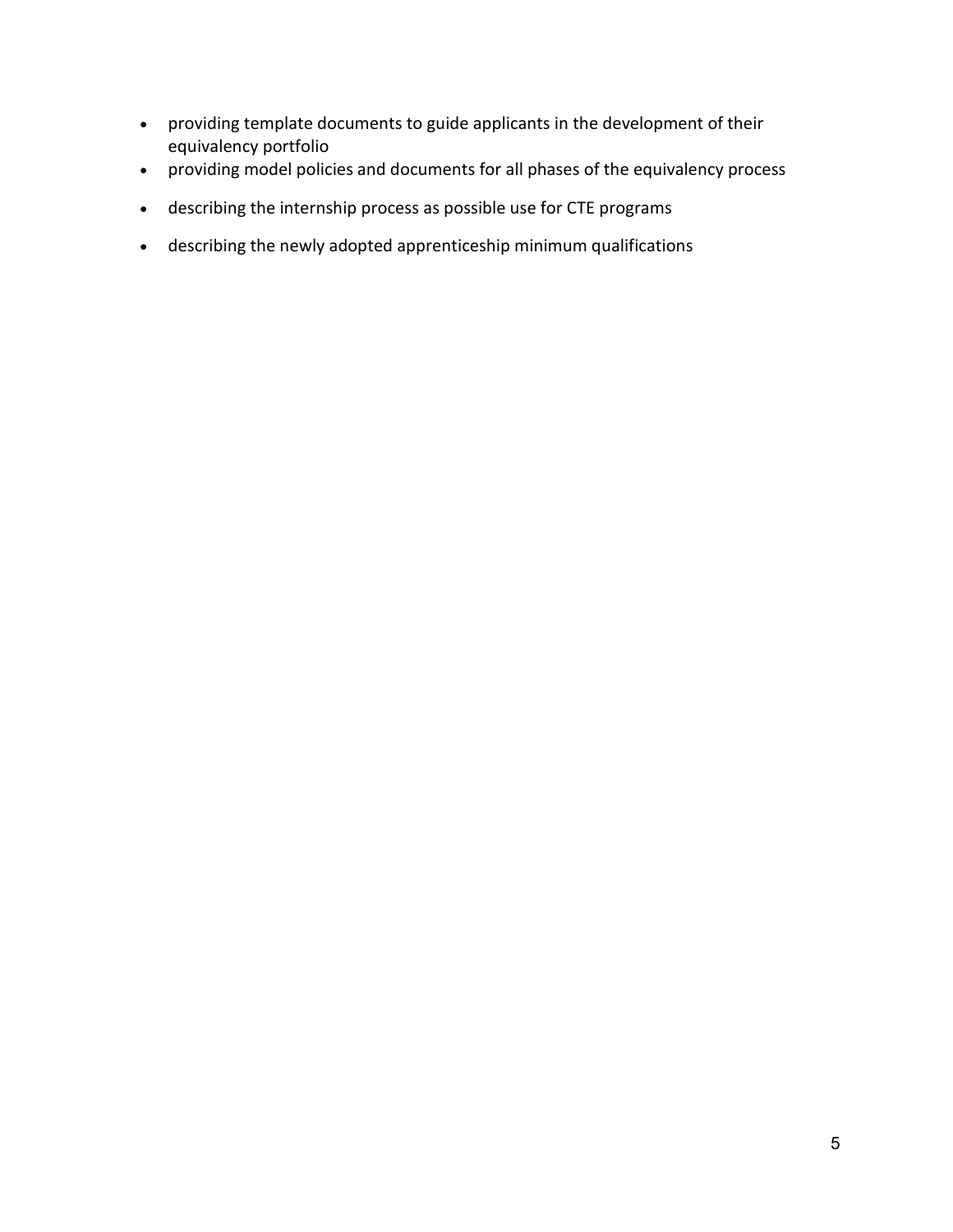#### **Introduction to Equivalency Tool Kit For Guidelines for Chief Instructional Officers**

The Career Technical Education Faculty Minimum Qualifications Tool Kit was developed by a broad group of community college professionals to help colleges make determinations about equivalency to an Associate's Degree specific to hiring high quality industry experts for our CTE classrooms.

As the Chief Instructional Officer and leader of the academic programs at your college, you understand the need to hire industry professionals to teach in CTE programs. Often, professionals in industry are highly skilled in their area of expertise but do not have a college degree. However, they frequently have extensive experience in industry, third party industry certifications, community service, and completion of applicable trainings that may be at least equivalent to the General Education requirements of an Associate's Degree.

Most job announcements contain the phrase "or the equivalent" after the specified degree. But many applicants don't know exactly how this phrase is operationalized. The lack of a standard definition results in hiring complications and frequently limits the size of the hiring pool. Using current Title 5 regulations, a college can consider an applicant qualified using equivalency to the Associate's Degree requirement. The use of the equivalency process across the 115 community colleges varies significantly. This Tool Kit is designed to help Districts, Equivalency Committees, and CTE Deans navigate the difficult process of getting industry experts into the hiring pool. We hope this Tool Kit will help your college navigate the equivalency process and develop effective processes that facilitate an equivalency to an Associate's Degree for wellqualified industry experts who want to teach at your college.

As CIO, your role is to monitor this process, advocate for CTE equivalency that is relevant, and to assist the equivalency committee and the discipline faculty in this process. We hope you find this Tool Kit useful and that it provides you with the tools you need to support your faculty and your departments.

This Tool Kit provides guidelines to increase the pool of qualified CTE Faculty applicants and eventual hiring of industry experts needed for your programs and students by:

- determining relevant transferable skills (tangible and clear portfolio artifacts/evidence) related to the General Education Area requirements of an Associate's Degree
- helping recruit and guide industry professionals, and other potential applicants, in applying for an equivalency
- providing template documents to guide applicants in the development of their equivalency portfolio
- providing model policies and documents for all phases of the equivalency process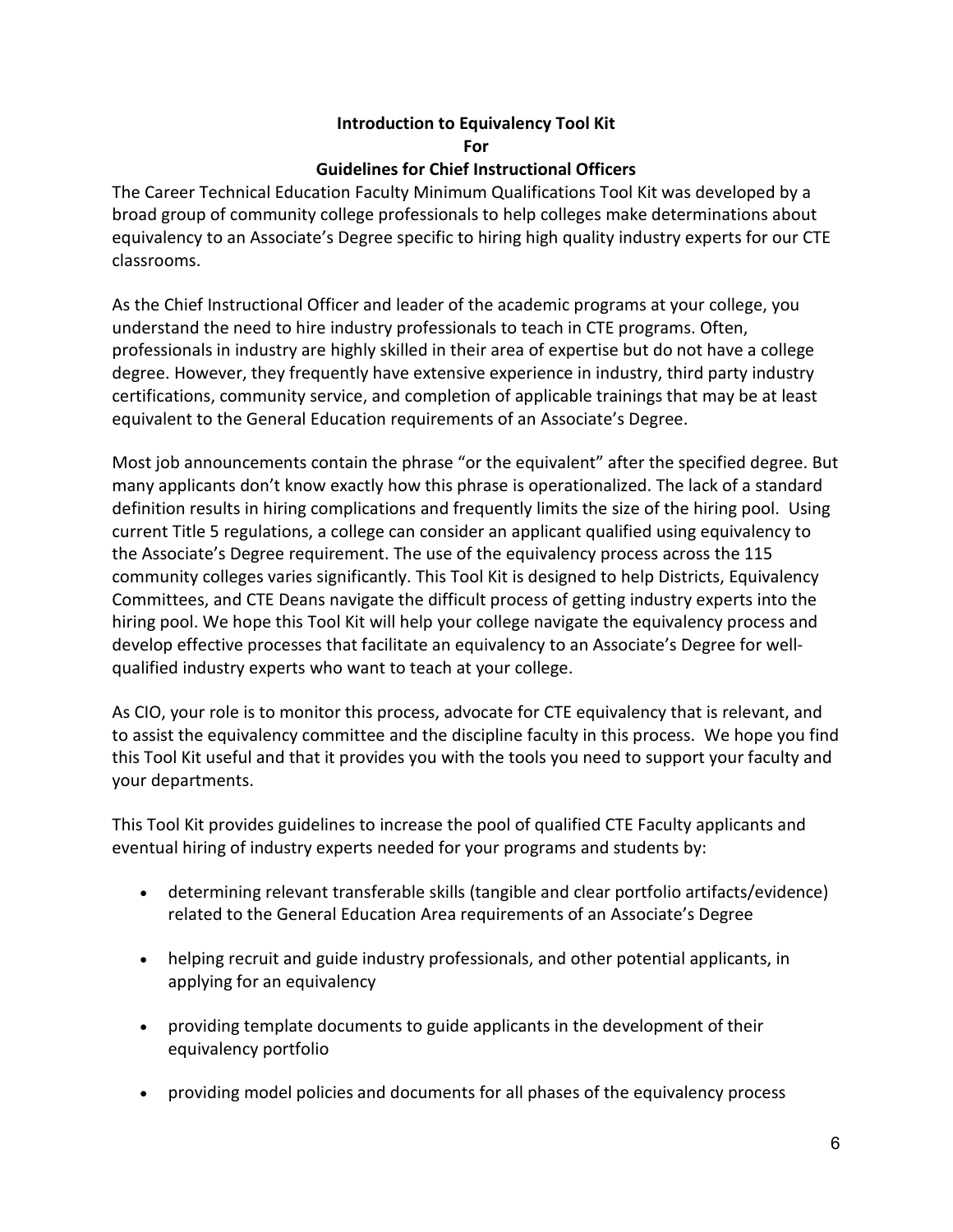- describing the internship process as possible use for CTE programs
- describing the newly adopted apprenticeship minimum qualifications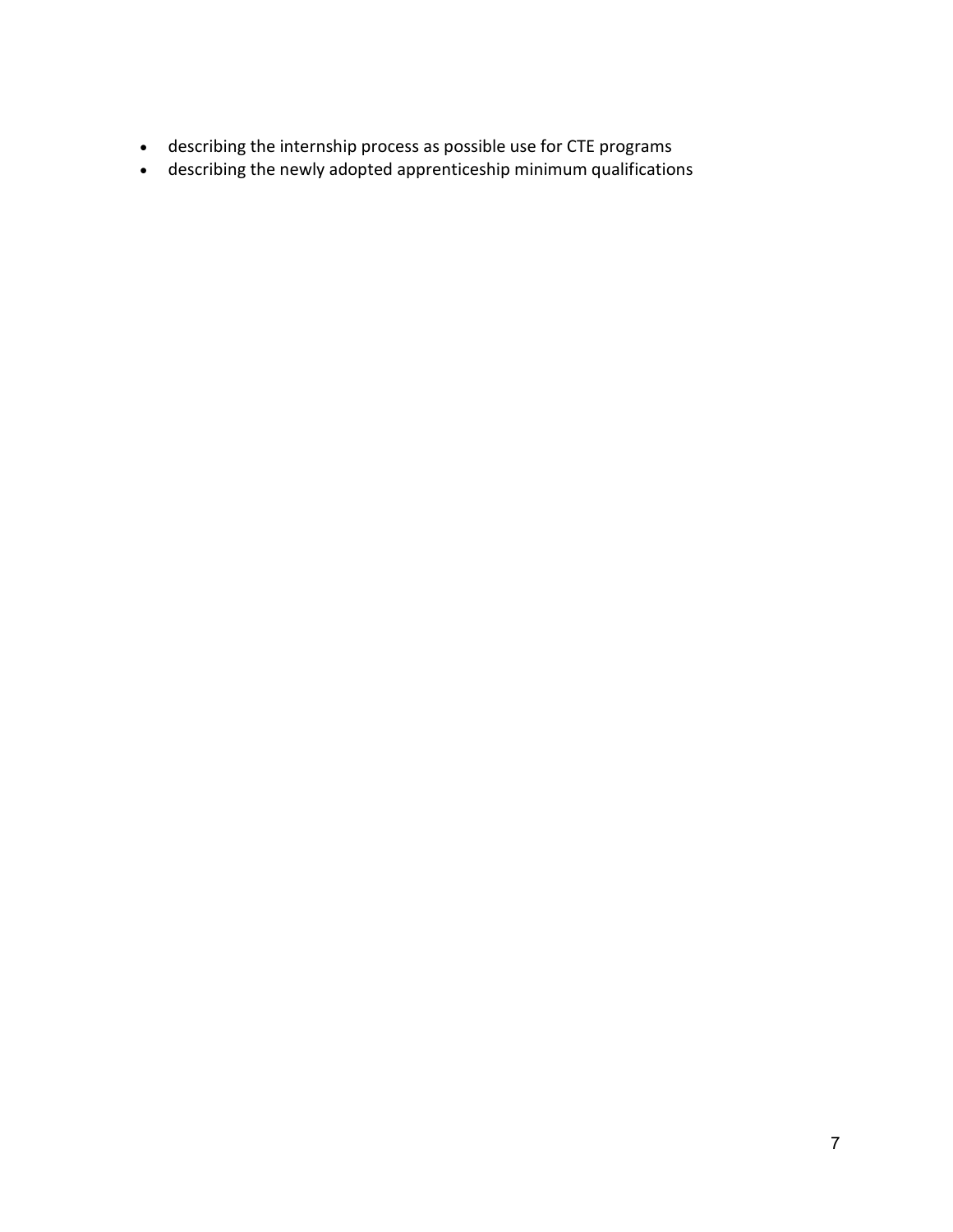## **Introduction to Equivalency Tool Kit**

**For**

## **Technical Education (CTE) Deans**

The Career Technical Education Faculty Minimum Qualifications Tool Kit was developed by a broad group of community college professionals to help colleges make determinations about equivalency to an Associate's Degree specific to hiring high quality industry experts for our classrooms.

As CTE Dean, you understand the need to hire industry professionals to teach in our CTE programs. Often, professionals in industry are highly skilled in their area of expertise but do not have a college degree. However, they frequently have extensive experience in industry, third party industry certifications, community service, and completion of applicable trainings that are equivalent to the General Education requirements of an Associate's Degree.

Most job announcements contain the phrase "or the equivalent" after the specified degree. But many applicants and CTE Deans don't know exactly how this phrase is operationalized. The lack of a standard definition results in hiring complications and a hesitation to consider equivalency, and it frequently limits the size of the hiring pool. Using current Title 5 regulations, a college can allow an equivalency process for the Associate's Degree requirements. The use of the equivalency process across the 115 community colleges varies significantly. This Tool Kit is designed to help districts, Equivalency Committees, and CTE Deans navigate the equivalency process and develop effective local processes that facilitate an equivalency to an Associate's Degree.

As a CTE Dean, your role is to facilitate this process, advocate for CTE equivalency that is relevant, support and encourage faculty dialog about equivalency, and to assist applicants in the process. We hope you find this Tool Kit useful and that it provides you with the tools you need to support your faculty and your division.

This Tool Kit provides guidelines to increase the pool of qualified CTE Faculty applicants and eventual hiring of industry experts needed for your programs and students by:

- determining relevant transferable skills (tangible and clear portfolio artifacts/evidence) related to the General Education Area requirements of an Associate's Degree
- helping recruit and guide industry professionals, and other potential applicants, in applying for an equivalency
- providing template documents to guide applicants in the development of their equivalency portfolio
- providing model policies and documents for all phases of the equivalency process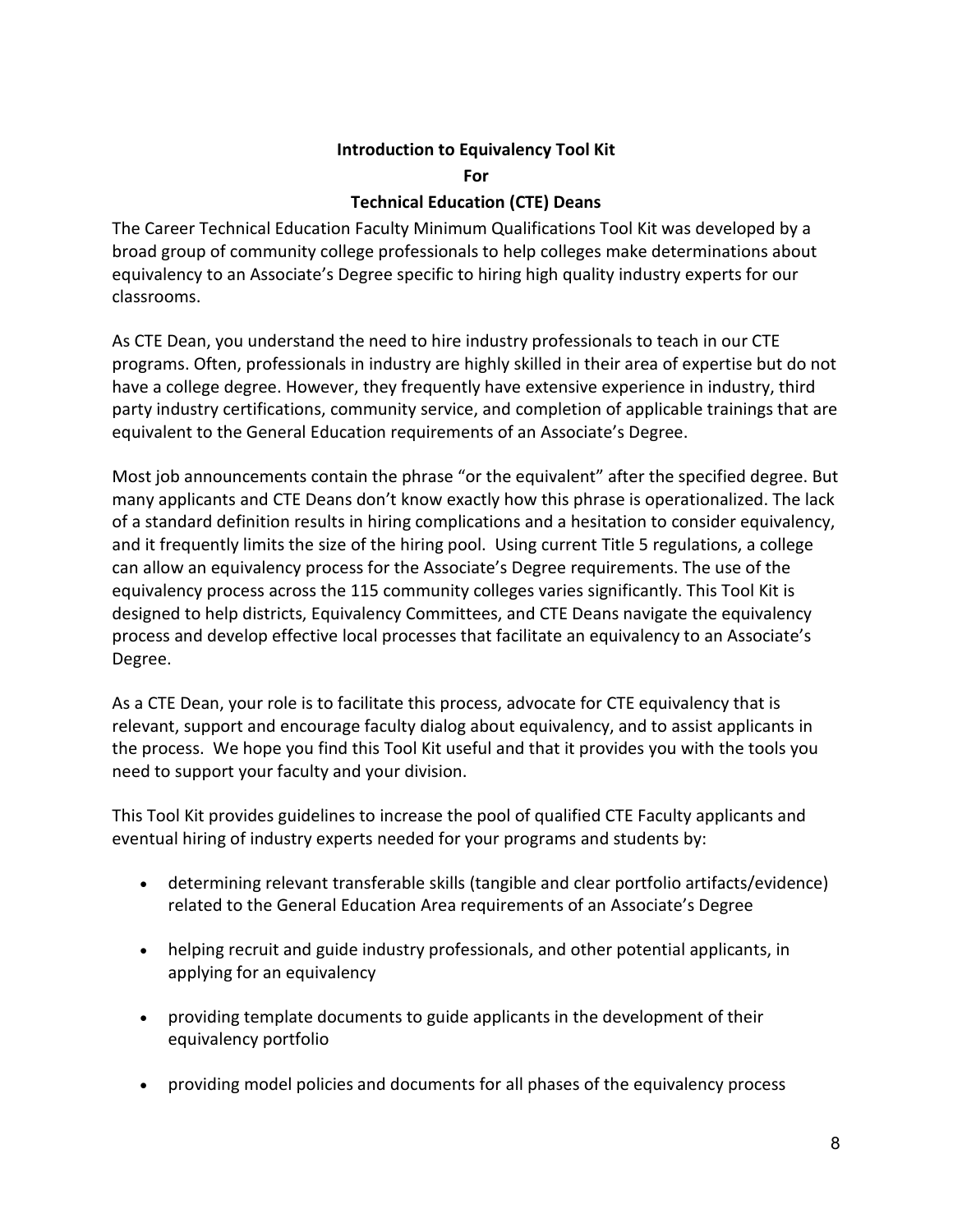- describing the internship process as possible use for CTE programs
- describing the newly adopted apprenticeship minimum qualifications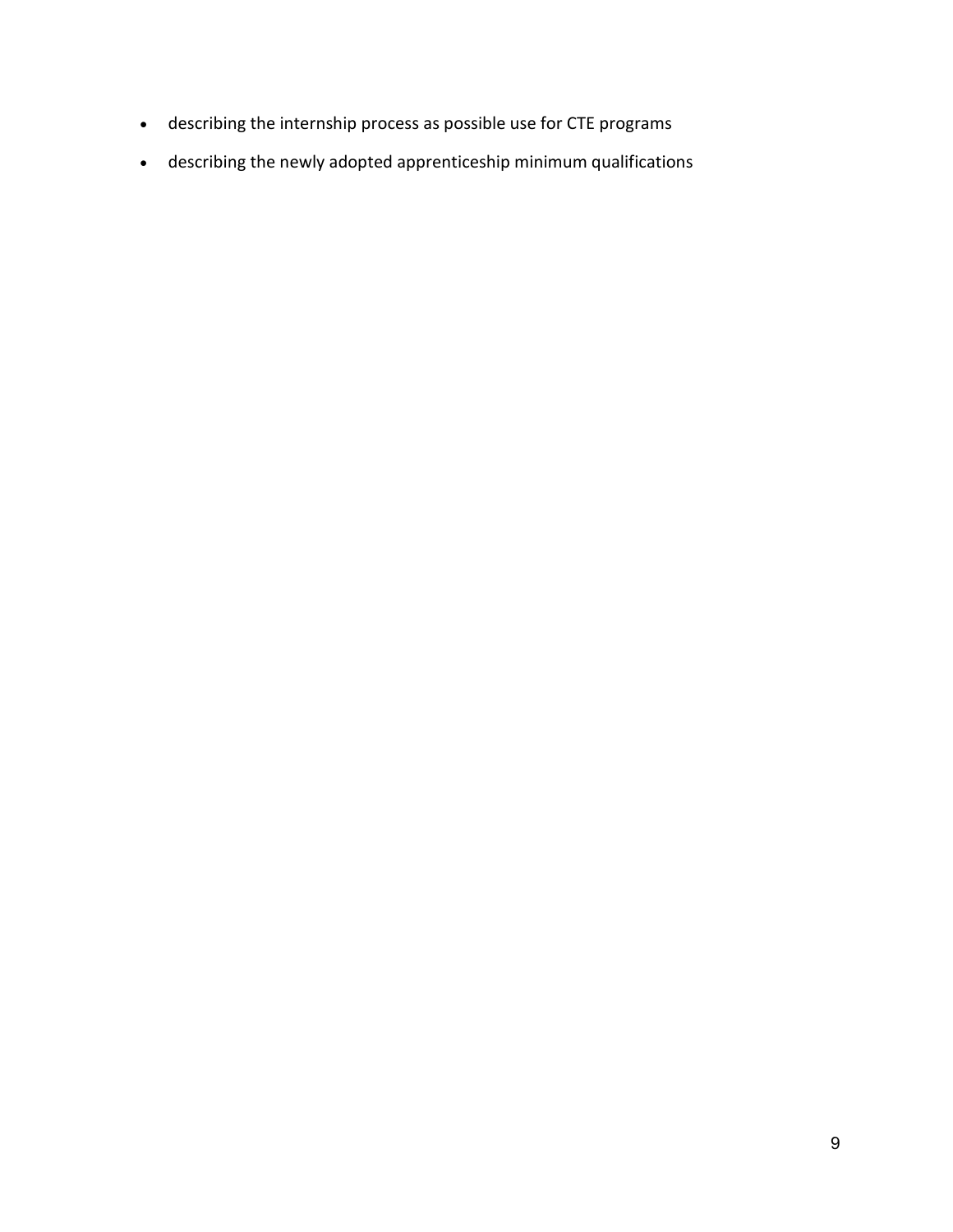## **Introduction to Equivalency Tool Kit For**

## **Career Technical Education Department Chairs and Faculty**

The Career Technical Education (CTE) Minimum Qualifications Tool Kit was developed by a diverse group of community college professionals, including faculty, to help colleges make determinations about equivalency to an Associate's Degree specific to hiring high quality industry experts for our classrooms.

As CTE Faculty, you are very familiar with the need to hire industry professionals to teach in our programs. Often, professionals in industry are highly skilled in their area of expertise but do not have a college degree as is required to meet minimum qualifications. However, they frequently have extensive experience in industry, third party industry certifications, community service, and completion of applicable trainings that may be equivalent to the General Education requirements of an Associate's Degree.

Most job announcements contain the phrase "or the equivalent" after the specified degree. But many applicants and current community college faculty don't know exactly how to navigate the equivalency process. The lack of a standard definition results in hiring complications and frequently limits the size of the hiring pool. Using current Title 5 regulations, a college can allow an equivalency process for the Associate's Degree requirement. The use of the equivalency process across the 115 community colleges varies significantly. This Tool Kit is designed to help Equivalency Committees and CTE faculty navigate the equivalency process and develop effective local processes that facilitate equivalency to an Associate's Degree.

As faculty, your role is to lead this process, advocate for CTE equivalency that is relevant, and to assist applicants throughout the process to ensure your students get the best qualified industry experts into your classrooms. We hope you find this Tool Kit useful and that it provides you with the tools you need to support your faculty, your department, and your division.

This Tool Kit provides guidelines to increase the pool of qualified CTE Faculty and eventual hiring of industry experts need for your programs and students by:

- determining relevant transferable skills (tangible and clear portfolio artifacts/evidence) related to the General Education Area requirements of an Associate's Degree
- helping recruit and guide industry professionals, and other potential applicants, in applying for an equivalency
- providing template documents to guide applicants in the development of their equivalency portfolio
- providing model policies and documents for all phases of the equivalency process
- describing the internship process as possible use for CTE programs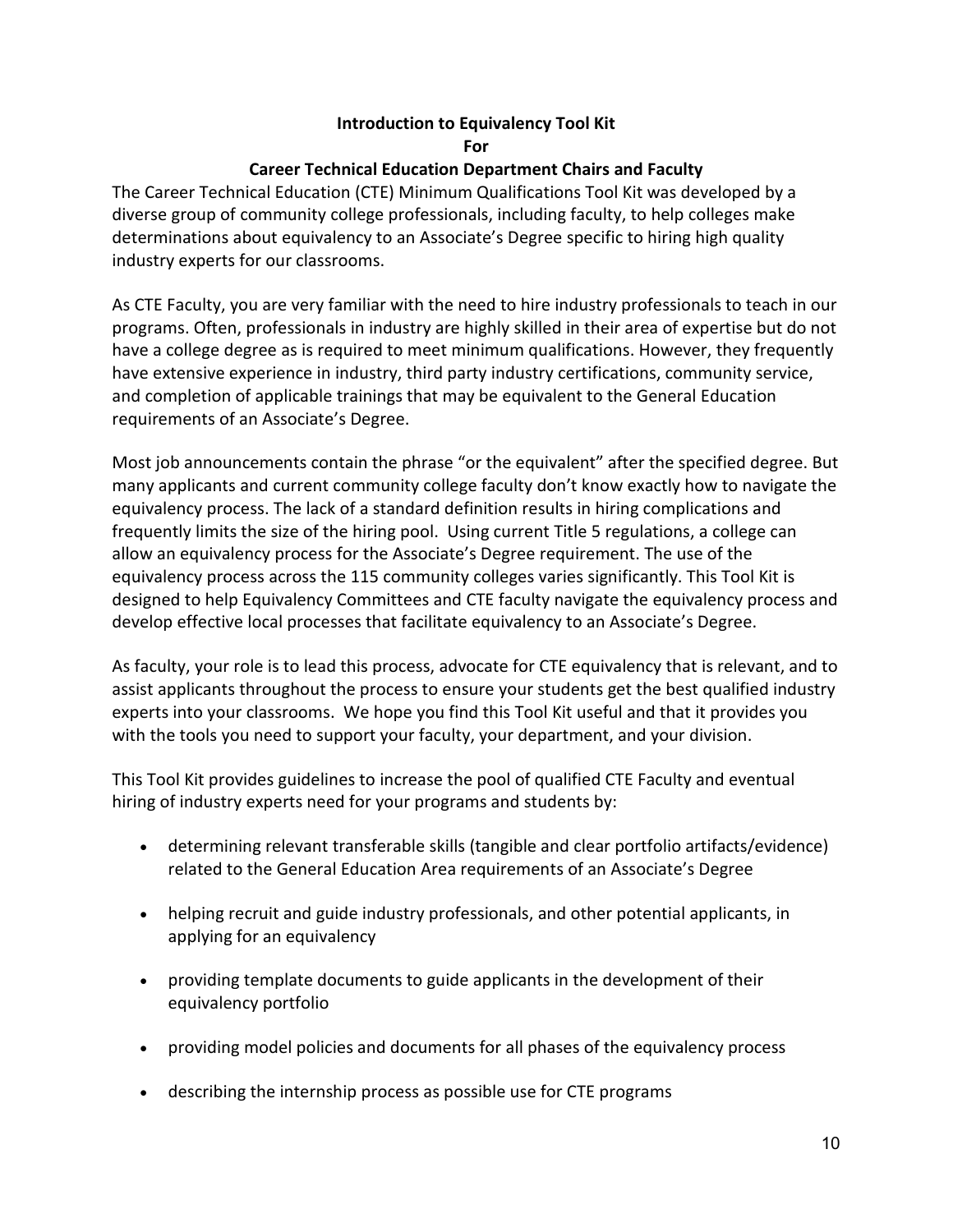• describing the newly adopted apprenticeship minimum qualifications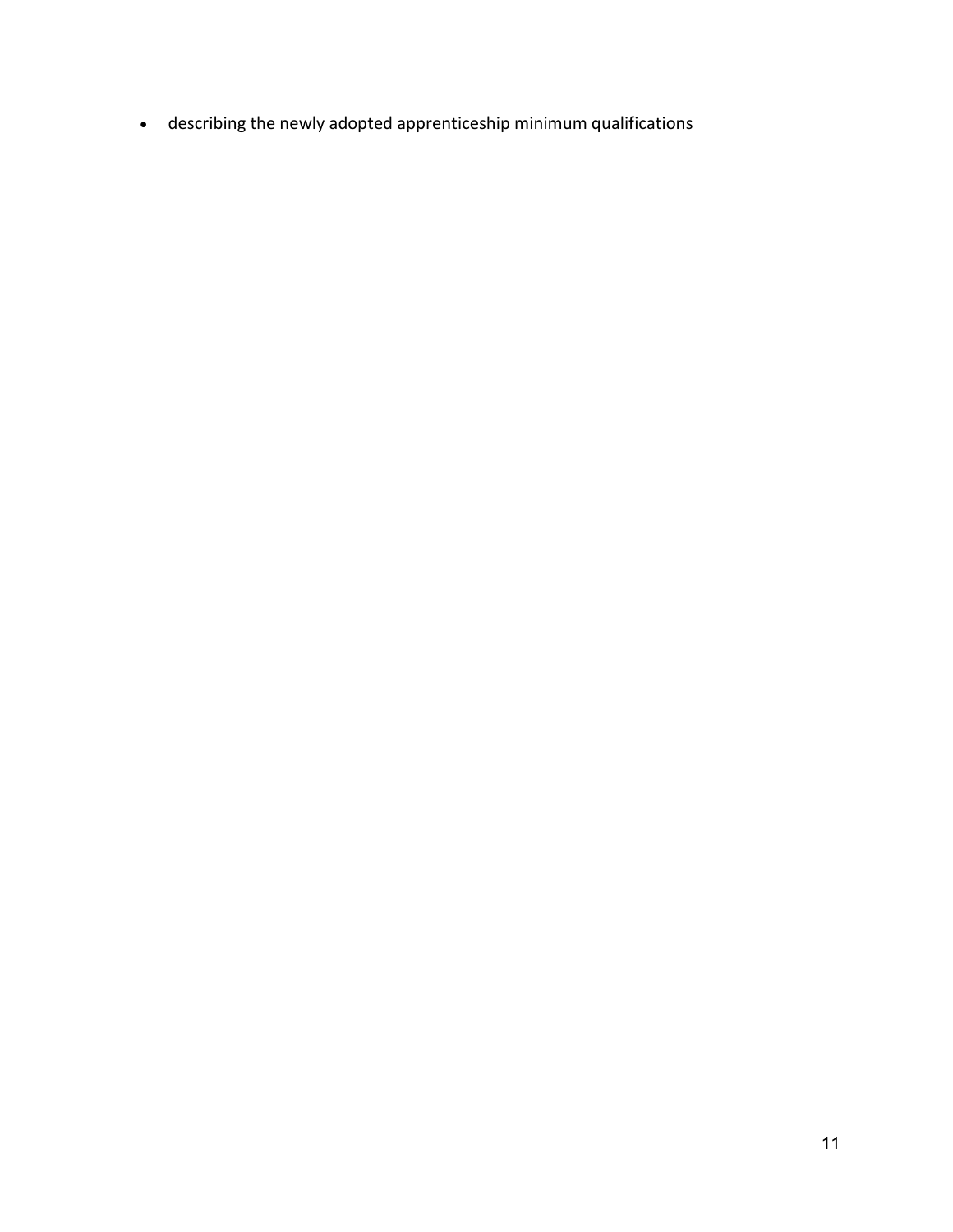#### **Pre-Planning Checklist for Equivalency by Department**

This tool provides instructional departments with a quick reference or checklist to consider when discussing the use of a local equivalency process. The list is not intended to provide all possible considerations but represents key concepts and actions in preparation for using equivalency to increase their applicant hiring pool.

- √ Contact the Equivalency Committee Chair or Academic Senate President to discuss historical and recent equivalency experiences. Invite the Chair or Senate President to a Department meeting to help educate faculty on the entire local equivalency process
- $\sqrt{\phantom{a}}$  Find, review, and discuss all District Equivalency Policies and Procedures in a department meeting
- $\sqrt{ }$  Review all applicable documents found in the Career Technical Education (CTE) Faculty Minimum Qualifications Tool Kit. Pay particular attention to the General Education Equivalency Examples
- $\sqrt{ }$  Identify, discuss, and detail all specific Industry recognized credentials and work products applicable to the general education areas expected for an Associate's Degree
- $\sqrt{\phantom{a}}$  Develop a department level equivalency portfolio example using local policies and procedures. The portfolio example should include representative artifacts, documentation examples, and work products specific to the sector and industry
- $\sqrt{\phantom{a}}$  Review with the appropriate Human Resource professional the inclusion of equivalency statements on any new job announcements and the process for equivalency applicants to gain access to the department's example equivalency portfolio
- $\sqrt{\phantom{a}}$  Contact the Academic Senate President and discuss the specific appointment/invitation of discipline-specific faculty to the applicable Equivalency Committee meeting to review equivalency application
- √ Communicate, following local policy, with Equivalency Committee Chair on equivalency decisions. Pay particular attention to any application denials. Determine causes of denials and consider any changes that may be necessary with the Department's portfolio examples
- $\sqrt{\phantom{a}}$  Develop a handout, in partnership with the local Academic Senate, that can be distributed to the Department's industry partners explaining the process of equivalency in the District and providing resources to assist future faculty candidates through the hiring process

## **Equivalency Checklist for Human Resources Departments**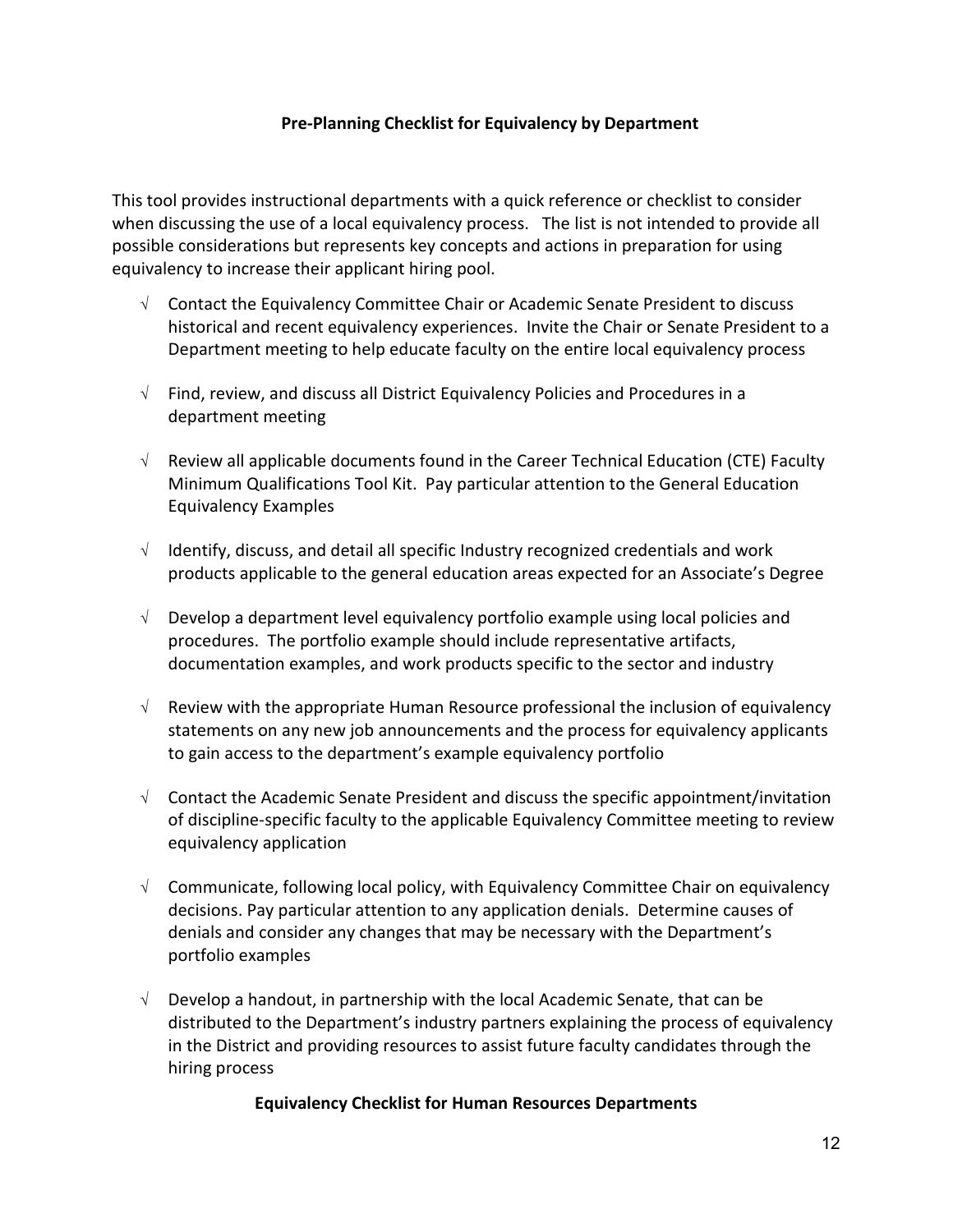The role of Human Resources in the equivalency process is to assist applicants, Department Chairs, Deans and Equivalency Committees with equivalency decisions.

The following steps are recommended to ensure that an efficient, transparent and thorough process is followed when considering equivalency cases for Career Technical Education (CTE) faculty minimum qualifications:

- $\sqrt{\phantom{a}}$  Include an explanation of the equivalency process in all job postings and on the Human Resources web page
- $\sqrt{\phantom{a}}$  Distribute a standard Equivalency Application that is available to candidates with instructions on completing the equivalency application in the job posting
- √ Assist screening/interviewing committees by pre-screening employment applications for minimum qualifications and contact applicants who need to file for equivalency
- √ For equivalency candidates who are selected for interview, allow sufficient notice to candidates regarding the process for their equivalency approval and interview timelines
- $\sqrt{\phantom{a}}$  Have an appointed liaison to the Equivalency Committee to communicate with applicants, Department Chairs, discipline faculty, equivalency committee chair and equivalency committee members
- √ Work with Equivalency Committees to ensure that policies/procedures are relevant while allowing for flexibility in equivalency decisions
- √ Communicate final decisions to candidates in a timely manner, including basis for denial of equivalencies
- $\sqrt{ }$  Have a system for documenting historical case studies of past equivalency reviews for comparison to current cases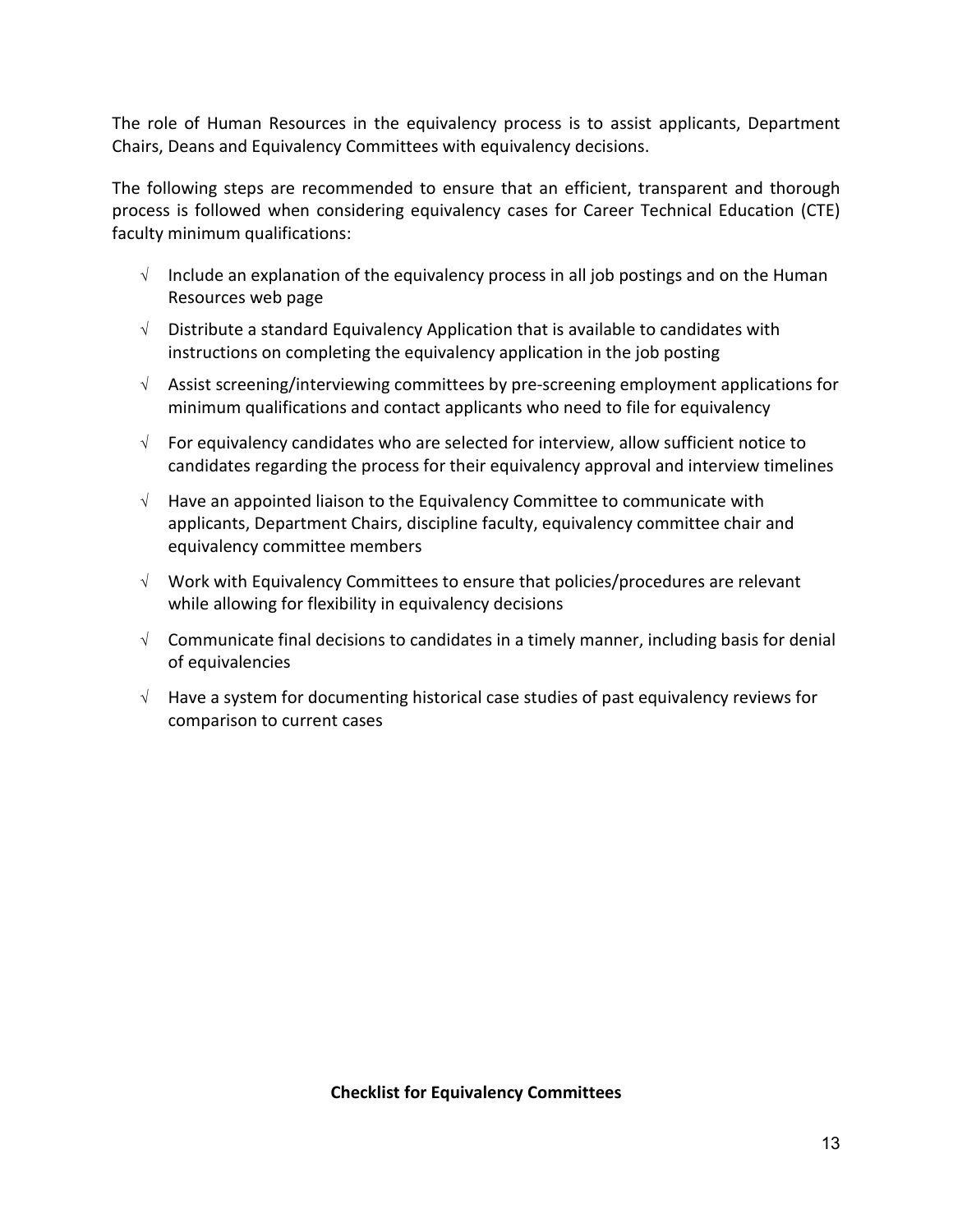The purpose of the equivalency process is to screen candidates IN to your hiring pools, NOT to screen them out. Once a candidate is granted equivalency, they become eligible for the hiring pool. Hiring decisions are the next step in the process.

The following are recommendations to ensure that an efficient, transparent and thorough process is followed when considering equivalency cases for CTE faculty minimum qualifications:

- $\sqrt{\phantom{a}}$  Equivalency Committees should meet regularly to reduce the delay from application submission and committee decisions.
- $\sqrt{\phantom{a}}$  Equivalency Committees should include a liaison from the Human Resources department.
- $\sqrt{\phantom{a}}$  An explanation of the equivalency process should be included in all job postings and on the Human Resources web page.
- $\sqrt{\phantom{a}}$  Applicants should be provided with access to resources, including completed samples of equivalency applications, to facilitate their understanding of equivalency and to aid in their submission of documentation to support an equivalency request.
- $\sqrt{\phantom{a}}$  A standard Equivalency Application should be available to all candidates with instructions on completing the equivalency application in the job posting.
- $\sqrt{\phantom{a}}$  The Equivalency Committee should available during peak recruitment seasons, particularly taking peak hiring seasons into consideration, to make equivalency decisions efficiently and without undue delays.
- $\sqrt{\phantom{a}}$  Equivalency committees must include diverse discipline representation, including a discipline Career Technical Education (CTE) faculty member and a CTE counselor.
- $\sqrt{\phantom{a}}$  Equivalency committees should rely primarily on the advice of discipline faculty representatives when determining equivalencies.
- $\sqrt{\phantom{a}}$  Colleges should have regular professional development opportunities related to equivalency.
	- $\circ$  Ensure that hiring committees and equivalency committee members understand the required minimum qualifications, the equivalency process and the unique needs of the discipline under consideration
	- o Ensure that hiring or Equivalency Committees have consistent standards and expectations for equivalency and apply their expectations fairly
- $\sqrt{\phantom{a}}$  College equivalency and hiring committees should consider non-traditional ways of demonstrating equivalency, such as recognizing industry skills and competencies or community service to fulfill the breadth of general education requirements.
- $\sqrt{\phantom{a}}$  Encourage requests for CTE equivalencies to increase your hiring pool of industry experts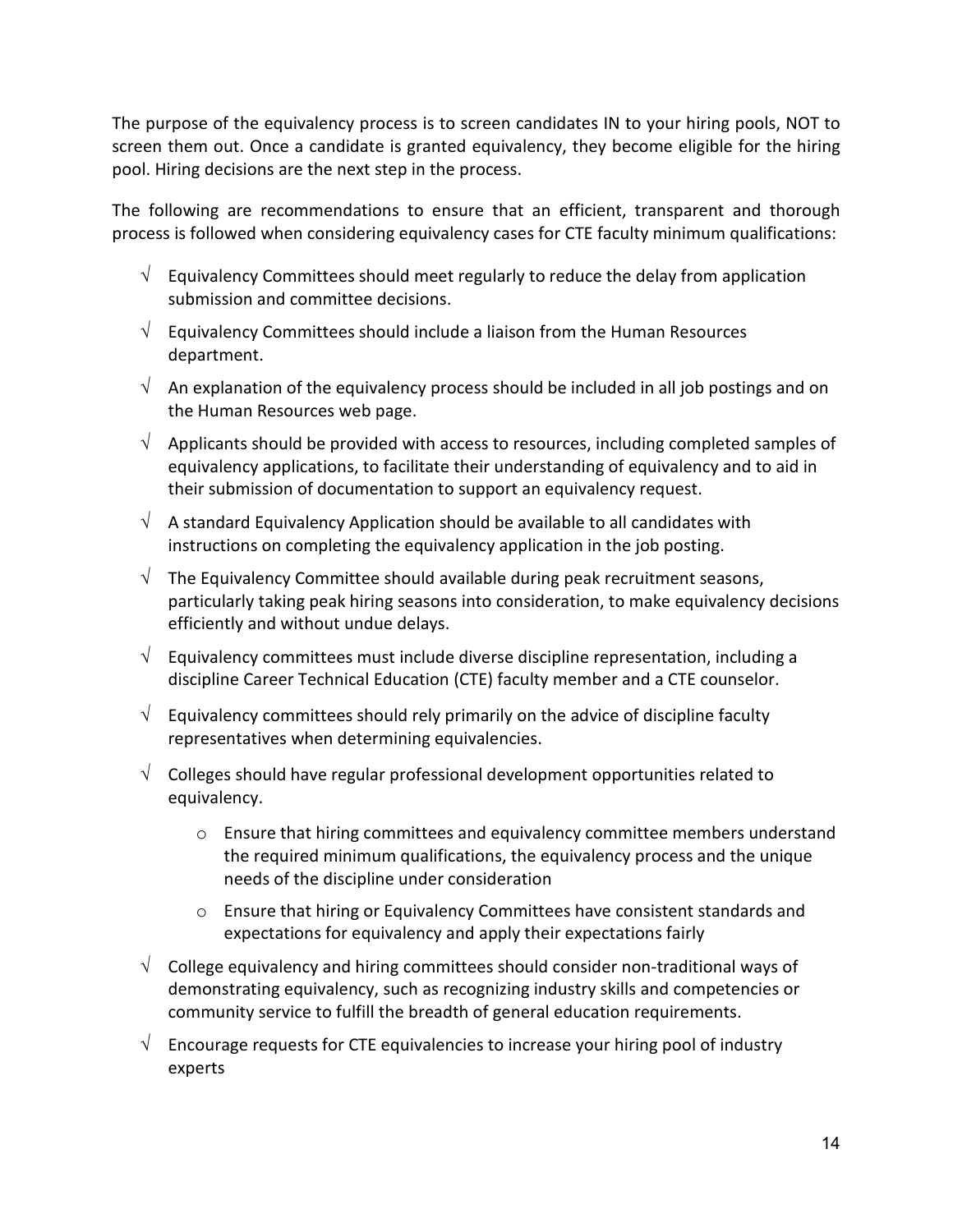- $\sqrt{-1}$  Locally-defined and carefully considered standards for determining eminence should be recognized and utilized.
- $\sqrt{\phantom{a}}$  HR Offices and Academic Senates should have a system for documenting historical case studies of past equivalency reviews for comparison to current cases.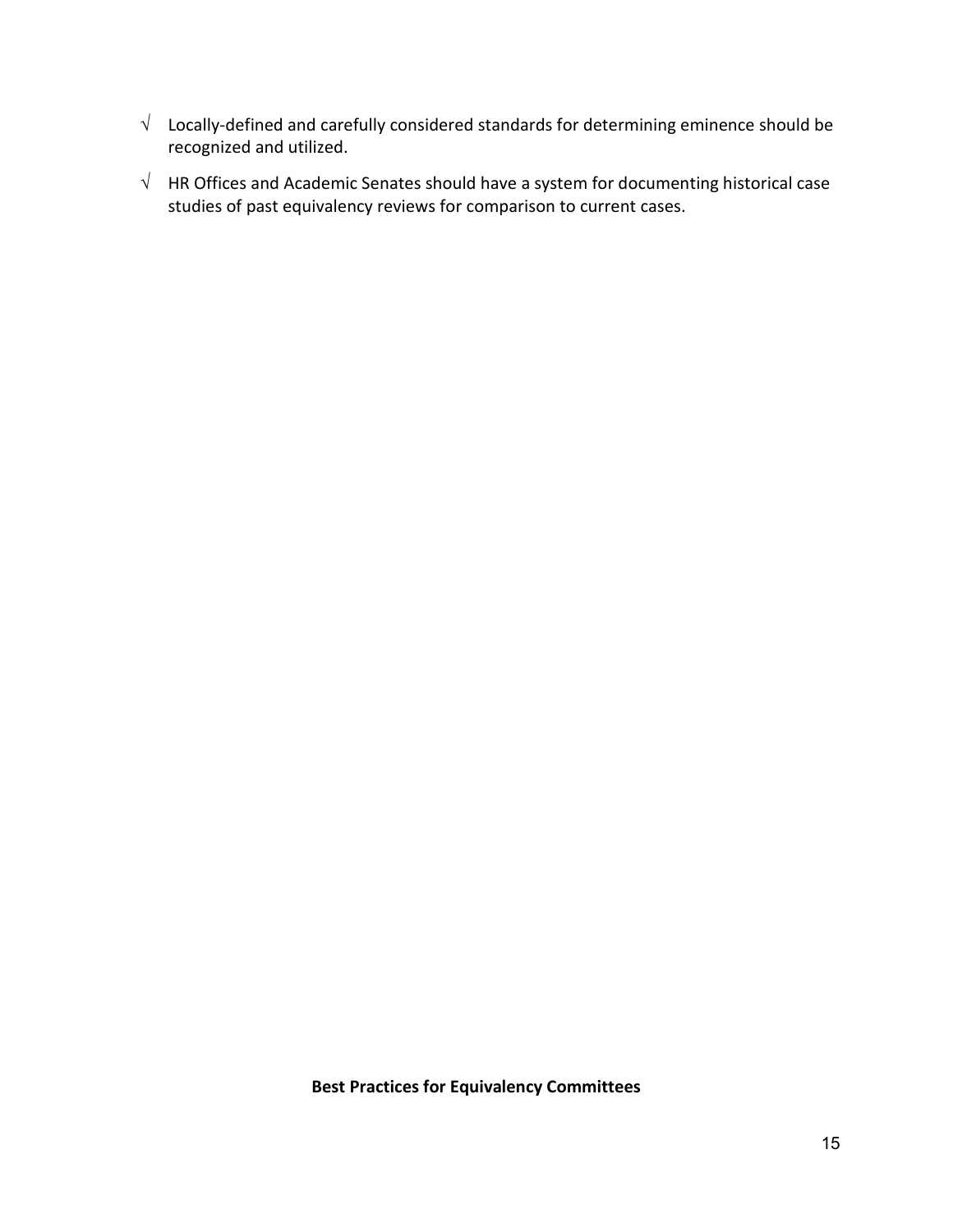Each District must have their own District-wide process for granting equivalency. The structure and operation of an Equivalency Committee is a local decision and is a process that should be established within the processes of the Academic Senate. All equivalency processes must be consistently applied across candidate pools. In multi-college districts, local colleges should work together to make joint equivalency approvals. An applicant receiving a positive equivalency ruling at one college is then considered qualified in that discipline on a Districtwide basis, subject to verification by the Human Resources Department.

The work of the Equivalency Committee should be supported by the local Human Resources (HR) office. Human Resources will check for compliance with Title 5 regulations and facilitate equivalency reviews, providing statutory support for the process.

## **A Best Practice Model**

A model equivalency process that meets Title 5 requirements, ensures consistency, and is driven by the Academic Senate is presented for consideration. This model requires few if any additional resources to implement, as the time involved is minimal.

- Establish a subcommittee of the Academic Senate for determining and recommending equivalencies be granted
- This subcommittee membership is comprised of regularly appointed members but allows for two to three discipline faculty members to be added as the applications for equivalency in those disciplines are considered
- The subcommittee has regularly scheduled and calendared meetings to provide for consistency and process integrity
- All equivalency applications recommended for approval or denial must be jointly signed by the Chief Instructional Officer, or other approved administrator, indicating compliance with Academic Senate processes and statutes. In addition, any reasons for denial should be stated

The following is presented as foundational criteria for consideration by Academic Senates for measuring the equivalency application:

- Guide the applicant who may not meet minimum qualifications to request equivalency where possession of minimum qualifications of the discipline may be in question or uncertain to the equivalency process information, including forms and examples
- Accept industry licensure, certification, community service, or other credentials where appropriate as evidence of meeting minimum qualifications
- Utilize the General Education Equivalency Examples as a guide for identifying potential equivalency artifacts/evidence to the General Education Areas
- Accept equivalency artifacts/evidence through a portfolio or other documentation method. Examples include:
	- Demonstration of ongoing professional development and continuing education within career field
	- Publication, as author, of relevant materials in the career field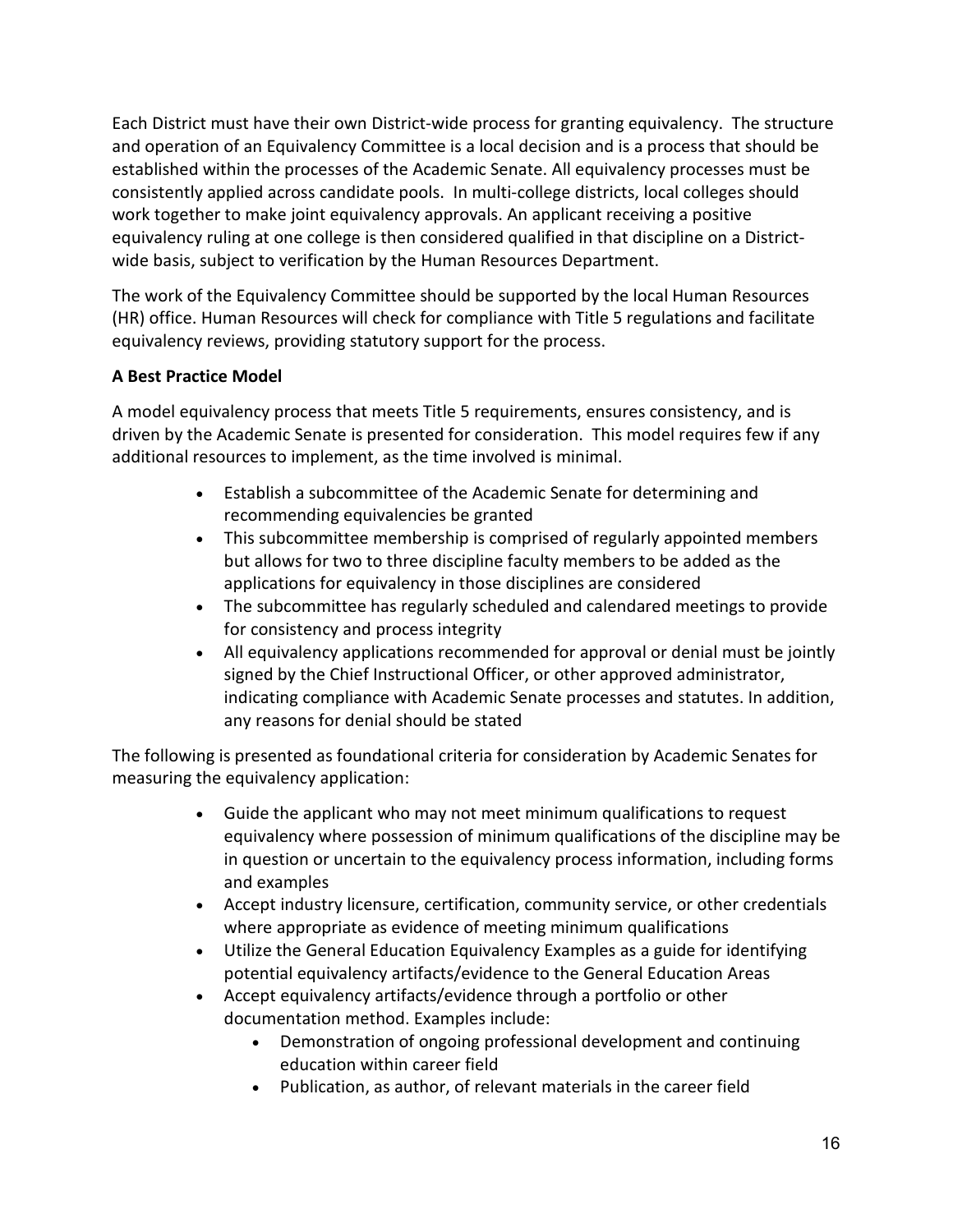- Examples of the presentations of training sessions within the career field
- Evidence of providing direct training within the career field

**Model Equivalency Committees**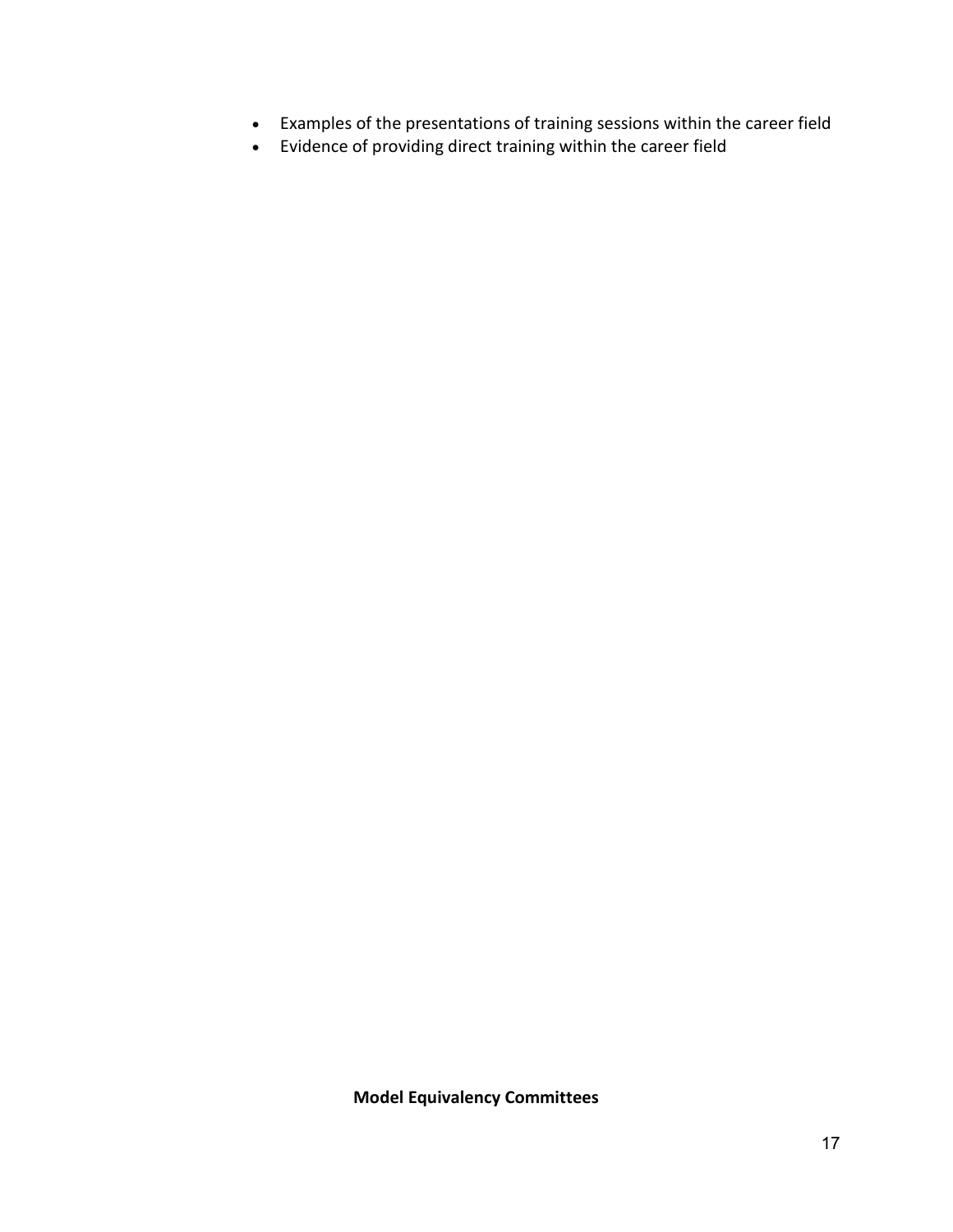#### **Composition and Policies**

The structure and operation of an Equivalency Committee is a District decision and is a process that should be established within the processes of the Academic Senate. Each college or districts equivalency process is locally determined; upon the recommendation of faculty, Equivalency Committees make recommendations to their governing board regarding faculty candidates meeting minimum qualifications through equivalency. Districts must have a unified policy for all colleges within the district.

All equivalency processes must be consistently applied across all candidate pools. The work of the Equivalency Committee should be supported by the local Human Resources (HR) office. The HR office will check for compliance with Title 5 regulations and facilitate equivalency reviews, while providing statutory support for the process.

The equivalency committee is charged with reviewing the qualifications of an applicant who may not meet the traditional minimum qualifications for faculty positions. The equivalency committee's job is to help get the best possible industry experts instructors into our CTE classrooms while ensuring that each candidate is at least as qualified as a candidate meeting traditional minimum qualifications. All applicants requesting equivalency to the minimum qualifications must show evidence both of depth and breadth. Depth of knowledge refers to the specialized coursework, training, work experience, community service, or teaching experience necessary for qualification. Breadth of knowledge refers to the coursework and/or experience equivalent to the general education component of a college education, as expected when one completes an Associate's Degree.

An effective practice adopted by some Academic Senates is to create an equivalency committee which serves for an entire academic year. Regardless of the length of service, a mechanism that includes the discipline faculty voice should be written into the process. Often, a faculty chair or discipline expert related to the discipline for which equivalency is being requested via candidate application is invited to attend the meeting when the application will be reviewed. The primary responsibility of the Academic Senate's equivalency committee is to ensure the selection committee follows the same process for determining equivalency and considers consistent factors from candidate to candidate and discipline to discipline. It is imperative that all hiring processes ultimately result in the hiring of well qualified industry expert instructors for our students.

#### **Faculty on Equivalency Committees**

Best practices suggest the equivalency committee should include of at least three faculty members, including two members from the discipline where equivalency is being requested, although many committees include at least three faculty members plus discipline faculty. The Academic Senate President or designee should chair the committee. If there are not two available faculty members from the discipline, the Academic Senate President will appoint a third person from an appropriate discipline taking into consideration related disciplines. If the Academic Senate President or designee is from the same discipline as that being requested in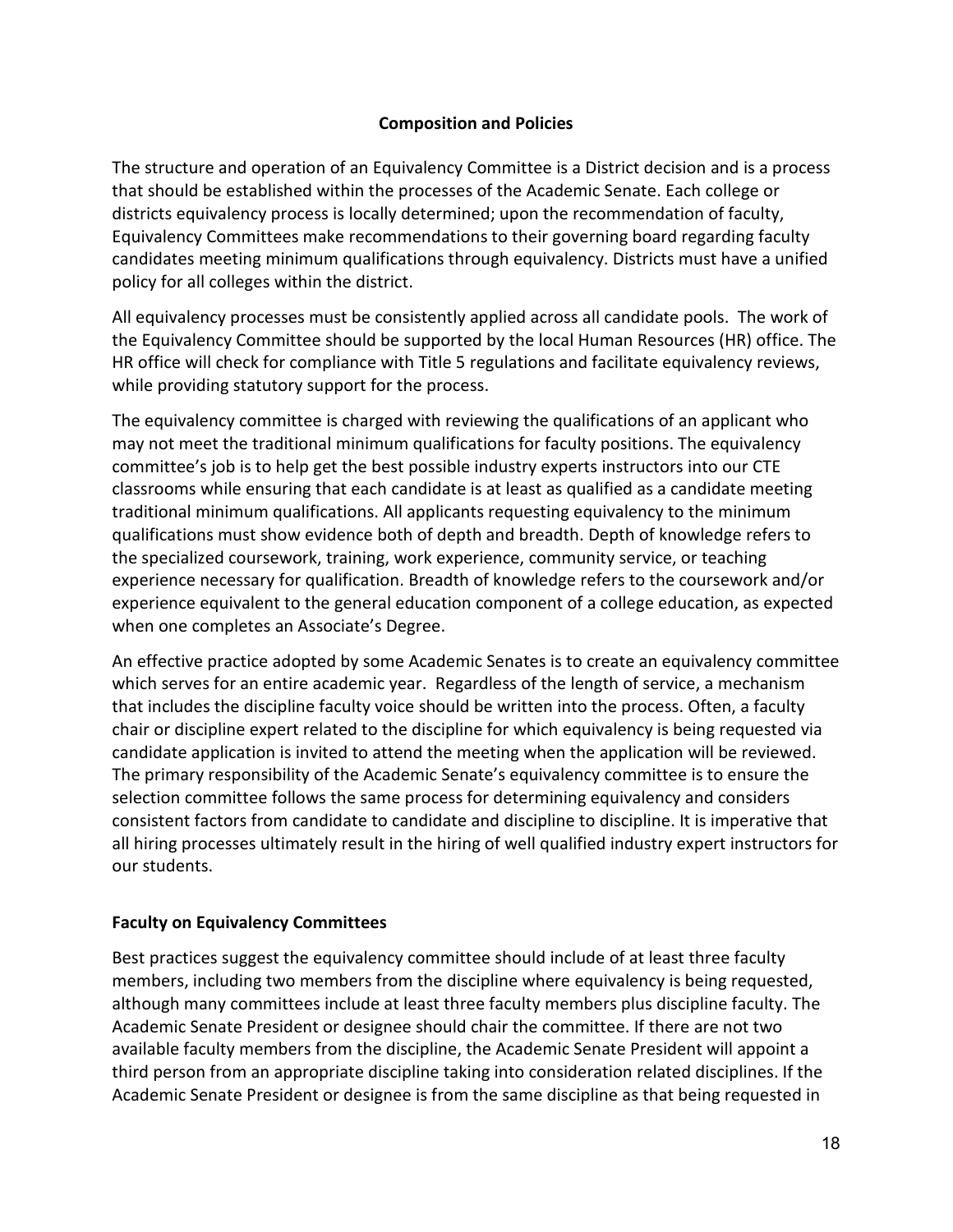the equivalency, the third member of the committee will be appointed from a different discipline.

Other committee composition considerations:

- Academic Senate Vice President as chair
- Equivalency Chair appointed by the Academic Senate
- Three to five faculty appointed by the Academic Senate
- At least two faculty from the associated discipline or closely related disciplines, included in addition to the regularly assigned members of the committee
- Other administrators or college staff
- Human Resources representative

## **Roles and Responsibilities of the Equivalency Committee**

The roles and responsibilities of an equivalency committee generally include the following:

- Review of the applicant's appropriate academic and professional preparation to determine if the applicant meets or exceeds the equivalent to the minimum qualifications as established in Title 5 and the "Minimum Qualifications for Community College Administrators and Faculty: 2019 Handbook" [https://californiacommunitycolleges.cccco.edu/Portals/0/Reports/2019/CC](https://californiacommunitycolleges.cccco.edu/Portals/0/Reports/2019/CCCCO_Report_Min_Qualifications-ADA-Final.pdf) [CCO\\_Report\\_Min\\_Qualifications-ADA-Final.pdf](https://californiacommunitycolleges.cccco.edu/Portals/0/Reports/2019/CCCCO_Report_Min_Qualifications-ADA-Final.pdf)
- Review of all relevant evidence used to support granting equivalency, including seeking clarification regarding the evidence provided and the process used in forwarding each equivalency applicant's request
- Either agreement or disagreement that the candidate meets or exceeds the minimum qualifications for the discipline requested, including justification for final decisions, indicated with signature on the Final Determination of Equivalency Form or equivalent district document

The committees will rely primarily on the advice of the expert faculty from the discipline or closely related disciplines when charged with making equivalency decisions

The equivalency committee will keep records of decisions and the justification for each decision. These records will be sent to Human Resources for future reference. Applications for which the equivalency committee finds the qualifications to be not equivalent will also be returned to Human Resources with the reasons for rejecting the equivalency.

All deliberations of the Equivalency Committees and all records involved in the proceedings shall be confidential.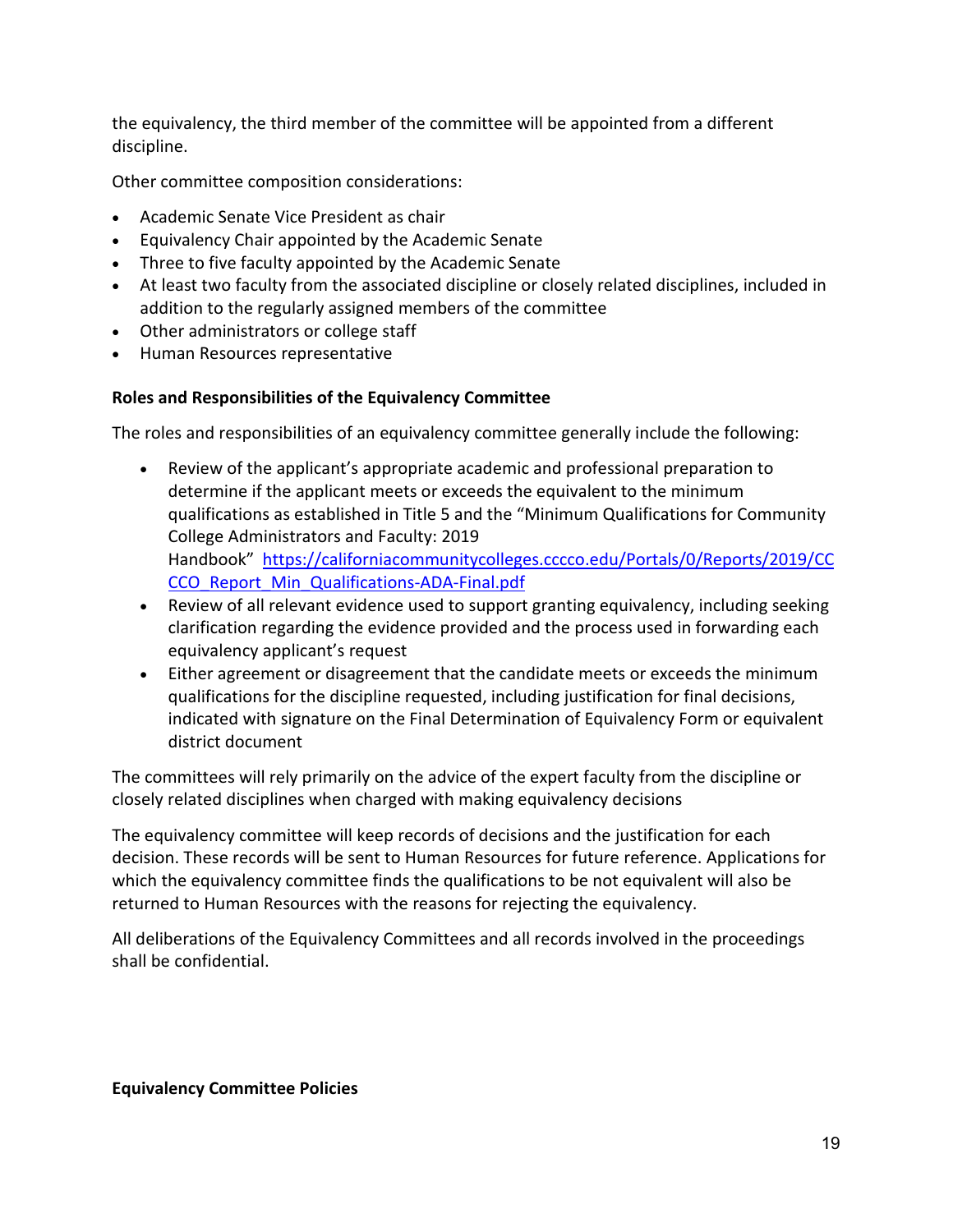All equivalency policy and procedures are subject to review and revision at the request of either the Academic Senate or the governing board. Changes in the committee's policies and procedures require the joint agreement of the Academic Senate and the governing board. Until there is joint agreement, this policies and procedures will remain in effect.

The committee should meet as soon as possible (within 5-10 working days) of receiving materials from the Human Resources. Depending on District practice, the Academic Senate President or Equivalency Chair is responsible for appointment and convening of the equivalency committee in a timely manner. Equivalency Committees should meet together face-to-face in order to facilitate any necessary discussion of the candidate qualifications.

In cases where there are fewer than three members from the discipline on the screening committee, the equivalency committee shall be augmented by faculty from the discipline where available, faculty from closely related disciplines, or faculty in the discipline from another college. Depending on local practice, the Academic Senate President may consult with the area dean to determine who will serve on the screening committee.

Equivalency Committees must take caution to ensure that consistency is applied to all decisions regarding equivalency.

After the committee has made a decision about the application for equivalency, the committee chair shall send a recommendation form for each applicant to both the Academic Senate President and other District-defined administrative department(s), most often Human Resources.

The recommendation form shall include the names of the committee members and the votecount of any action taken. If equivalency is denied, reasons for such decision should be recorded on the cover sheet. If an applicant does not meet equivalency, his or her application shall be returned to Human Resources. If there is a multi-college district, an applicant receiving a positive equivalency ruling at one college is then considered qualified in that discipline on a District-wide basis, subject to verification by Human Resources.

The Academic Senate President or designee shall sign off that the process was in order. If the Academic Senate President does not sign off, he/she shall list reasons for the denial, including relevant procedural concerns.

The role of Human Resources professionals is not to determine equivalency. This process is the responsibility of the governing boards dependent on the recommendation of the Academic Senate. The role of Human Resource professionals is to assist applicants in navigating the application process and to collect and forward equivalency applications to the faculty Equivalency Chair or the Academic Senate. Human Resource professionals ensure the completeness of the applications, document the final decisions during the equivalency process, and maintain the documentation necessary for personnel records.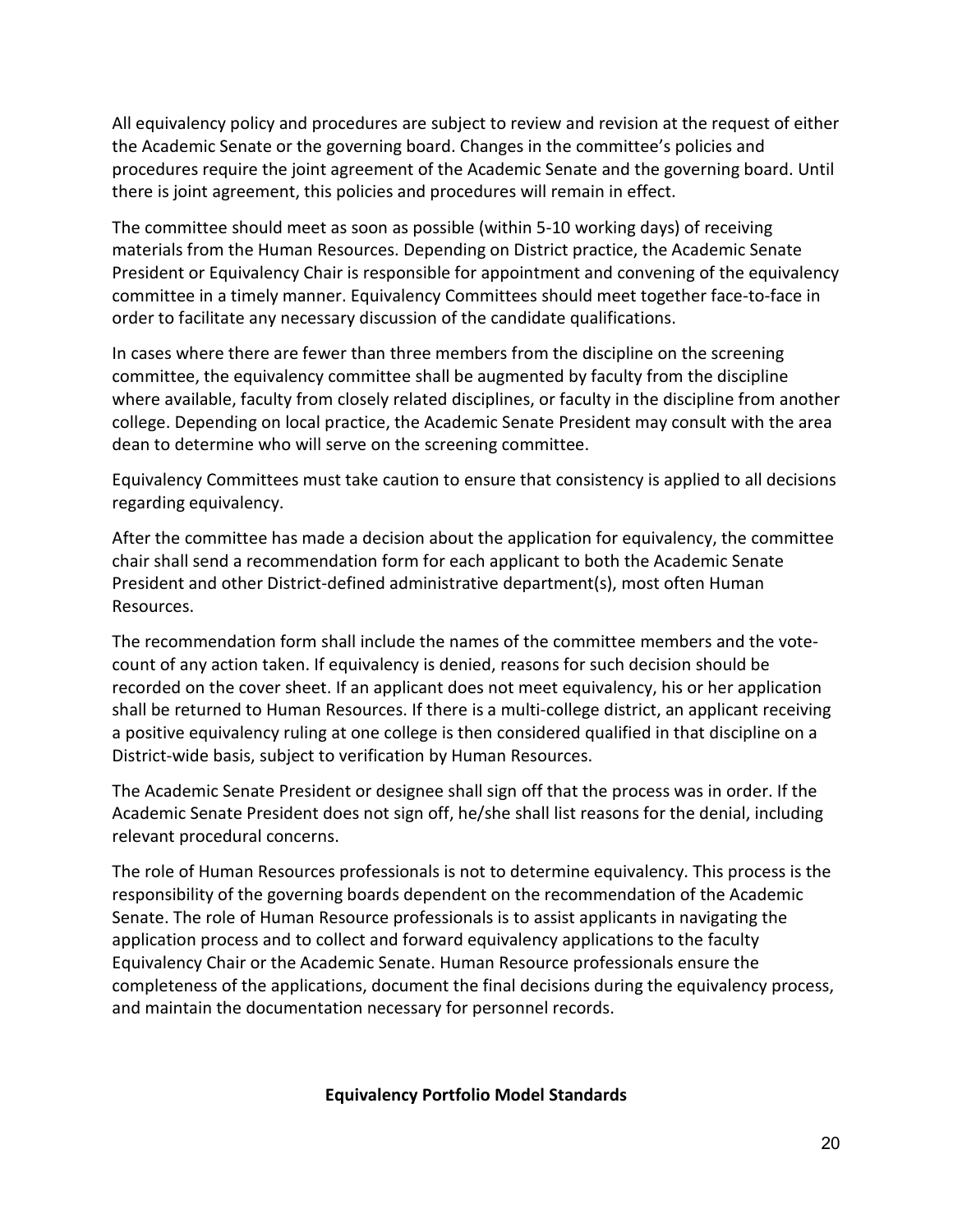Equivalency is the process that supports local hiring committees to consider faculty applicants who possession of minimum qualifications of the discipline, as defined by the Minimum Qualifications for Faculty and Administrators in California Community Colleges 2019 Handbook, may be in question or is uncertain.

[https://californiacommunitycolleges.cccco.edu/Portals/0/Reports/2019/CCCCO\\_Report\\_Min\\_Q](https://californiacommunitycolleges.cccco.edu/Portals/0/Reports/2019/CCCCO_Report_Min_Qualifications-ADA-Final.pdf) [ualifications-ADA-Final.pdf](https://californiacommunitycolleges.cccco.edu/Portals/0/Reports/2019/CCCCO_Report_Min_Qualifications-ADA-Final.pdf)

The following portfolio standards are suggested guidelines for local Equivalency Committees to consider during their equivalency deliberations. These portfolio guidelines provide consistency for both the equivalency committee as well as the applicant. The portfolio standards focus on tangible artifacts/evidence documenting discipline experience, and achievements directly related to the General Education Area learning outcomes. The following list identifies suggested elements of an equivalency portfolio, including details on the contents of each item:

**Cover page**: The cover page will include your full official name, contact numbers, mailing address, and email address.

**Table of contents**: The table of contents includes the portfolio page numbers, an itemized list of artifacts/evidence properly cataloged.

**Executive summary**: This one-page summary provides justification for the equivalency request. The summary should focus on the primary artifacts/evidence to substantiate the request. The summary should be succinct, it should clearly indicate the links between discipline experience and the learning outcomes established for each of the General Education Areas required for the Associates Degree and is listed on the General Education Equivalency Matrix.

**Current resume**: The current resume should include education, work, community service, and volunteer experiences.

Detail significant activities, exact dates, accomplishments in the workplace, and other, nonwork related learning. The resume should provide the exact names of industry recognized credentials, certificates, and licenses.

**General Education Equivalency Examples Worksheet or similar document:** The worksheet is intended to help candidates organize, categorize, and reflect on industry experiences (artifacts) as they directly relate to the learning outcomes associated with the General Education Areas required for the Associates Degree. The completed worksheet helps equivalency committee members determine general education competencies through industry artifacts. The General Education Examples document provides several examples of industry artifacts/evidence demonstrating equivalent competencies. The examples are not intended to be comprehensive but informative. Discipline faculty involved can determine which artifacts/evidence should be considered.

**Documentation/Artifacts/Evidence:** Once the Equivalency Worksheet is completed, the applicant should then submit electronic copies of the documentation/artifacts/evidence using the exact same number and name as listed in the worksheet. Careful attention must be to given to ensure each General Education Area has specific associated documentation/artifacts.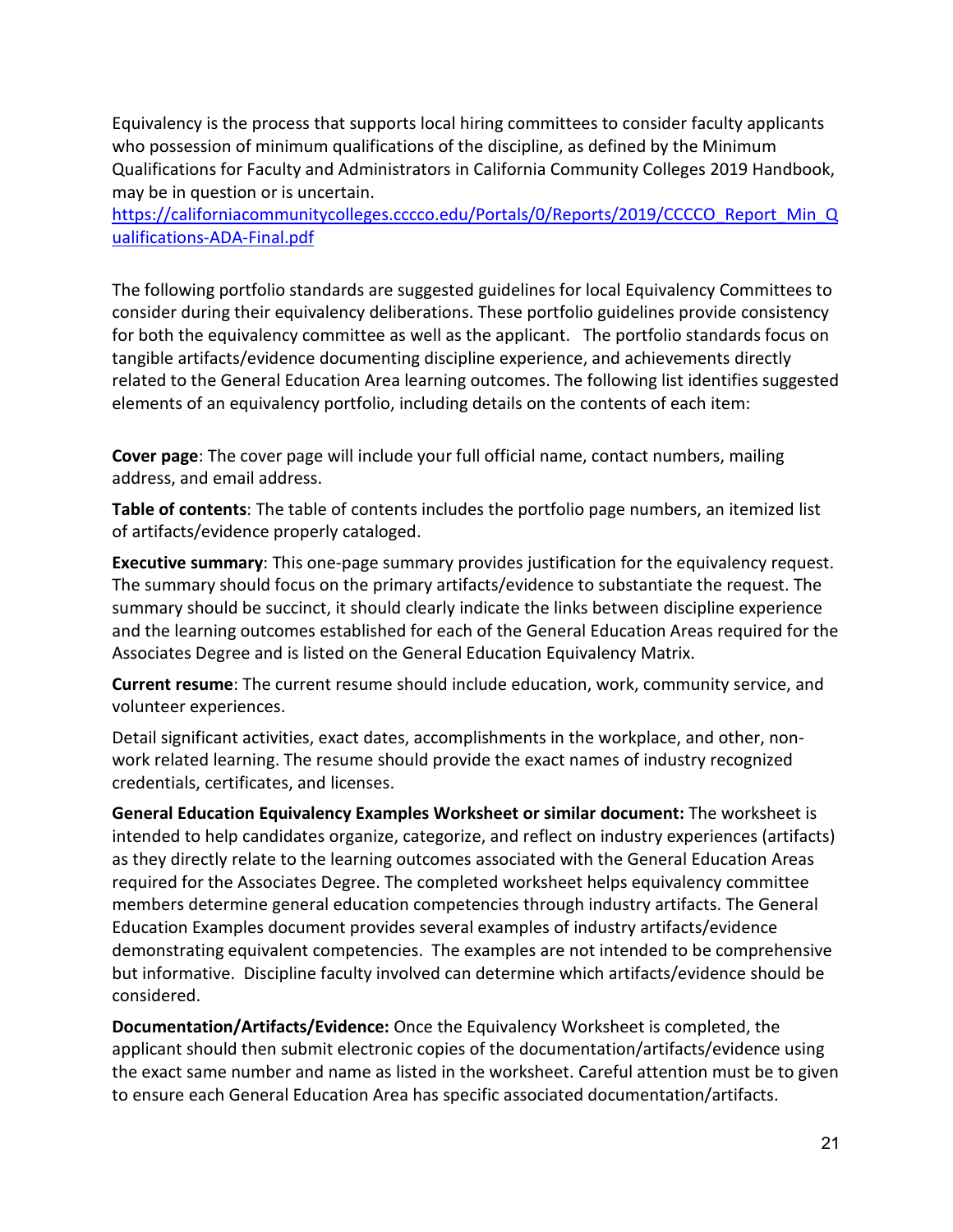Artifacts can take several forms; and solid examples are available within the GE Equivalency Examples document. For example:

- Certificates of completion for training courses, workshops, etc.
- Industry recognized credentials
- Military records
- Performance evaluations
- Technical or professional writings
- Job Descriptions
- Products designed or produced
- Membership in professional organizations
- Membership requirements for certain organizations
- Licenses/diplomas
- Transcript
- Equivalencies (if applicable)
- Verifications of employment
- Skills/competencies from employers/supervisors
- Significant interests outside of work experience, such as community service
- Other

**Equivalency Committee Member Evaluation response form**: This form provides a standard template used during a review of the equivalency application and the submitted portfolio.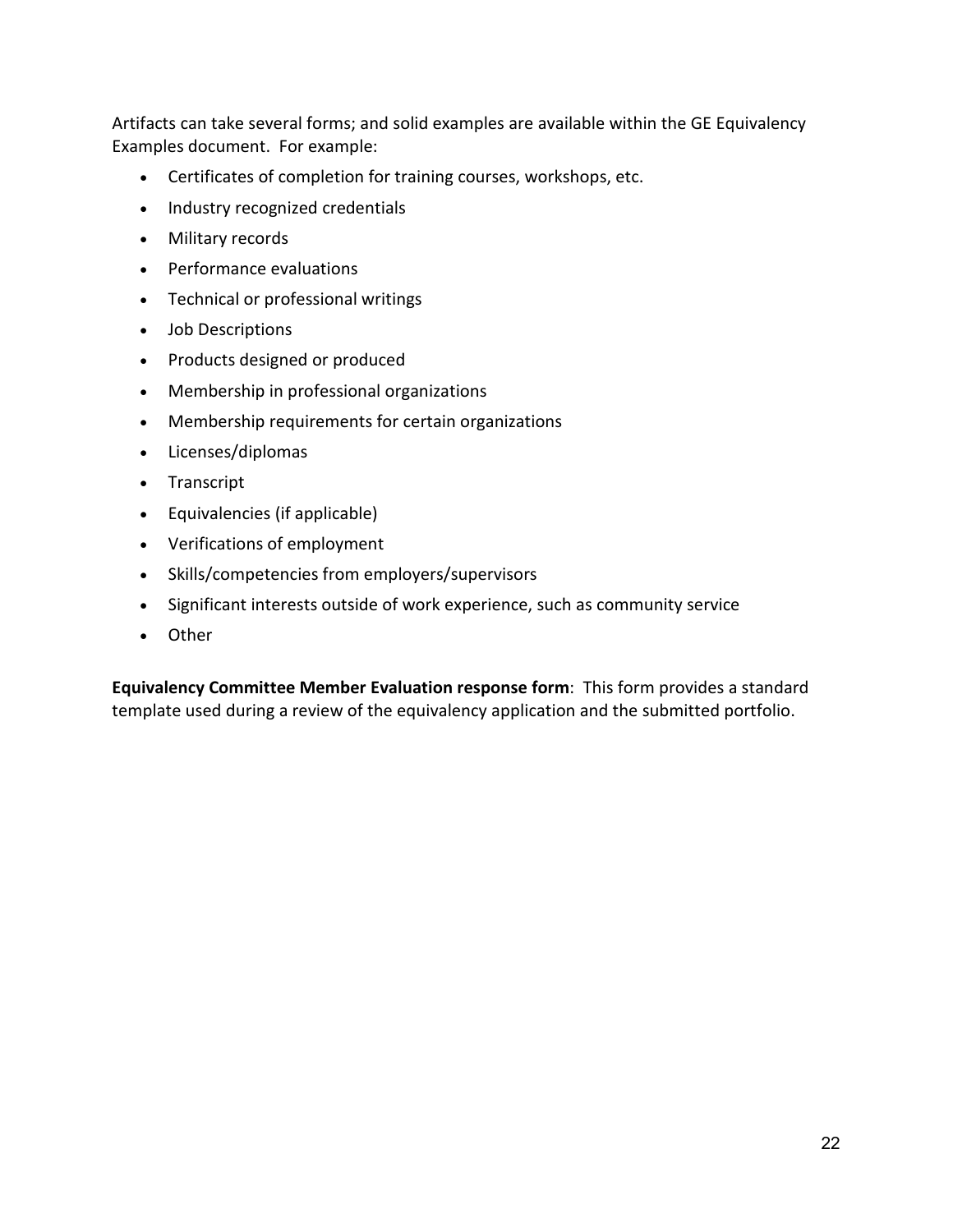## **CTE Minimum Qualifications General Education Equivalency Worksheet**

In a traditional Associate or Arts or Associate of Science degree, a student must complete a minimum of 60 semester (90 quarter) units. Of the total units required for a degree, at least 18 semester (27 quarter) units of general education coursework is required in addition to meeting competency requirements in written expression and mathematics and at least 18 semester (27 quarter) units of major preparation (Title 5 §55063). The major prep units are not generally in question for equivalency requests in CTE disciplines, but the need to meet all GE areas may be when coursework has not been completed.

The eighteen units of general education is expected in the follow areas (Title 5 &55063 (b)(1)):

| <b>Description</b>                                                                                                                                                                                                                                                                                                                                                                                                                                                                                                                                                                                                                                                                                                                                                                                                                          | <b>Evidence/Documentation</b> |
|---------------------------------------------------------------------------------------------------------------------------------------------------------------------------------------------------------------------------------------------------------------------------------------------------------------------------------------------------------------------------------------------------------------------------------------------------------------------------------------------------------------------------------------------------------------------------------------------------------------------------------------------------------------------------------------------------------------------------------------------------------------------------------------------------------------------------------------------|-------------------------------|
| <b>A. Natural Sciences</b><br>Courses in the natural sciences are those which examine the<br>physical universe, its life forms, and its natural phenomena. To<br>satisfy the general education requirement in natural sciences, a<br>course shall be designed to help the student develop an<br>appreciation and understanding of the scientific method, and<br>encourage an understanding of the relationships between science<br>and other human activities (Title 5 $\S55063$ (b)(1)(A)). This category<br>would include introductory or integrative courses in astronomy,<br>biology, chemistry, general physical science, geology, meteorology,<br>oceanography, physical geography, physical anthropology, physics<br>and other scientific disciplines.                                                                               |                               |
| <b>B. Social and Behavioral Sciences</b><br>Courses in the social and behavioral sciences are those which focus<br>on people as members of society. To satisfy the general education<br>requirement in social and behavioral sciences, a course shall be<br>designed to develop an awareness of the method of inquiry used by<br>the social and behavioral sciences. It shall be designed to stimulate<br>critical thinking about the ways people act and have acted in<br>response to their societies and should promote appreciation of how<br>societies and social subgroups operate (Title 5 § 55063 (b)(1)(B)).<br>This category would include introductory or integrative survey<br>courses in cultural anthropology, cultural geography, economics,<br>history, political science, psychology, sociology and related<br>disciplines. |                               |
| <b>C. Humanities</b><br>Courses in the humanities are those which study the cultural<br>activities and artistic expressions of human beings. To satisfy the<br>general education requirement in the humanities, a course shall be<br>designed to help the student develop an awareness of the ways in<br>which people throughout the ages and in different cultures have<br>responded to themselves and the world around them in artistic and<br>cultural creation and help the student develop aesthetic<br>understanding and an ability to make value judgments (Title 5<br>§55063 (b)(1)(C)). Such courses could include introductory or                                                                                                                                                                                                 |                               |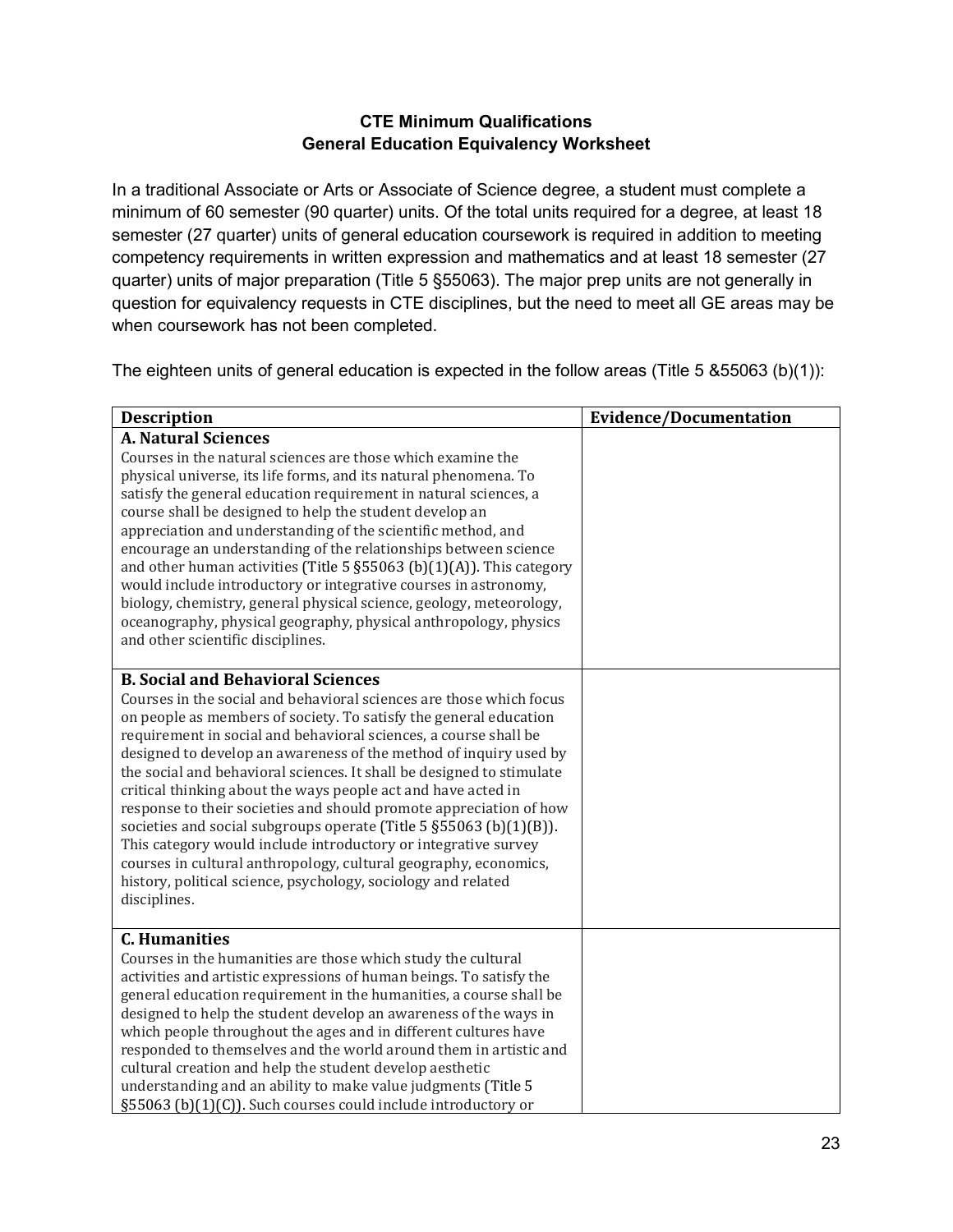| integrative courses in the arts, foreign languages, literature,<br>philosophy, and religion.                                                                                                                                                                                                    |  |
|-------------------------------------------------------------------------------------------------------------------------------------------------------------------------------------------------------------------------------------------------------------------------------------------------|--|
| D.1. Language and Rationality: English Composition<br>Courses in language and rationality are those which develop for the<br>student the principles and applications of language toward logical                                                                                                 |  |
| thought, clear and precise expression and critical evaluation of<br>communication in whatever symbol system the student uses (Title<br>5 § 55063 (b)(1)(D)). Such courses shall include both expository and<br>argumentative writing.                                                           |  |
| D.2. Language and Rationality: Communication and<br><b>Analytical Thinking</b><br>Courses in language and rationality are those which develop for the<br>student the principles and applications of language toward logical<br>thought, clear and precise expression and critical evaluation of |  |
| communication in whatever symbol system the student uses (Title<br>5 § 55063 (b)(1)(D)). Such courses shall include Intermediate<br>Algebra or another mathematics course at the same level, with the<br>same rigor and with Elementary Algebra as a prerequisite.                              |  |

## Ethnic Studies Requirement and Competency in Written Expression and Mathematics

| Ethnic Studies (if not met in areas B or C)<br>Ethnic Studies must be addressed in General Education (Title 5<br>\$55063(b)(2)]                                                                                                                                                                                                                                                                                                                                                                                                                                                                                 |  |
|-----------------------------------------------------------------------------------------------------------------------------------------------------------------------------------------------------------------------------------------------------------------------------------------------------------------------------------------------------------------------------------------------------------------------------------------------------------------------------------------------------------------------------------------------------------------------------------------------------------------|--|
| Document evidence if not already ES requirement not already<br>met in Areas B or C                                                                                                                                                                                                                                                                                                                                                                                                                                                                                                                              |  |
| <b>Competency: Written Expression</b><br>(if not met in Area D.1.)<br>Competence in written expression shall be demonstrated by<br>obtaining a satisfactory grade in an English course at the level of<br>the course typically known as Freshman Composition.<br>Satisfactory completion of an English course at the level of<br>Freshman Composition shall satisfy both this competency<br>requirement and the Area D.1. Language and Rationality: English<br>Composition coursework requirement (Title 5 §55063).<br>Document evidence if competency in written expression is not<br>already met in area D.1. |  |
| <b>Competency: Mathematics</b><br>(if not met in Area D.2.)                                                                                                                                                                                                                                                                                                                                                                                                                                                                                                                                                     |  |
| Competence in mathematics shall be demonstrated by obtaining a<br>satisfactory grade in a mathematics course at the level of the<br>course typically known as Intermediate Algebra (either<br>Intermediate Algebra or another mathematics course at the same<br>level, with the same rigor and with Elementary Algebra as a<br>prerequisite, approved locally). Satisfactory completion of a<br>mathematics course at the level of Intermediate Algebra shall                                                                                                                                                   |  |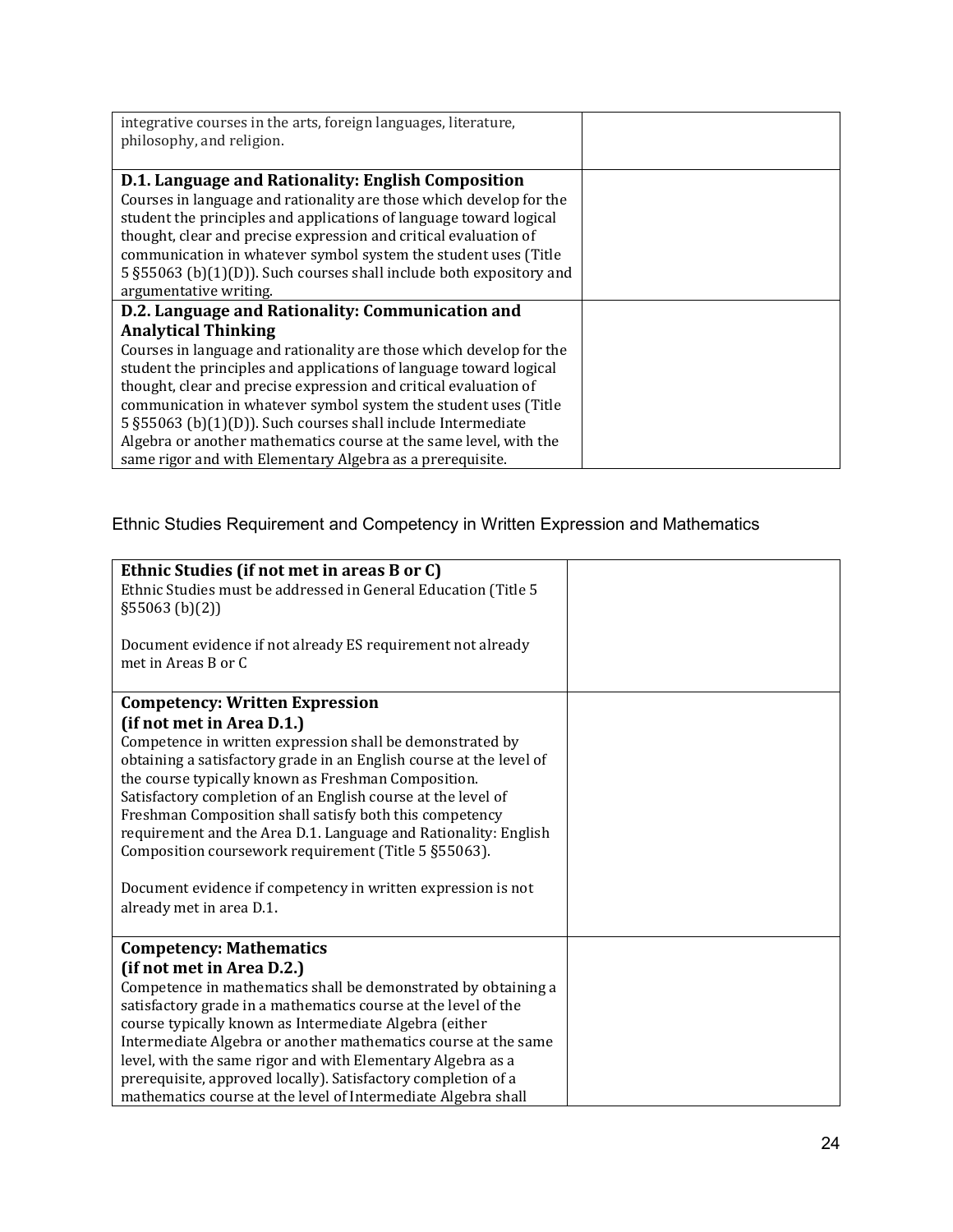| satisfy both this competency requirement and the Area D.2<br>Language and Rationality: Communication and Analytical<br>Thinking coursework (Title 5 § 55063). |  |
|---------------------------------------------------------------------------------------------------------------------------------------------------------------|--|
| Document evidence if competency in mathematics is not already<br>met in area D.2.                                                                             |  |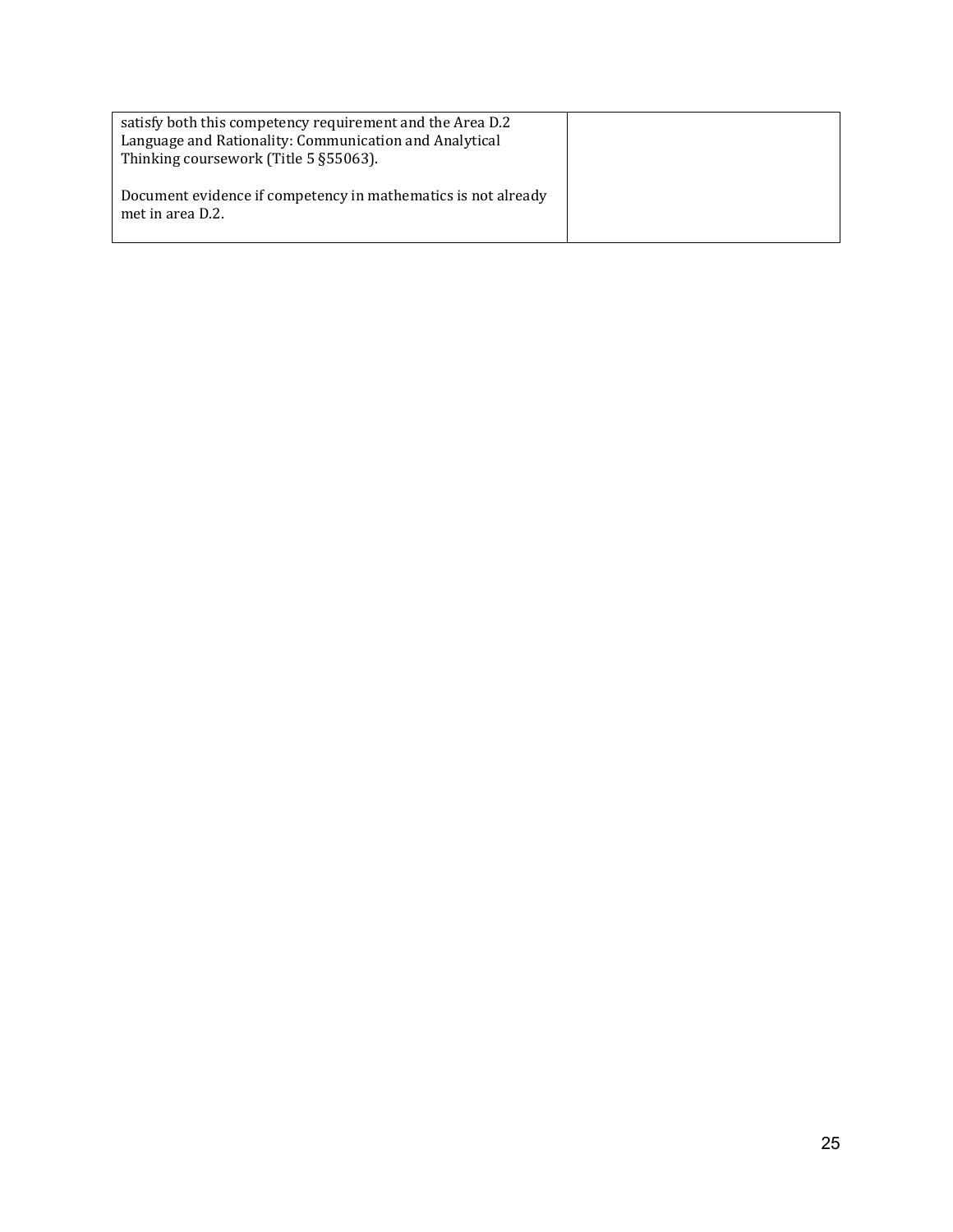#### **CTE Facutly Minimum Qualifications General Education Equivalency Matrix**

Career Technical Education (CTE) disciplines in particular have a greater need to consider equivalency for candidates. Industry has well-qualified employees who may be potential instructors but who have not earned an Associate's Degree. Most often when equivalency is considered, it is for the general education requirements, such as English, Humanities or Math. Often CTE candidates have significant industry experience that well exceeds the minimum required. This document is intended to assist Equivalency Committees evaluate equivalency to the general education component of an Associate's Degree.

Education Code § 87359 and §87360 establish that individuals who do not possess the minimum qualifications for service may be hired as faculty members if they possess "qualifications that are at least equivalent to the minimum qualifications." The Disciplines List, a Board of Governors' adopted list of minimum qualifications for hiring faculty, uses the term "equivalency" to describe processes to support this regulation.

#### **Purpose of General Education**

The general education component of a degree is expected to provide individuals with the educational foundation to interact effectively with the world around them based on critical thinking and reasoning, sound oral and written communication, an applied understanding of other peoples and cultures, and applied experiences with science and its impact on people. For potential faculty members, general education preparation should also influence a person's approach to teaching and ability to recognize how their discipline interacts with all others and communicate that to students. Some potential applicants, especially those in the CTE disciplines, have earned general education skills and competencies through their work or other non-traditional methods. This crosswalk is intended to help Equivalency Committees understand the possibilities of how to view and implement equivalencies of the general education requirements through alternative learning methods. Potential faculty applicants will be empowered to prepare the artifacts/evidence necessary to demonstrate achievement of general education outcomes through means other than traditional classroom instruction.

#### **Purpose of General Education Equivalency Examples**

Equivalency Committees are generally responsible for the evaluation of a faculty candidate's qualifications when questions arise regarding minimum qualifications. These same committees are also responsible for making recommendations on approving or rejecting requests for equivalency. Often, for disciplines where the minimum qualification is an associate's degree and six years of experience, faculty candidates will have significant work experience but lack the more formal academic credentials. This situation is particularly problematic in many CTE disciplines. The purpose of the General Education (GE) equivalency examples are to provide Equivalency Committees with a user-friendly tool when reviewing CTE faculty portfolios for equivalency. It also serves as a framework for human resources departments to demonstrate compliance with accreditation standards regarding qualifications of faculty. The GE equivalency examples facilitate finding the link between industry-specific artifacts (tangible evidence of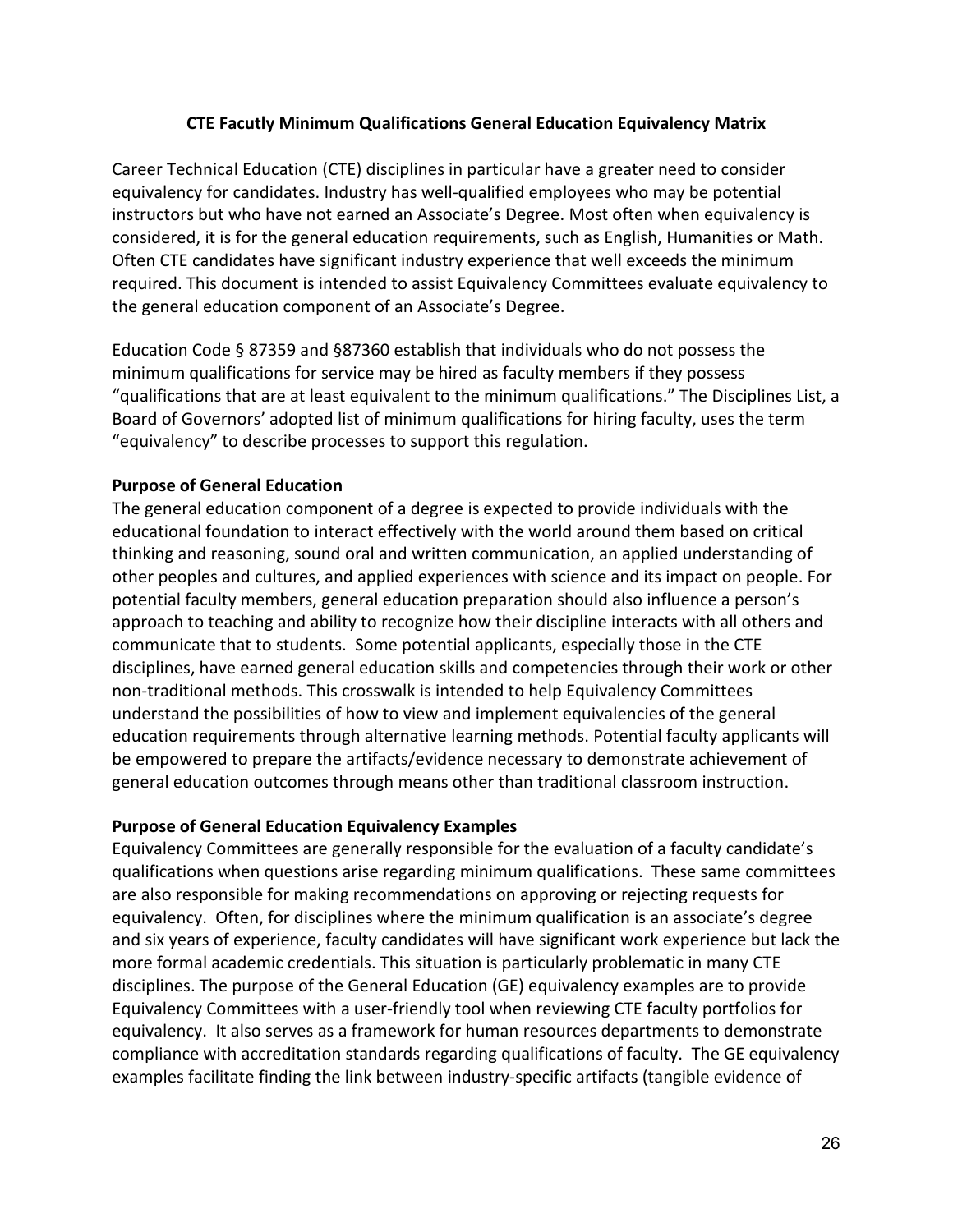competencies) and the competencies associated with each of the four General Education Areas of Title 5, Chapter 6, Subchapter 1, Article 6, 55063.

Faculty have led the development of the GE equivalency examples in this document. The document has both general and CTE discipline specific examples. Equivalency Committees are encouraged to use the examples in concert with robust conversations with CTE Faculty discipline experts and your own examples.

## **General Education and Major Preparation Requirements for an Associate's Degree**

In a traditional Associate or Arts or Associate of Science degree, a student must complete a minimum of 60 semester (90 quarter) units. Of the total units, at least 18 semester (27 quarter) units of general education coursework is required in addition to meeting competency requirements in written expression and mathematics and at least 18 semester (27 quarter) units of major preparation (Title 5 §55063). The eighteen units of general education is expected in the follow areas (Title 5  $§55063$  (b)(1)):

- A. Natural Sciences (minimum 3 units)
- B. Social and Behavioral Sciences (minimum 3 units)
- C. Humanities (minimum 3 units)
- D.1. Language and Rationality: English Composition (minimum 3 units)
- D.2. Language and Rationality: Communication and Analytical Thinking (min. 3 units)
- Three additional units taken in any area
- Ethnic Studies must be addressed (See guidance for Areas B & C) (Title 5 §55063 (b)(2))

## **Competencies: Written Expression and Mathematics**

Written Expression: competence in written expression shall be demonstrated by obtaining a satisfactory grade in an English course at the level of the course typically known as Freshman Composition. Satisfactory completion of an English course at the level of Freshman Composition shall satisfy both this competency requirement and the Area D.1. Language and Rationality: English Composition coursework requirement (Title 5 §55063).

Mathematics: competence in mathematics shall be demonstrated by obtaining a satisfactory grade in a mathematics course at the level of the course typically known as Intermediate Algebra (either Intermediate Algebra or another mathematics course at the same level, with the same rigor and with Elementary Algebra as a prerequisite, approved locally). Satisfactory completion of a mathematics course at the level of Intermediate Algebra shall satisfy both this competency requirement and the Area D.2 Language and Rationality: Communication and Analytical Thinking coursework (Title 5 §55063).

## **General Education Equivalency Examples**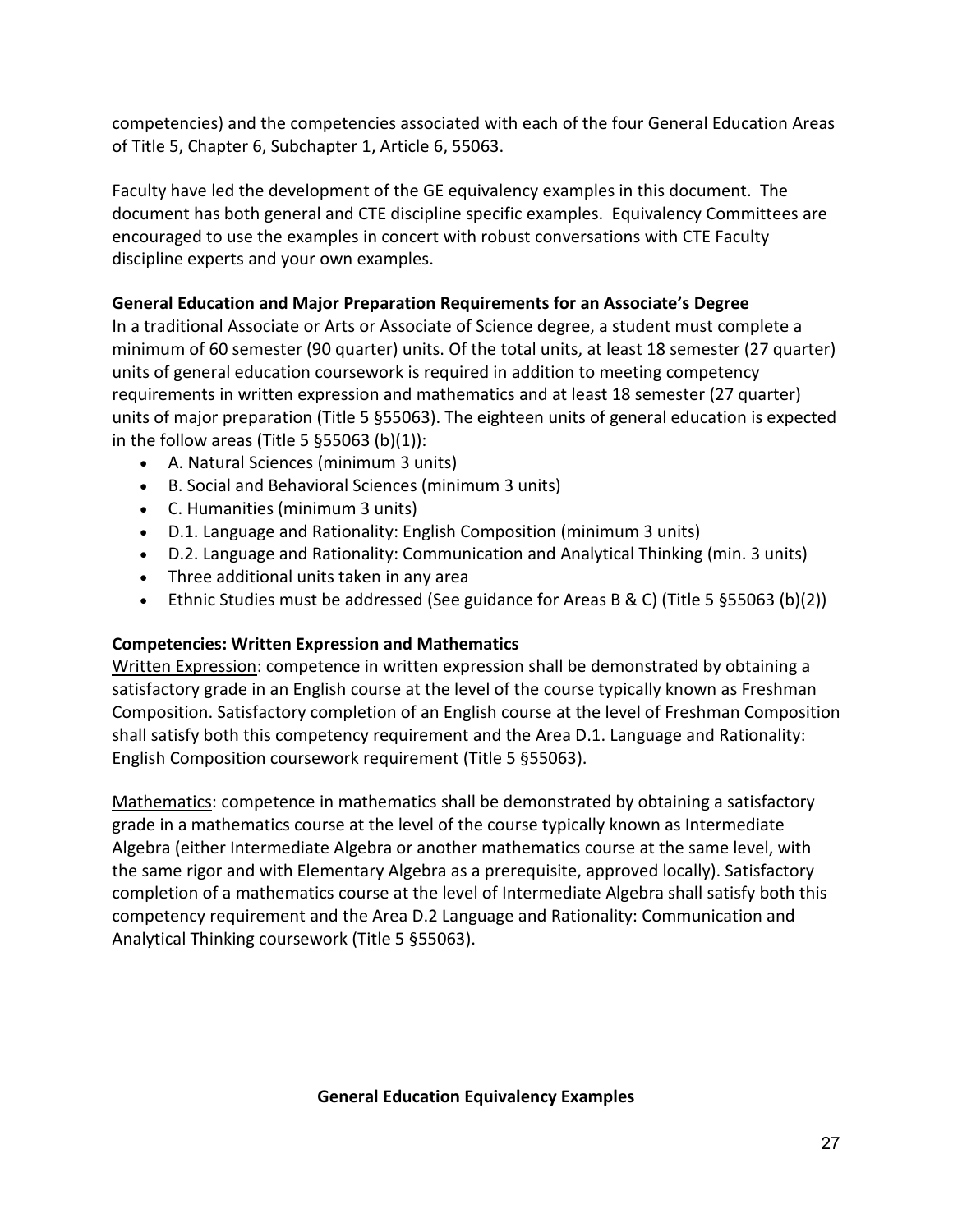#### **Area A Natural Sciences**

Courses in the natural sciences are those which examine the physical universe, its life forms, and its natural phenomena. To satisfy the general education requirement in natural sciences, a course shall be designed to help the student develop an appreciation and understanding of the scientific method, and encourage an understanding of the relationships between science and other human activities (Title 5 §55063 (b)(1)(A)). This category would include introductory or integrative courses in astronomy, biology, chemistry, general physical science, geology, meteorology, oceanography, physical geography, physical anthropology, physics and other scientific disciplines.

## **Purpose for Including One Course (3 units) in Natural Sciences for General Education**

- For students to develop the ability to examine the physical universe, its life forms, and its natural phenomena
- For students to develop an appreciation of, understanding of, and ability to apply the scientific method
- For students to develop the ability to understand the relationship between science and other human activities

## **Examples of Course Identification Numbering System (C-ID) approved courses included in Area A Natural Sciences**

This list of example courses may help Equivalency Committees understand the scope and content of the single course that is needed to meet the Area A requirement of an Associate's Degree.

AG-AS 104 Intro to Animal Science ANTH 110 Intro to Biological Anthropology BIOL 140 Organismal Biology BIOL 190 Cell and Molecular Biology CHEM 100 Chemistry and Society CHEM 102 Intro to Organic and Biochemistry CHEM 101 Intro to Chemistry CHEM/PHYS 140 Survey of Chem. & Physics

GEOG 130 Introduction to Weather and Climate GEOL 120 Earth Science GEOL 121 Earth Science with Lab GEOL 130 Environmental Geology GEOL 100 Physical Geology GEOL 100L Physical Geology with Lab GEOL 200 Geology of California PHYS 105 Algebra/Trigonometry-Based Physics

#### **Evidence and Artifacts**

| <b>Examples of Evidence Establishing Competency to GE Area A</b> |
|------------------------------------------------------------------|
|                                                                  |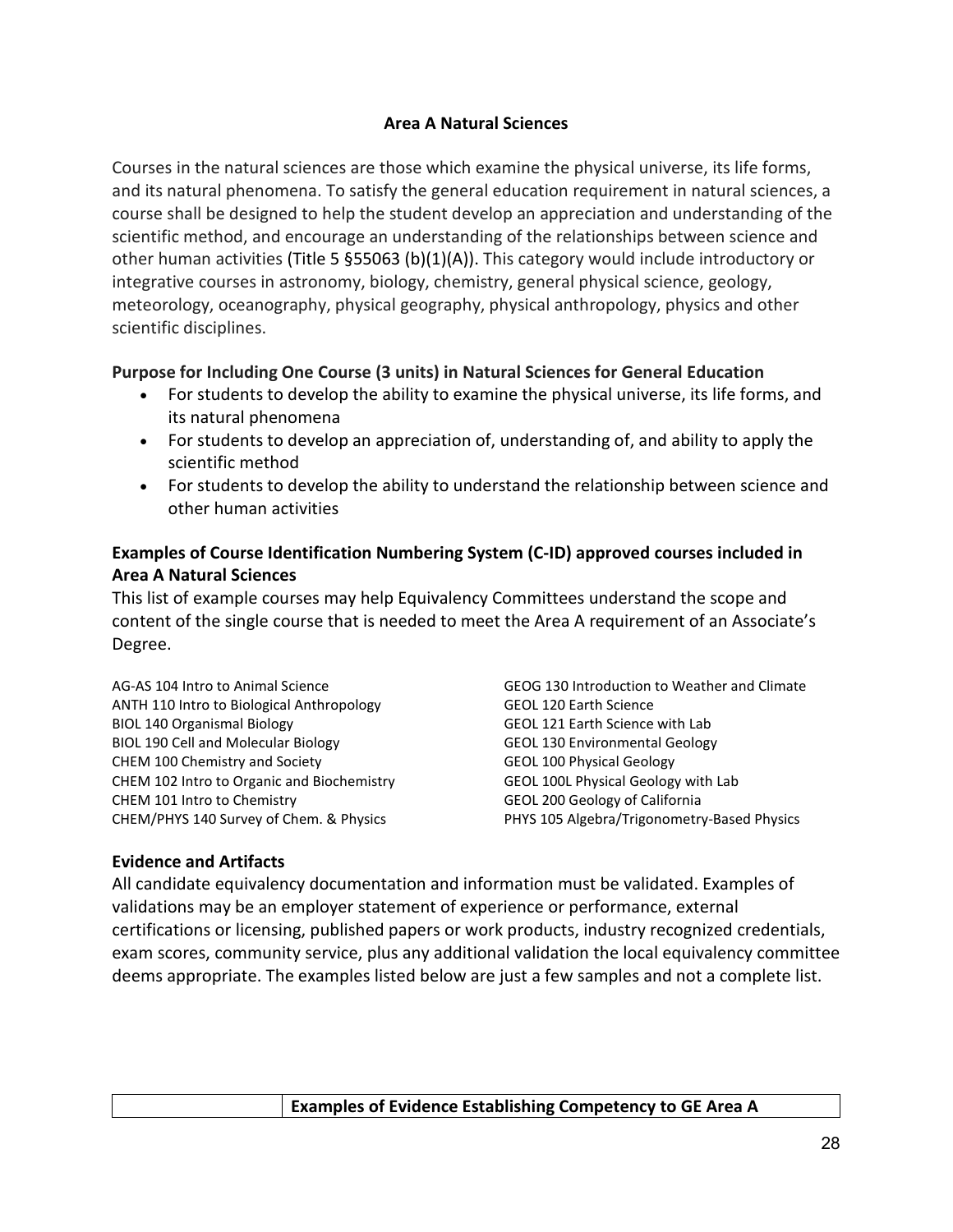| General<br>Equivalency<br>Examples                                        | Artifact or work product documenting understanding and<br>$\bullet$<br>knowledge of our environment as it relates to specific sector,<br>industry, or civic skills<br>Artifact or work product documenting a defined purpose,<br>$\bullet$<br>constructed hypothesis/theory/idea, testing of the hypothesis,<br>data collection, data analysis, development of conclusions, and<br>communication of results as it relates to sector, industry, or<br>civic-specific skills<br>Artifact or work product demonstrating a sector, industry, or<br>civic-based mechanical diagnosis and provision of solutions                                                                                                                                                                      |
|---------------------------------------------------------------------------|---------------------------------------------------------------------------------------------------------------------------------------------------------------------------------------------------------------------------------------------------------------------------------------------------------------------------------------------------------------------------------------------------------------------------------------------------------------------------------------------------------------------------------------------------------------------------------------------------------------------------------------------------------------------------------------------------------------------------------------------------------------------------------|
| Discipline-Specific<br>Example: Aviation                                  | A certified recreational, private, or commercial pilot must<br>$\bullet$<br>understand and apply principles of weather theory, weather<br>behavior, and weather hazards<br>A certified recreational, private, or commercial must understand<br>and apply Newton's Basic Laws of Motion and Bernoulli's Principle<br>A certified recreational, private, or commercial pilot must interpret<br>$\bullet$<br>weather services, weather briefings, weather reports, forecasts,<br>charts and multifunction weather displays<br>Reference: Federal Aviation Regulation (FAR) 61.185(2) The<br>aeronautical knowledge areas for a recreational, private, and<br>commercial pilot certificate applicable to the aircraft industry for<br>which flight instructor privileges are sought |
| Discipline-Specific<br>Example:<br><b>Automotive</b><br><b>Technician</b> | A licensed automotive technician must apply the scientific method<br>$\bullet$<br>to interpret service manuals, understand the theory of the systems<br>being diagnosed, develop an initial hypothesis based on customer<br>input, follow testing and diagnostic procedures to isolate and<br>repair system defects, and verify the repair resolved the system<br>defect<br>A National Institute for Automotive Service Excellence (ASE) Auto<br>Maintenance and Light Repair Certification (G1) licensed<br>automotive technician must understand principles of fluid<br>dynamics and hydraulics, composition of friction materials, and<br>automotive electrical systems                                                                                                      |
| Discipline-Specific<br>Example:<br>Barbering,<br>Cosmetology              | A licensed barber, cosmetologist, or esthetician must understand<br>$\bullet$<br>the interaction of specific chemicals with other chemicals and with<br>human skin, hair, and nails<br>A licensed barber, cosmetologist, or esthetician must understand<br>$\bullet$<br>basic biologic principles as they relate to hair and skin<br>A licensed barber, cosmetologist, or esthetician must perform an<br>$\bullet$<br>analysis process before any application of product. Particular                                                                                                                                                                                                                                                                                            |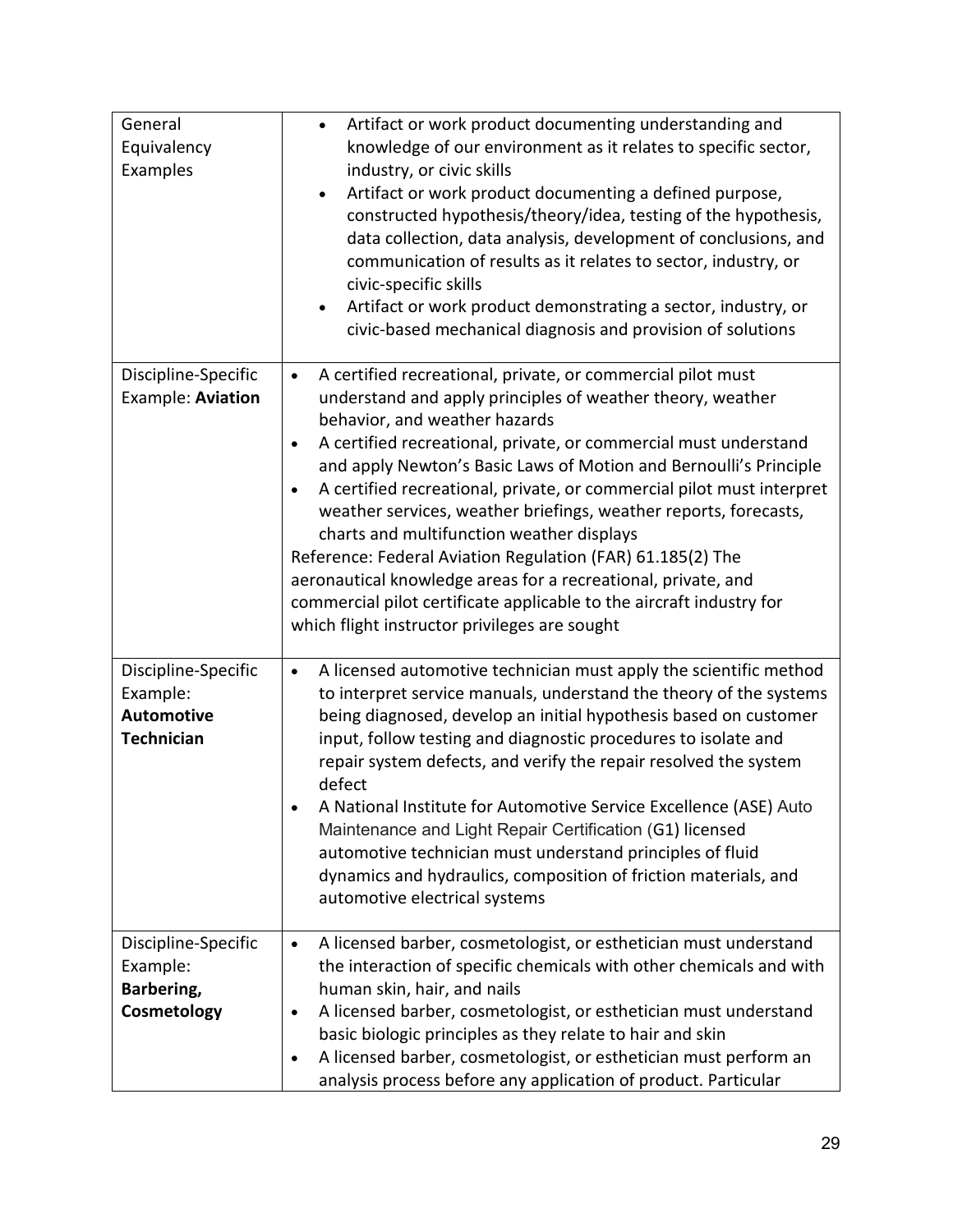|                                                                                                | services require product formulations, predispositions testing, and<br>strand testing prior to application                                                                                                                                                                                                                                                                         |
|------------------------------------------------------------------------------------------------|------------------------------------------------------------------------------------------------------------------------------------------------------------------------------------------------------------------------------------------------------------------------------------------------------------------------------------------------------------------------------------|
| Discipline-Specific<br>Example:<br><b>Emergency Medical</b><br><b>Technologies</b>             | A certified Emergency Medical Technician must understand the<br>$\bullet$<br>anatomy and physiology of the human body and apply appropriate<br>medical responses to restore or maintain functions necessary for<br>life<br>NOTE: While the EMT discipline requires only an AA and 6 years of<br>experience, national standards require additional elements                         |
| Discipline-Specific<br>Example: Welding                                                        | An American Welding Society certified welder has experience with<br>multiple weld types and metals applies knowledge of metallurgy,<br>chemical properties, and effect of temperature on chemical<br>composition                                                                                                                                                                   |
| Discipline-Specific<br>Example:<br><b>Agricultural</b><br><b>Production</b>                    | A livestock manager applies animal science and nutritional<br>$\bullet$<br>concepts to feeds and feeding to manage nutritional program for<br>livestock, breeding, and reproduction<br>A farm or ranch manager applies plant and soil science and<br>$\bullet$<br>chemical concepts for crop production, plant production, pesticide<br>and fertilizer management, soil management |
| Discipline-Specific<br>Example: Culinary<br>Arts/Food<br><b>Production</b>                     | A chef understands and applies chemical concepts while<br>understanding bacteria and preventing disease, developing recipes<br>(chemical properties), and cooking (thermal properties)                                                                                                                                                                                             |
| Discipline-Specific<br>Example:<br><b>Mortuary Science</b>                                     | Certified organ procurement includes training as enucleator, tissue<br>$\bullet$<br>retrieval, and additional applied knowledge similar to biology or<br>human anatomy and physiology<br>Embalmer license or pathologist assistant applies biological and<br>human anatomy as part of field training and licensure<br>requirements                                                 |
| Discipline-Specific<br>Example:<br><b>Fashion and</b><br><b>Related</b><br><b>Technologies</b> | Textile developers and fashion designers must understand the<br>$\bullet$<br>effects of chemicals on different textiles<br>Textile developers and fashion designers utilize knowledge of<br>$\bullet$<br>chemistry in designing fabrics, designing and evaluating textile<br>composition, and comparing textile properties                                                         |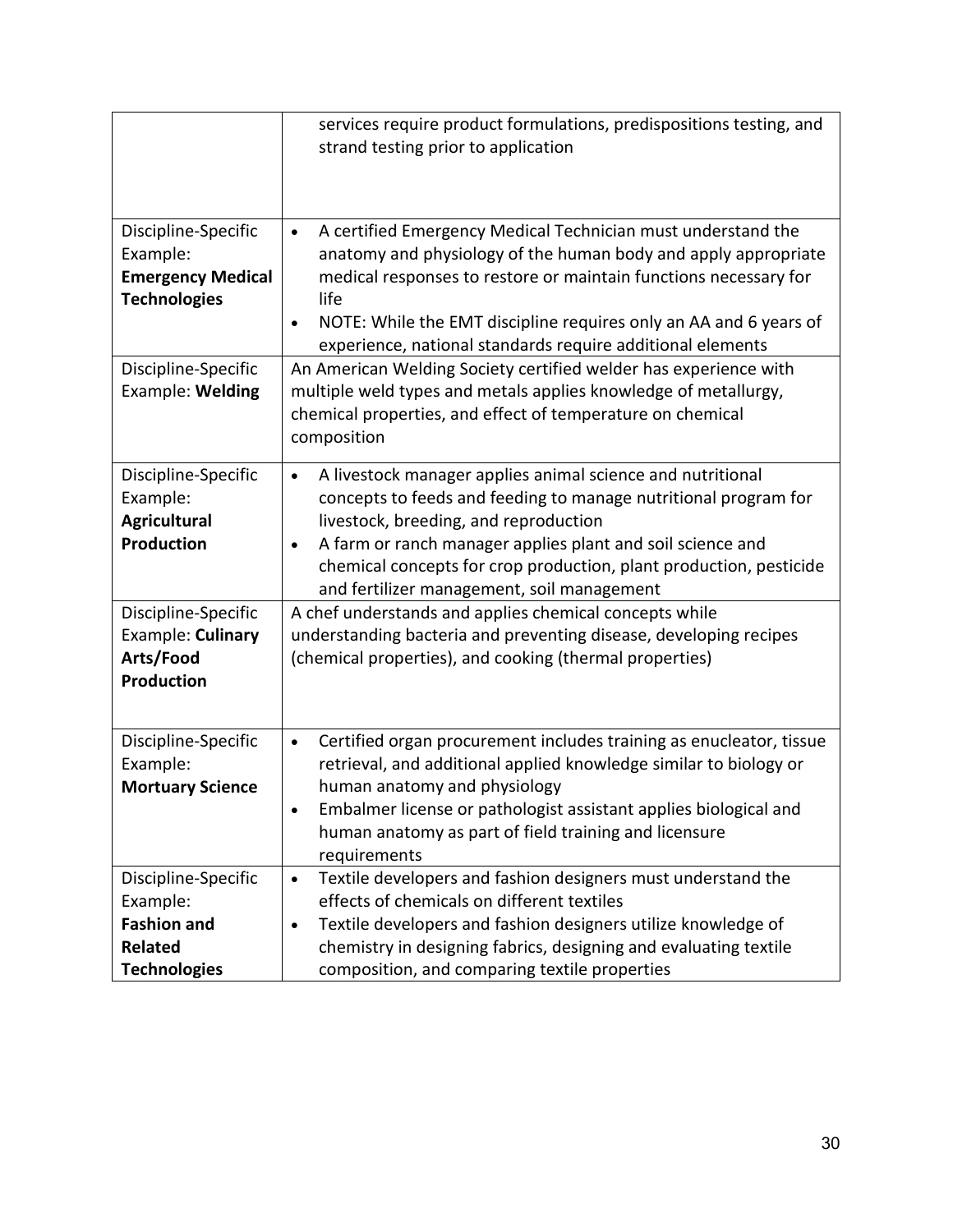## **General Education Equivalency Examples Area B Social and Behavioral Sciences**

Courses in the social and behavioral sciences are those which focus on people as members of society. To satisfy the general education requirement in social and behavioral sciences, a course shall be designed to develop an awareness of the method of inquiry used by the social and behavioral sciences. It shall be designed to stimulate critical thinking about the ways people act and have acted in response to their societies and should promote appreciation of how societies and social subgroups operate (Title 5  $\S$ 55063 (b)(1)(B)). This category would include introductory or integrative survey courses in cultural anthropology, cultural geography, economics, history, political science, psychology, sociology and related disciplines.

## **Purpose for Including One Course (3 units) in Social and Behavioral Sciences for General Education**

- For students to develop an awareness of the methods of inquiry used by the social and behavioral sciences.
- To stimulate students' critical thinking about ways people act or have acted in response to their societies
- To promote students' appreciation of how societies and social subgroups operate
- To develop or promote a students' understanding and appreciation of ethnic groups (Title 5 §55063 (b)(2) requires a course in Ethnic Studies. It is most likely met through the course/experience/ability counted in Area B or Area C)

## **Examples of Course Identification Numbering System (C-ID) courses included in Area B Social and Behavioral Sciences**

This list of example courses may help Equivalency Committees understand the scope and content of the single course that is needed to meet the Area A requirement of an Associate's Degree.

ANTH 150 Introduction to Archaeology ANTH 120 Introduction to Cultural Anthropology ECON 201 Principles of Microeconomics ECON 202 Principles of Macroeconomics GEOG 120 Introduction to Human Geography HIST 150 World History to 1500 HIST 160 World History since 1500 HIST 130 United States History to 1877 HIST 170 Western Civilization I HIST 180 Western Civilization II HIST 140 United States History since 1865 POLS 110 Intro to American Government and Politics POLS 130 Intro to Comparative Government and Politics

POLS 150 Introduction to Political Science

POLS 120 Intro to Political Theory and Thought POLS 140 Introduction to International Relations PSY 120 Introduction to Abnormal Psychology PSY 130 Introduction to Human Sexuality PSY 115 Psychology of Personal and Social Adjustment PSY 180 Introduction to Lifespan Psychology PSY 110 Introductory Psychology SOCI 140 Introduction to Gender SOCI 160 Introduction to Crime SOCI 110 Introduction to Sociology SOCI 130 Introduction to Marriage and Family SOCI 150 Introduction to Race and Ethnicity SOCI 115 Social Problems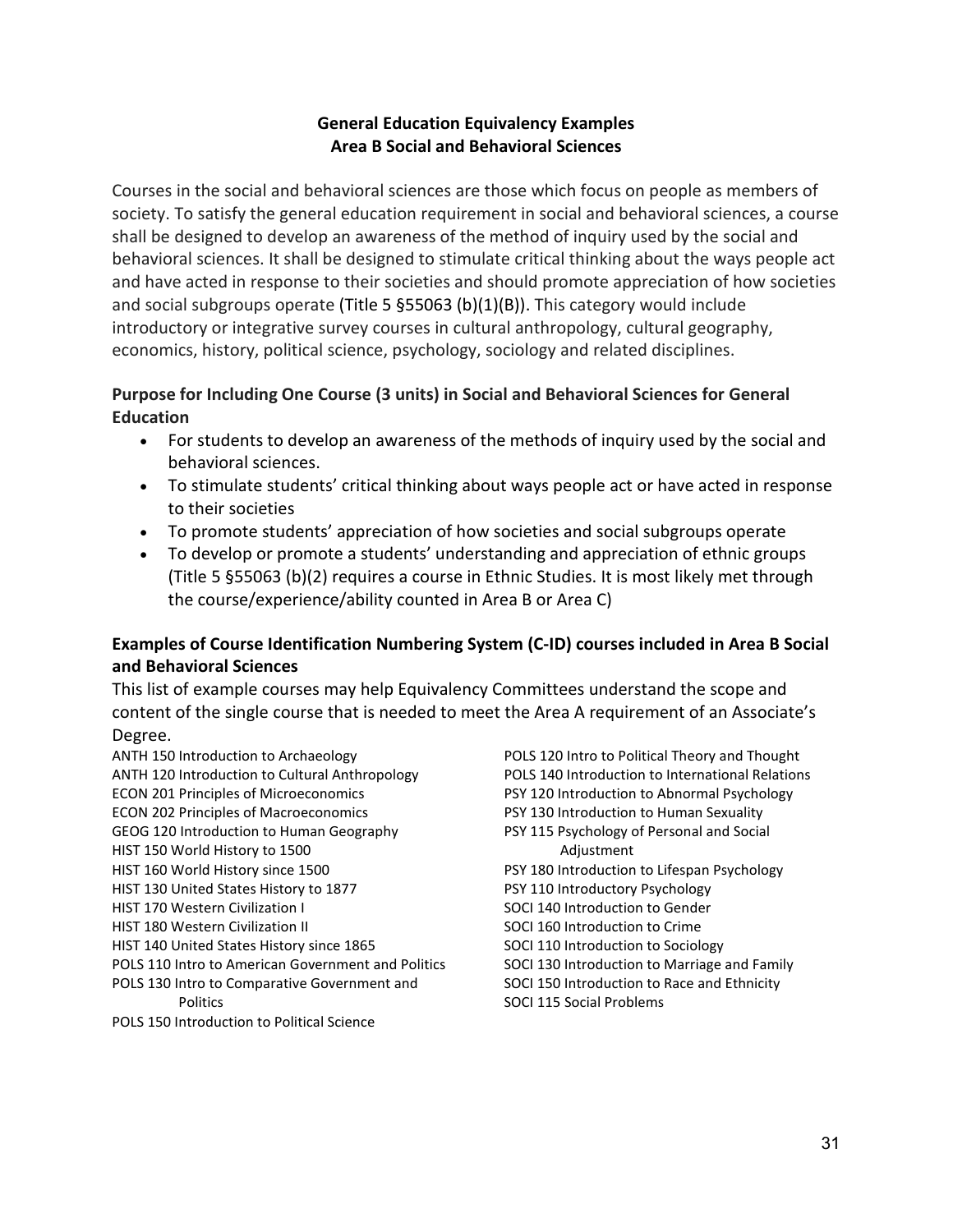#### **Evidence and Artifacts**

|                                                                                                                                        | <b>Examples of Evidence Establishing Competency to GE Area B</b>                                                                                                                                                                                                                                                                                                                                                                                                                                                                                                                                                                                                                                                                                                                                                                                                                                                                                                                                                                                                    |
|----------------------------------------------------------------------------------------------------------------------------------------|---------------------------------------------------------------------------------------------------------------------------------------------------------------------------------------------------------------------------------------------------------------------------------------------------------------------------------------------------------------------------------------------------------------------------------------------------------------------------------------------------------------------------------------------------------------------------------------------------------------------------------------------------------------------------------------------------------------------------------------------------------------------------------------------------------------------------------------------------------------------------------------------------------------------------------------------------------------------------------------------------------------------------------------------------------------------|
| <b>General Equivalency</b><br>Examples                                                                                                 | Artifact or work product documenting awareness in social or<br>institutional ethics, macro or micro economics, or local politics as<br>it relates to sector, industry, or civic-specific skills<br>Artifact or work product documenting active involvement in<br>$\bullet$<br>community advocacy organizations as it relates to sector, industry,<br>or civic-specific skills<br>Artifact or work product demonstrating completion or delivery of<br>$\bullet$<br>trainings related to sexual harassment, diversity, and cultural<br>competency, keeping in mind the depth of knowledge and<br>experience needed for equivalency to a course.<br>Experience as a manager requires navigating social and<br>$\bullet$<br>institutional rules and ethics, understanding the impact of culture<br>on employees' personal beliefs and behaviors<br>Elected officials have navigated politics, are aware of current and<br>$\bullet$<br>historical social problems, and understand human<br>psychology/motivation as it relates to social issues present in<br>elections |
| Discipline-Specific<br>Example:<br><b>Automotive</b><br><b>Technician</b><br>Discipline-Specific<br>Example: Barbering,<br>Cosmetology | Automotive Service Excellence (ASE) certification in area C1<br>$\bullet$<br>Automobile Service Consultant Certification Test requires an<br>ability to understand and communicate with diverse customers<br>with diverse needs. Technicians must utilize knowledge of social<br>groups to interact constructively, communicate effectively, and to<br>manage customer and internal relations<br>A self-employed technician or business owner must apply<br>$\bullet$<br>microeconomic and macroeconomic concepts to predict and<br>respond to market forces on consumer spending<br>Licensed barbers, cosmetologists, and estheticians must apply an<br>$\bullet$<br>understanding of diverse cultures to interact with and<br>appropriately meet the hair, skin, and nail needs of a diverse                                                                                                                                                                                                                                                                      |
|                                                                                                                                        | clientele                                                                                                                                                                                                                                                                                                                                                                                                                                                                                                                                                                                                                                                                                                                                                                                                                                                                                                                                                                                                                                                           |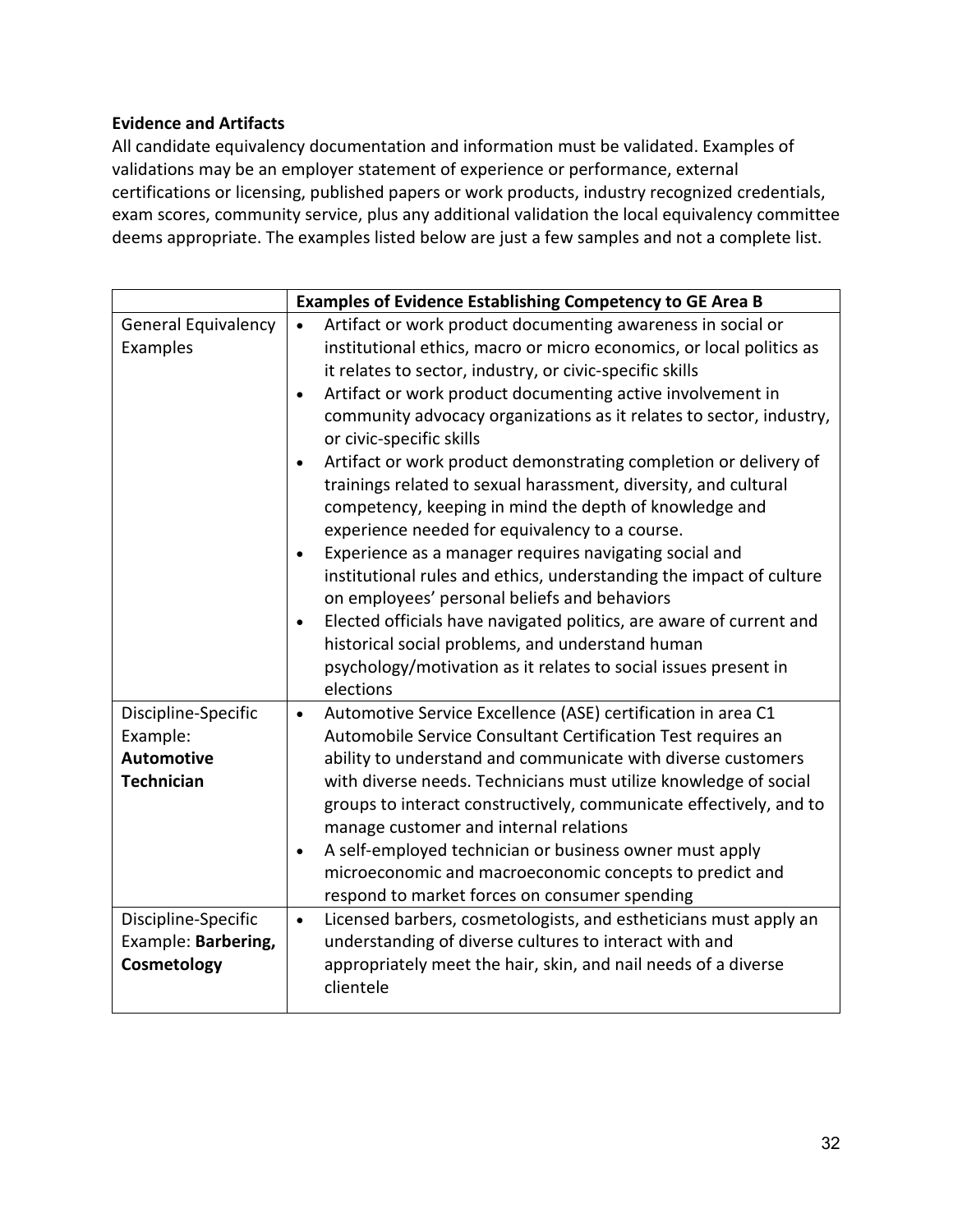| Discipline-Specific<br>Example: Culinary<br>Arts/Food<br><b>Production</b>    | A chef or culinary artist works within varied ethnic foods and<br>$\bullet$<br>understands and applies an understanding of foods and culture as<br>well as historical food trends<br>A chef or culinary artist must apply knowledge of global cultures<br>$\bullet$<br>and religions to interact positively with customers, prepare<br>appropriate foods, and satisfy customer needs |
|-------------------------------------------------------------------------------|--------------------------------------------------------------------------------------------------------------------------------------------------------------------------------------------------------------------------------------------------------------------------------------------------------------------------------------------------------------------------------------|
| Discipline-Specific<br><b>Example: Mortuary</b><br><b>Science</b>             | A practitioner with Celebrant Training (Insight Institute),<br>$\bullet$<br>Association of Death Education certification, or certified funeral<br>service practitioners all must apply knowledge of cultures,<br>religions, and social customs to meet customer needs                                                                                                                |
| Discipline-Specific<br>Example: Fashion<br>and Related<br><b>Technologies</b> | A fashioner designer or costume designer must apply knowledge<br>$\bullet$<br>of cultures and religions to create appropriate ethnic costumes<br>and fashions<br>A fashion designer applies knowledge of textile/fabric evolution as<br>$\bullet$<br>well as the influence of fashion throughout history and within<br>politics                                                      |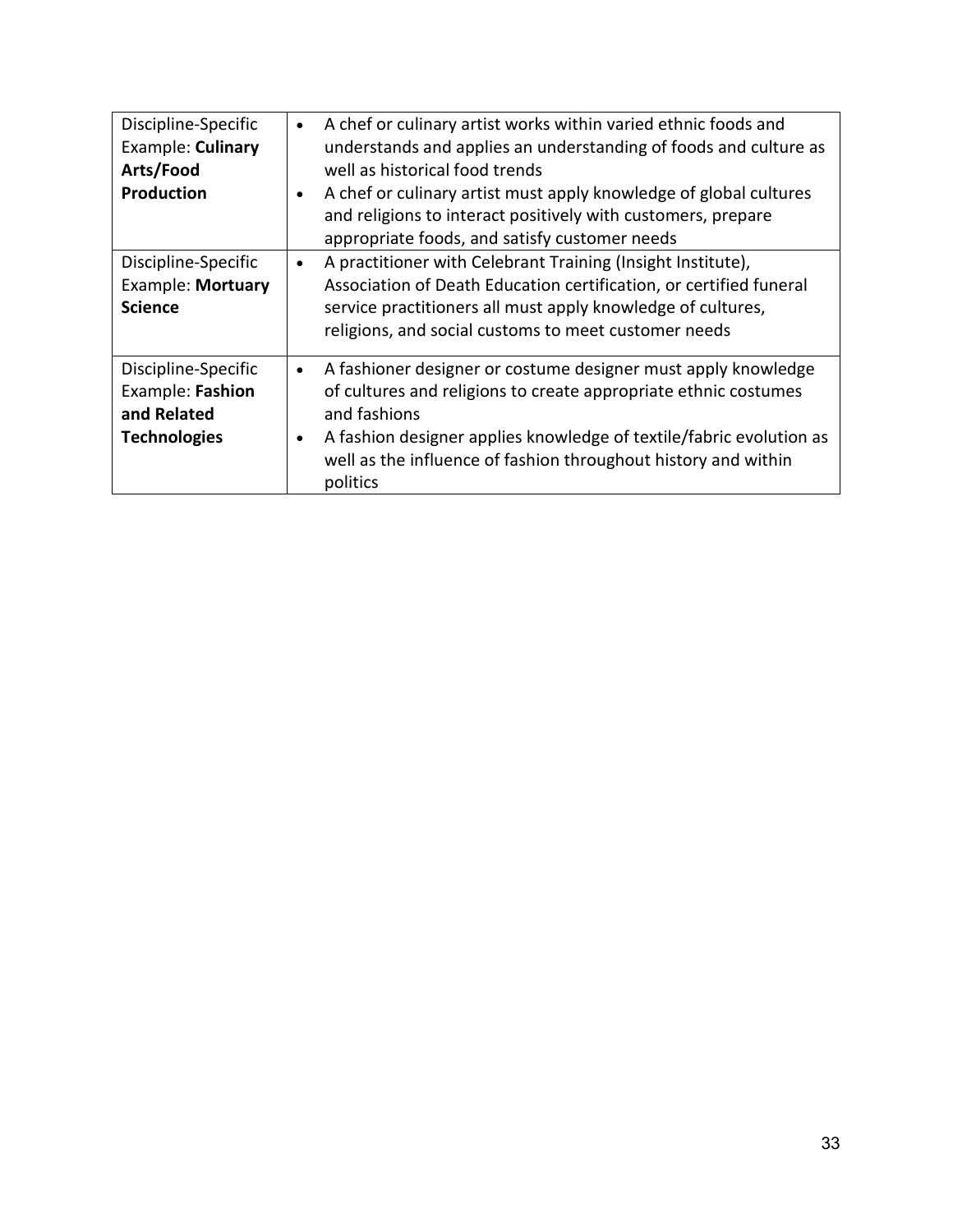## **General Education Equivalency Examples Area C Humanities**

Courses in the humanities are those which study the cultural activities and artistic expressions of human beings. To satisfy the general education requirement in the humanities, a course shall be designed to help the student develop an awareness of the ways in which people throughout the ages and in different cultures have responded to themselves and the world around them in artistic and cultural creation and help the student develop aesthetic understanding and an ability to make value judgments (Title 5  $\S$ 55063 (b)(1)(C)). Such courses could include introductory or integrative courses in the arts, foreign languages, literature, philosophy, and religion.

## **Purpose for Including One Course (3 units) in Humanities for General Education**

- For students to develop an awareness of the way in which people throughout the ages and in different cultures have responded to themselves and the world around them in artistic and cultural creations
- For students to develop or demonstrate aesthetic understanding and an ability to make value judgements
- To promote a students' understanding and appreciation of ethnic groups (Title 5 §55063 (b)(2) requires a course in Ethnic Studies. It is most likely met through the course/experience/ability counted in Area B or Area C)

## **Examples of courses included in Area C Humanities**

This list of example courses may help Equivalency Committees understand the scope and content of the single course that is needed to meet the Area C requirement of an Associate's Degree.

ARTH 110 Survey of Western Art from Prehistory through the Middle Ages ARTH 120 Survey of Western Art from Renaissance to Contemporary ARTH 150 Survey of Modern Art ARTH 100 Understanding Art ARTH 130 Survey of Asian Art ENGL 160 Survey of British Literature I ENGL 120 Introduction to Literature ENGL 135 Survey of American Lit 2 ENGL 165 Survey of British Literature 2 ENGL 180 Children's Literature

ENGL 130 Survey of American Literature 1 ENGL 145 Survey of World Literature 2 ENGL 140 Survey of World Literature 1 PHIL 130 History of Ancient Philosophy PHIL 140 History of Modern Philosophy PHIL 100 Introduction to Philosophy SPAN 110 Elementary Spanish II SPAN 220 Spanish for Heritage Speakers I SPAN 100 Elementary Spanish I THTR 112 Theatre Appreciation THTR 111 Introduction to Theatre

## **Evidence and Artifacts**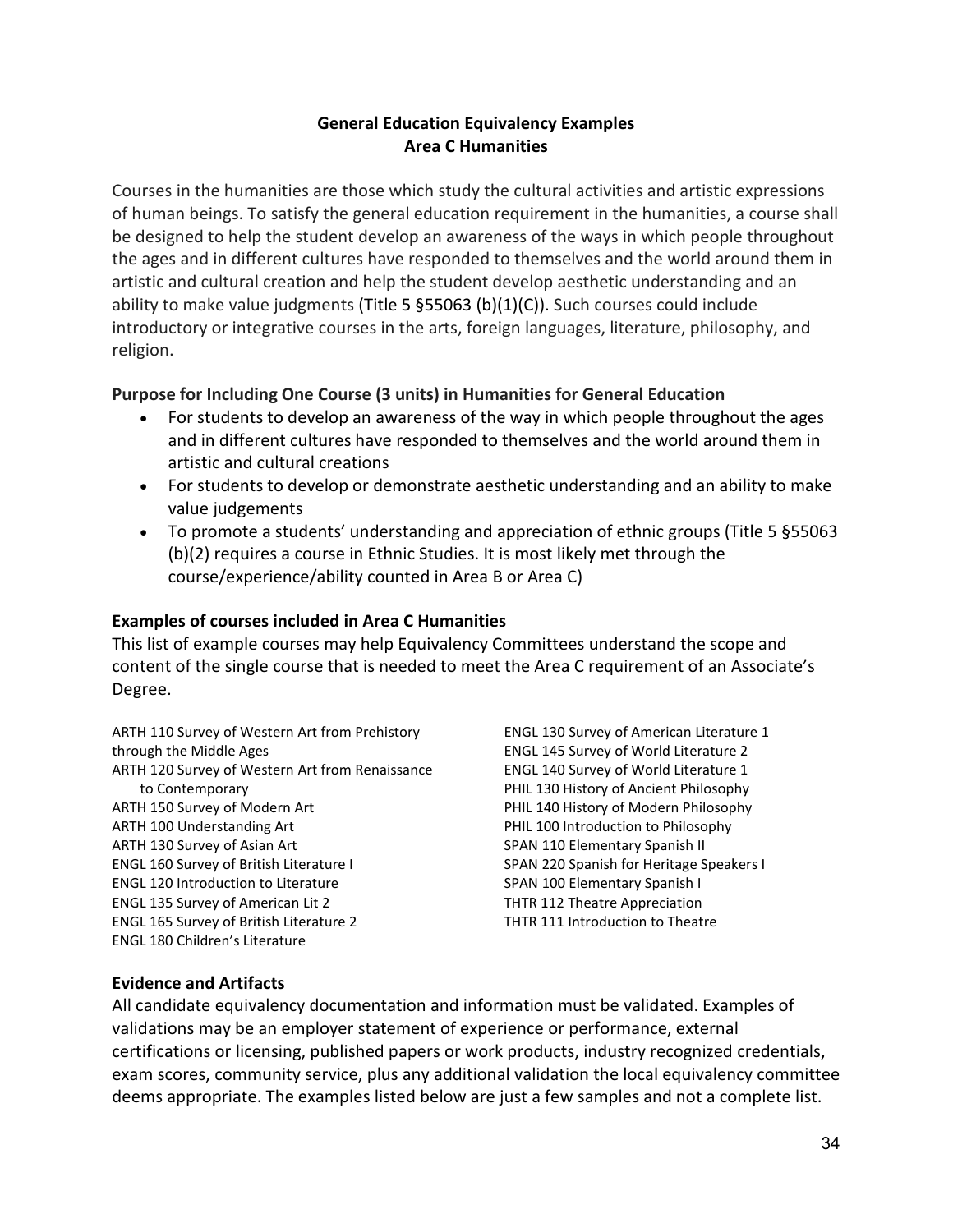|                                                                                 | Examples of Evidence Establishing Competency to GE Area C                                                                                                                                                                                                                                                                                                                                                                                                                                                               |
|---------------------------------------------------------------------------------|-------------------------------------------------------------------------------------------------------------------------------------------------------------------------------------------------------------------------------------------------------------------------------------------------------------------------------------------------------------------------------------------------------------------------------------------------------------------------------------------------------------------------|
| <b>General Equivalency</b><br>Considerations                                    | Artifact or work product demonstrating experience<br>$\bullet$<br>working and living in other cultures and with other<br>languages<br>Artifact or work product demonstrating an ability to<br>$\bullet$<br>understand and appreciate artistic and cultural creation.<br>Work products that demonstrate an understanding and<br>$\bullet$<br>application of culture and aesthetics<br>Active participation in theater production<br>$\bullet$<br>Bilingual certification or ability to read, write or speak<br>languages |
| Discipline-Specific Examples:<br><b>Welding</b>                                 | Production of artwork within welding industry, including<br>$\bullet$<br>ornamental design<br>Evidence of artistic pattern making or recreating<br>$\bullet$<br>historical artistic elements<br>Cultural or ethnic metallurgy (such as Sword making for<br>$\bullet$<br>different cultures)                                                                                                                                                                                                                             |
| Discipline-Specific Examples:<br><b>Culinary Arts/Food</b><br><b>Production</b> | Chefs apply elements of art and aesthetics to prepare<br>$\bullet$<br>food attractively<br>Chefs apply knowledge of varied spices, including those<br>$\bullet$<br>specific to ethnic groups, to achieve desired results,<br>appealing to taste and smell artistically                                                                                                                                                                                                                                                  |
| Discipline-Specific Examples:<br><b>Barbering, Cosmetology</b>                  | Licensed barber or cosmetologist has learned the history<br>$\bullet$<br>of their trade, including the evolution of styles                                                                                                                                                                                                                                                                                                                                                                                              |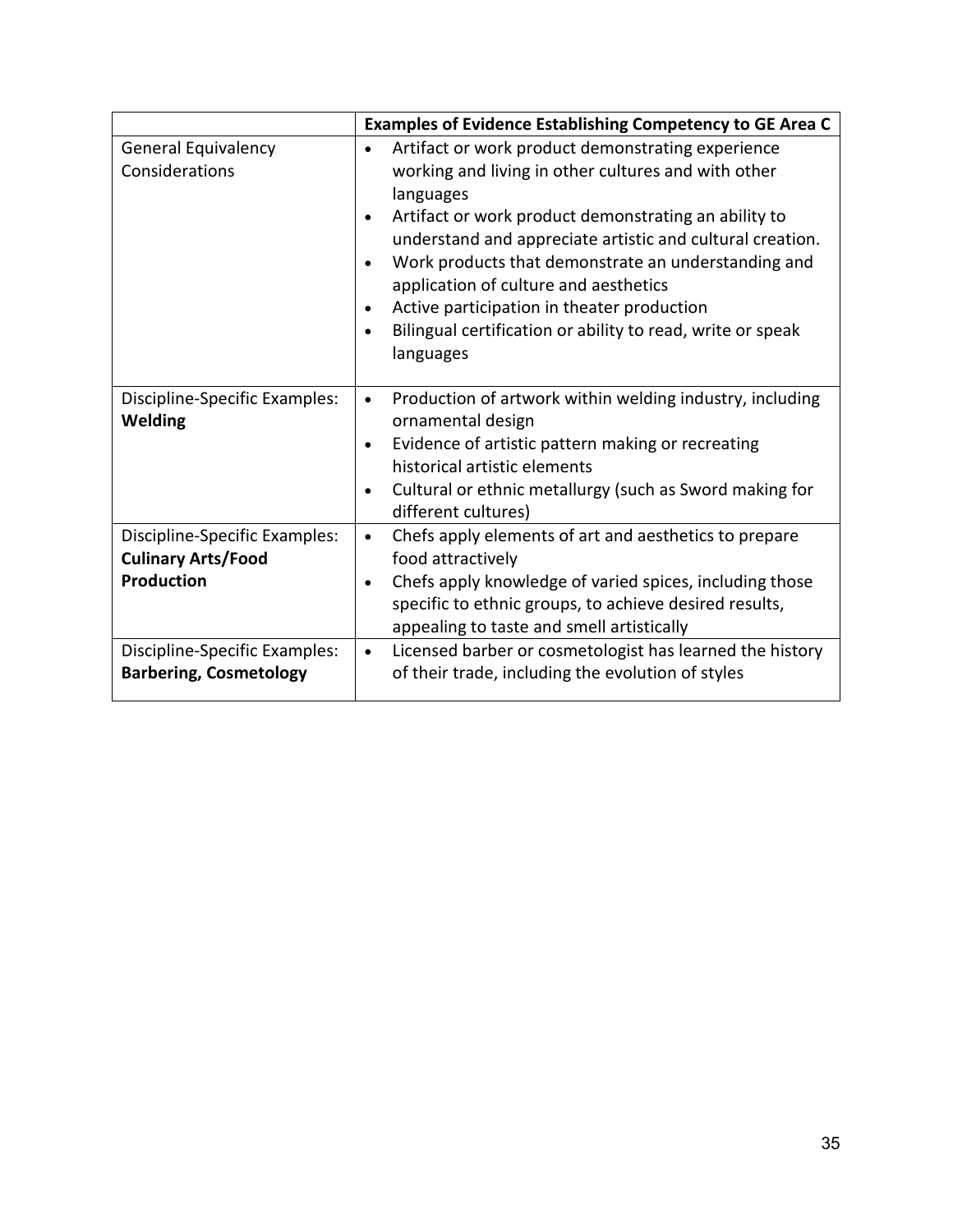## **General Education Equivalency Examples Area D.1. Language and Rationality: English Composition & Associate's Degree Competency in Written Expression**

Courses in language and rationality are those which develop for the student the principles and applications of language toward logical thought, clear and precise expression and critical evaluation of communication in whatever symbol system the student uses (Title 5 §55063 (b)(1)(D)). Such courses shall include both expository and argumentative writing.

D.1. English Composition. Courses fulfilling the written composition requirement shall be designed to include both expository and argumentative writing.

- Students earning an Associate's Degree must demonstrate competence in written expression. Traditionally, this competence is demonstrated by obtaining a satisfactory grade in an English course at the level of the course typically known as Freshman Composition. Any other considerations must be equivalent to this introductory course
- Satisfactory completion of an English course at the level of Freshman Composition shall satisfy both this competency requirement and the Area D.1. coursework requirement (Title 5 §55063)

**Purpose for Including English Competency and One Course (3 units) in Language and Rationality: English Composition for General Education**

- For students to develop the principles and applications of language toward logical thought, clear and precise written expression and critical evaluation of written communication in whatever symbol system the student uses
- For students to develop expository and argumentative writing skills (English Composition)

## **Course Needed to Satisfy Associate's Degree Written Competency Requirement and Area D.1. Language and Rationality: English Composition**

ENGLISH 100 College Composition – This is an introductory course that offers instruction in expository and argumentative writing, appropriate and effective use of language, close reading, cogent thinking, research strategies, information literacy, and document. Students are expected to using critical reading and thinking strategies to write primarily expository and argumentative texts that respond to a variety of rhetorical situations and contexts and incorporate collegelevel research. The course includes a minimum of 6,000 words of formal writing (C-ID Descriptor for ENGLISH 100).

## **Evidence and Artifacts**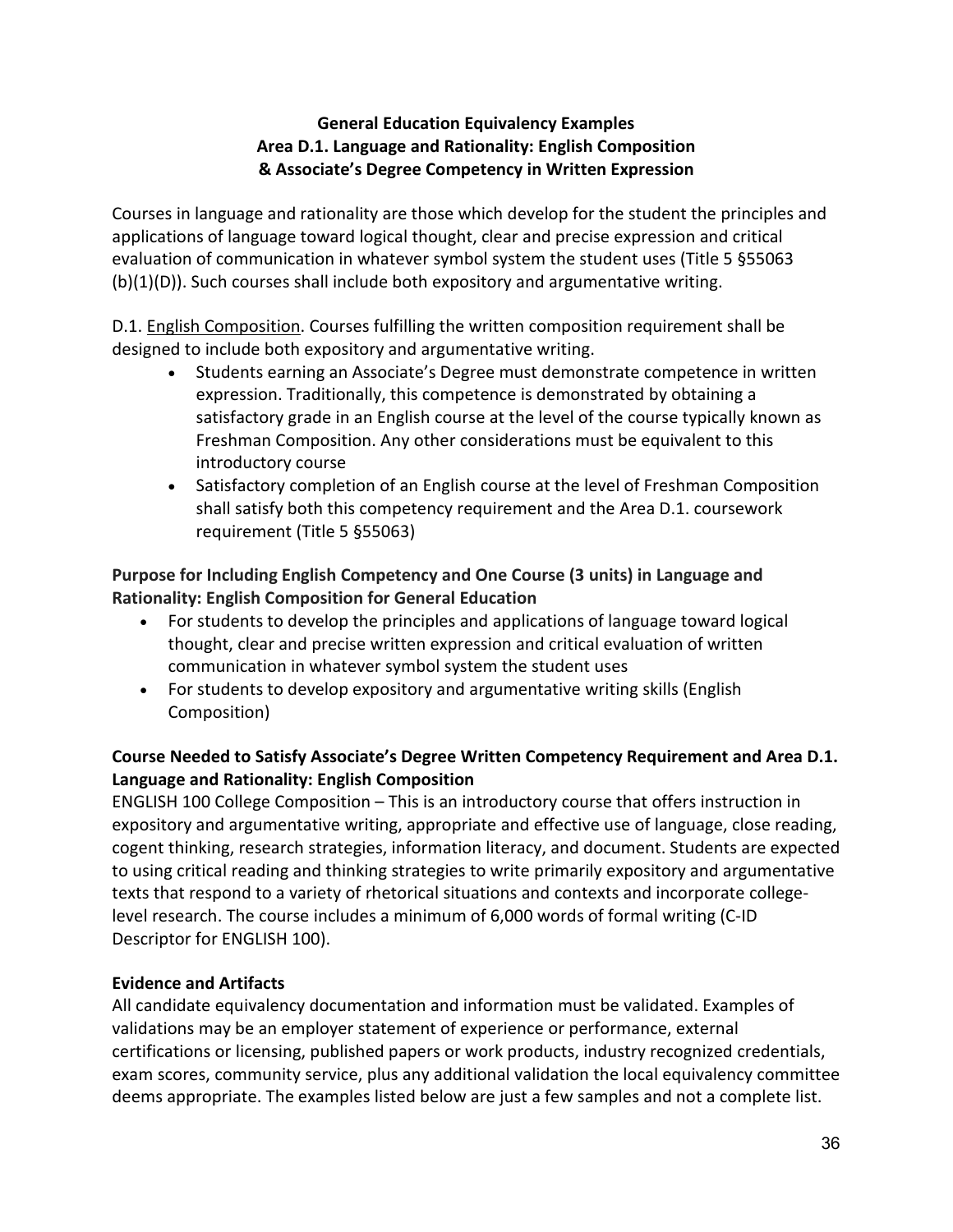|                                                                           | Examples of Evidence Establishing Competency to GE Area D.1.                                                                                                                                                                                                                                                                                                                                                                                                                                                                                                                                                                                                                                                                                                                             |
|---------------------------------------------------------------------------|------------------------------------------------------------------------------------------------------------------------------------------------------------------------------------------------------------------------------------------------------------------------------------------------------------------------------------------------------------------------------------------------------------------------------------------------------------------------------------------------------------------------------------------------------------------------------------------------------------------------------------------------------------------------------------------------------------------------------------------------------------------------------------------|
| <b>General Equivalency</b><br>Examples                                    | Artifact or work product demonstrating the ability to research a<br>topic and compose a well-organized and grammatically correct<br>document with appropriate integration and citation of external<br>source information<br>Artifact or work product documenting involvement in the analysis<br>$\bullet$<br>of a work process including a main idea, supporting details, and a<br>final conclusion as it relates to sector, industry, or civic-specific<br>skills<br>Artifact or work product documenting the investigation of a topic<br>$\bullet$<br>or issue including the collection of evidence as well as the<br>supporting arguments of a final position as they relate to sector,<br>industry, or civic-specific skills<br>Publication of peer-reviewed article(s)<br>$\bullet$ |
| Discipline-Specific<br>Example: Aviation                                  | A certified recreational, private, or commercial pilot must be<br>$\bullet$<br>fluent in English as the international language of aviation.<br>Proficiency must be demonstrated in reading, writing, and speech<br>Reference: Federal Aviation Regulation (FAR) 61.185(2) The<br>aeronautical knowledge areas for a recreational, private, and<br>commercial pilot certificate applicable to the aircraft industry for<br>which flight instructor privileges are sought.                                                                                                                                                                                                                                                                                                                 |
| Discipline-Specific<br>Example:<br><b>Automotive</b><br><b>Technology</b> | A licensed automotive technician must effectively translate<br>$\bullet$<br>results of a vehicle diagnosis into written form to either the<br>service advisor or customer in such a way that a layperson can<br>understand the diagnosis and repair of the vehicle (English<br>Composition)<br>A licensed automotive technician must effectively research repair<br>$\bullet$<br>manuals, databases, and other sources to locate necessary<br>information to understand problems and to propose and perform<br>necessary repairs                                                                                                                                                                                                                                                         |
| Discipline-Specific<br>Example: Barber,<br>Cosmetology                    | A licensed barber, cosmetologist, or esthetician may research and<br>write papers or articles for consideration within industry periodicals<br>or websites                                                                                                                                                                                                                                                                                                                                                                                                                                                                                                                                                                                                                               |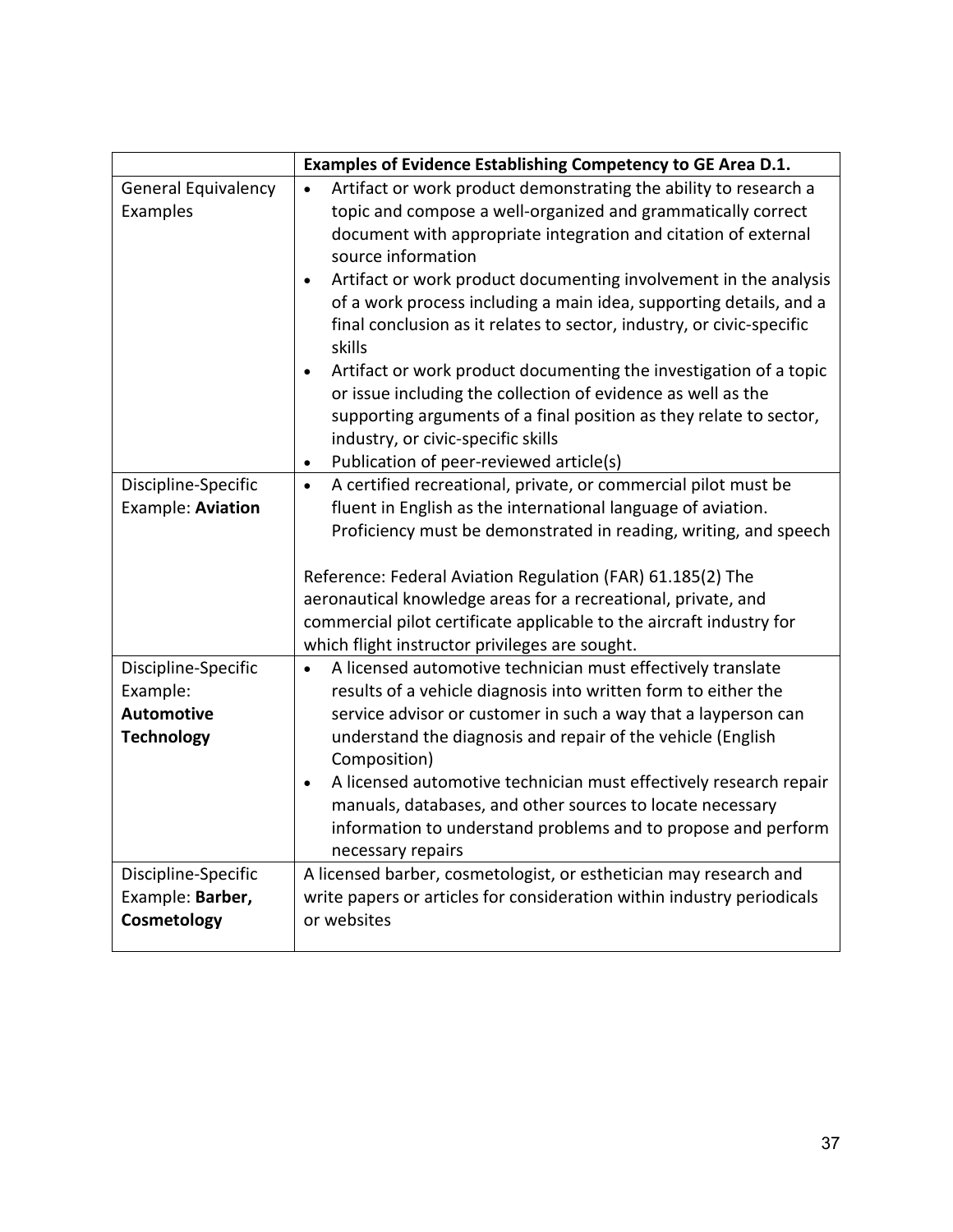## **General Education Equivalency Examples Area D.2. Language and Rationality: Communication and Analytical Thinking & Associate's Degree Competency in Mathematics**

Courses in language and rationality are those which develop for the student the principles and applications of language toward logical thought, clear and precise expression and critical evaluation of communication in whatever symbol system the student uses (Title 5 §55063 (b)(1)(D)). Such courses shall include Intermediate Algebra or another mathematics course at the same level, with the same rigor and with Elementary Algebra as a prerequisite.

D.2. Communication and Analytical Thinking. Courses fulfilling the communication and analytical thinking requirement include oral communication, mathematics, logic, statistics, computer languages and programming, and related disciplines.

- Students earning an Associate's Degree must demonstrate competence in mathematics. Traditionally, this competence is demonstrated by obtaining a satisfactory grade in a mathematics course at the level of the course typically known as Intermediate Algebra (either Intermediate Algebra or another mathematics course at the same level, with the same rigor and with Elementary Algebra as a prerequisite, approved locally). Any other considerations must be equivalent
- Satisfactory completion of a mathematics course at the level of Intermediate Algebra shall satisfy both this competency requirement and the Area D.2. coursework requirement (Title 5 §55063)

## **Purpose for Including One Course (3 units) in Language and Rationality for General Education**

- For students to demonstrate competence in mathematics at a level equivalent to intermediate algebra
- For students to develop oral communication and analytical thinking skills
- For students to develop skills interpreting and assessing data and statistics to draw conclusions.

## **Examples of courses included in Area D.2. Language and Rationality**

MATH 110 Statistics MATH 150 College Algebra for Liberal Arts MATH 151 College Algebra for STEM (Science, Technology, Engineering, Mathematics)

## **Evidence and Artifacts**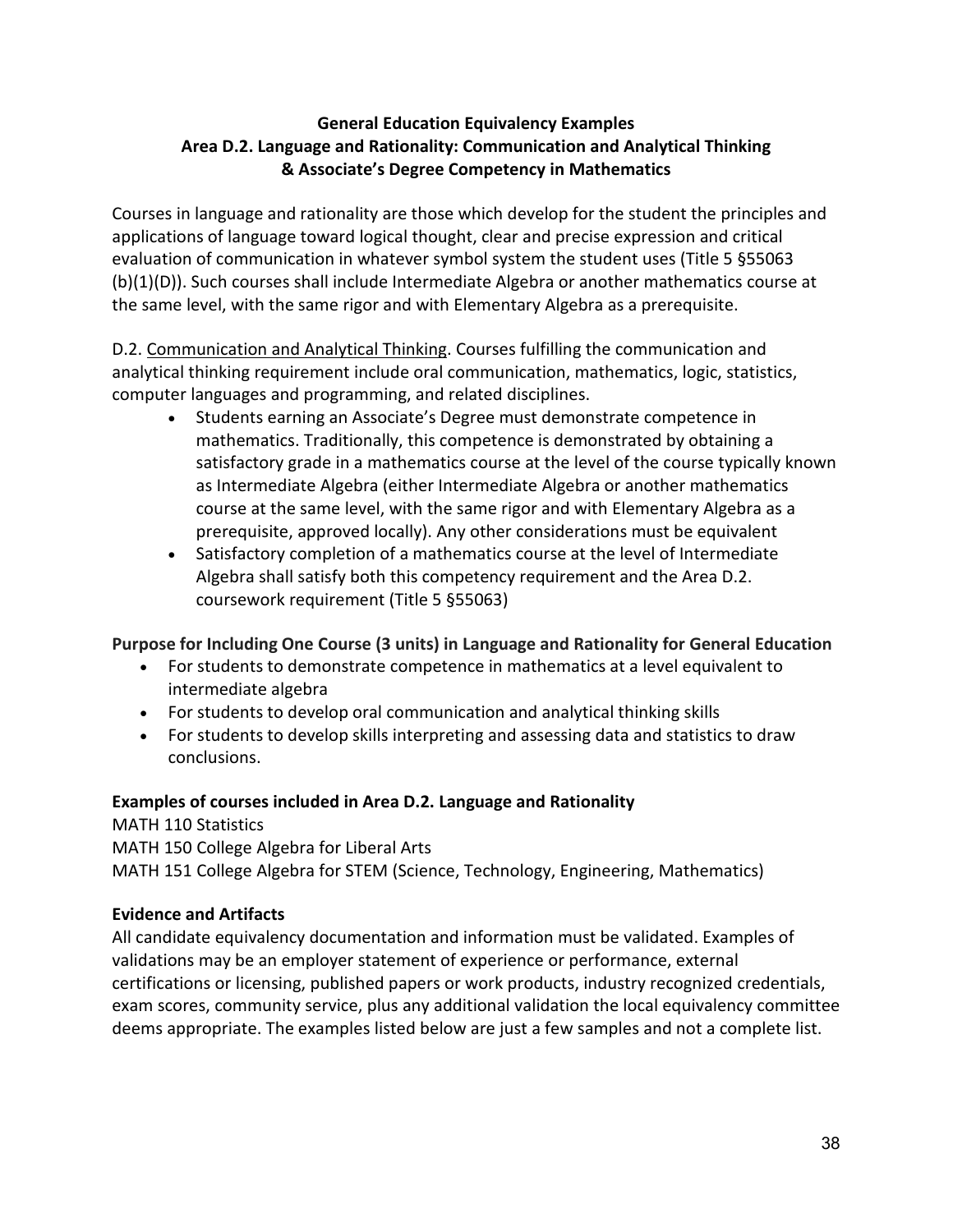|                                                                           | Examples of Evidence Establishing Competency to GE Area D.2.                                                                                                                                                                                                                                                                                                                                                                                                                                                                                                                                                                                                                                                                                                                                                                                                                                                                                                                                                                                                       |  |
|---------------------------------------------------------------------------|--------------------------------------------------------------------------------------------------------------------------------------------------------------------------------------------------------------------------------------------------------------------------------------------------------------------------------------------------------------------------------------------------------------------------------------------------------------------------------------------------------------------------------------------------------------------------------------------------------------------------------------------------------------------------------------------------------------------------------------------------------------------------------------------------------------------------------------------------------------------------------------------------------------------------------------------------------------------------------------------------------------------------------------------------------------------|--|
| General<br>Equivalency<br>Examples                                        | Artifact or work product documenting logical thought in the<br>identification of a work or civic challenge, development of specific<br>solutions, implementation of solutions, and analysis of the<br>outcomes and communication products of the project as they<br>relate to sector, industry, or civic-specific skills<br>Artifact or work product documenting the investigation of a topic<br>or issue including the collection of evidence as well as the<br>supporting arguments of a final position as they relate to sector,<br>industry, or civic-specific skills<br>Artifact or work product demonstrating mastery of oral<br>communication skills as they relate to sector, industry, or civic-<br>specific skills                                                                                                                                                                                                                                                                                                                                       |  |
| Discipline-Specific<br>Example: Aviation                                  | A certified flight instructor must receive instruction and complete<br>$\bullet$<br>an exam in the fundamentals of instruction which includes the<br>learning process, elements of effective teaching, student<br>evaluation and testing, course development, lesson planning, and<br>classroom training techniques<br>Ref: Federal Aviation Regulation (FAR) 61.185(2) The aeronautical<br>knowledge areas for a recreational, private, and commercial pilot<br>certificate applicable to the aircraft industry for which flight instructor<br>privileges are sought                                                                                                                                                                                                                                                                                                                                                                                                                                                                                              |  |
| Discipline-Specific<br>Example:<br><b>Automotive</b><br><b>Technology</b> | A certified auto technician must demonstrate the ability to<br>$\bullet$<br>decipher information from the customer in either oral or written<br>form regarding their vehicle complaint and use of the information<br>to diagnose the vehicle problem causing the customer's concern<br>and communication of findings either orally or in written form to<br>the service advisor or customer<br>For a licensed automotive technician, every aspect of a job<br>revolves around analytic thinking skills. Analytic thinking skills are<br>used to confirm a customer's concern, perform root cause<br>diagnostic procedures, and verify the repair<br>A licensed automotive technician must use mathematical skills to<br>manage and calculate ratios, measurements, comparisons, and<br>specifications related to investigation of problems, development of<br>appropriate repair solutions, and performance of repair. A licensed<br>automotive technician may also use mathematical skills and<br>reasoning to machine parts and tools to exacting specifications |  |
| Discipline-Specific<br>Example: Barber,<br>Cosmetology                    | A licensed barber, cosmetologist, or esthetician must utilize<br>$\bullet$<br>mathematical skills and reasoning to calculate proper product<br>ratios or quantities for application on customers                                                                                                                                                                                                                                                                                                                                                                                                                                                                                                                                                                                                                                                                                                                                                                                                                                                                   |  |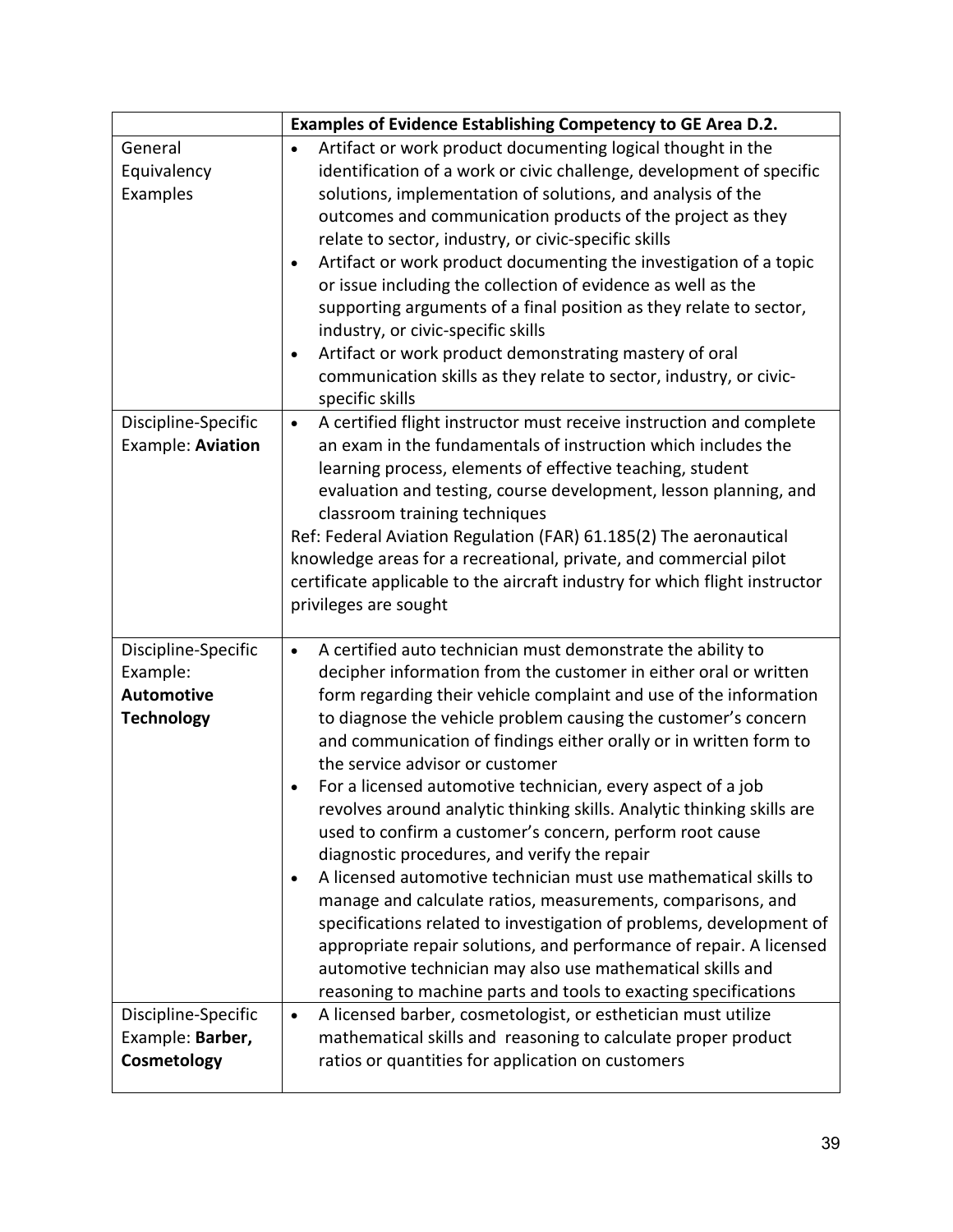#### **Eminence**

Eminence is a designation and a process to recruit highly qualified industry professionals for our classrooms. Eminence is a recognized status of a well-qualified industry professional that has achieved recognized superiority in the industry or discipline content. Eminence can be defined by professional achievements, that demonstrates the person is a leader and commonly recognized in their industry in ways analogous to codified academic accomplishment. While eminence should not be the sole criteria used for granting equivalency, it is an important tool in recruiting industry experts for the classroom. Generally, candidates who qualify for eminence will have additional supporting artifacts/evidence to meet additional equivalency standards.

The purpose of defining eminence is to identify ways to bring industry experts into our Career Technical Education (CTE) classrooms. The examples listed below further define the relevance related to their fields of study. Eminence does not look at academic preparation directly.

Eminence-supporting documentation may include:

- Distinguished employment or performance records in the specific field of endeavor
- Evidence of leadership in state or national professional organizations that are discipline specific
- Authored publications in industry specific professional journals in their entirety
- Demonstration of a command of the discipline
- Awards or honors from nationally recognized industry bodies for contributions to his or her field of endeavor
- Statements or letters from leaders in discipline specific industry (beyond those with whom he or she currently works) whose evaluations would support eminence
- Input from full time discipline specific faculty to verify claims, awards, certifications, and statements from those claiming eminence

For self-employed applicants, "conclusive evidence of full-time work experience" entails providing credible documentation from outside parties and would include such items as tax records, business license, or other governmental/licensing board evidence.

It is critical that local Equivalency Committees establish clear criteria as well as required documentation justifying candidates determined qualified by eminence to meet college accreditation standards relative to hiring qualified faculty.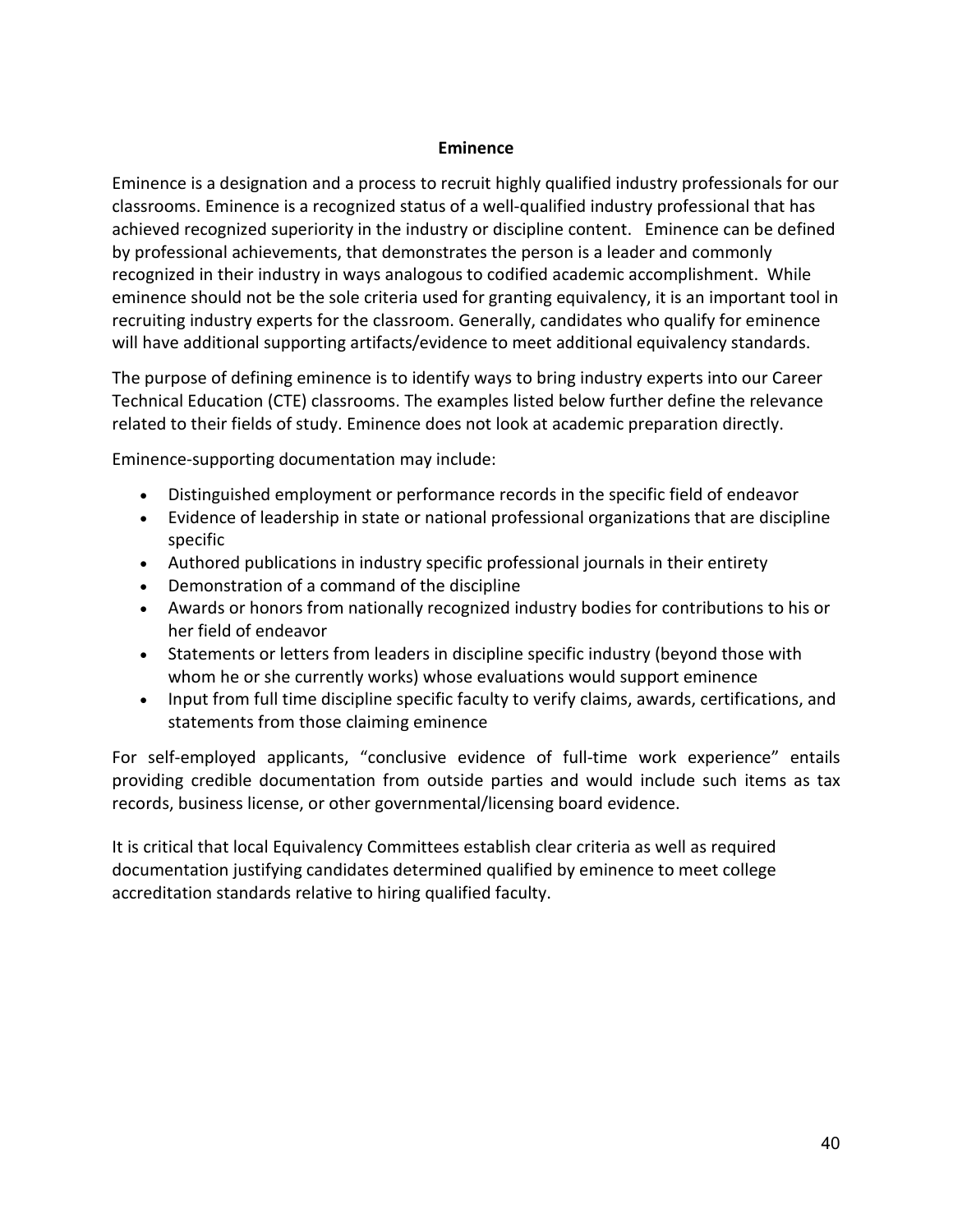## **Information and Checklist for Potential Equivalency Applicants**

#### **Introduction**

Are you an industry expert who would like to give back by teaching in a community college classroom? Do you have at least six years of experience working in business or industry but lack a college degree or significant college credit? Industry experts like you are a valuable asset to our students and we want to help you document your skills to pre-qualify you for the faculty applicant pool.

As an applicant for a community college faculty position, you may have several questions regarding the application process. The primary purpose of this checklist is to assist those applicants who do not possess the traditional minimum academic qualifications listed in the job posting but may be able to use the equivalency procedures to meet the minimum requirements to be part of the hiring pool.

## **What is Equivalency?**

Equivalency is an alternative way to show your skills and abilities to demonstrate your readiness to teach in a college discipline and program even if you not have the degree necessary to meet traditional minimum qualifications. In order to be considered for hiring you must submit artifacts/evidence/documentation showing you are equivalent to the minimum qualifications for the job. It is the responsibility of each applicant to review the college or district's equivalency policy and procedures to ensure compliance and completeness of the equivalency application. Should questions arise regarding the equivalency application steps, please contact the college or district's Human Resources division or the department that has the job opening.

## **Equivalency Checklist**

- $\checkmark$  Review the job posting for information and details regarding equivalency procedures
- $\checkmark$  Obtain and review the college or District's equivalency policy and procedures
- $\checkmark$  Review General Education Equivalency Examples and determine discipline specific examples for each General Education Area. The CTE Faculty Minimum Qualifications Tool Kit has a General Education Equivalency Matrix showing examples of how to meet the minimum qualifications through non-traditional methods
- $\checkmark$  Contact the faculty or area Dean of the job posting department for more details and help on completing the equivalency documentation
- $\checkmark$  Contact the Human Resources office at the college or district for assistance navigating the equivalency processes
- $\checkmark$  Collect and organize relevant artifacts/evidence demonstrating your competency/skill associated with each General Education area requirement
- $\checkmark$  Collect and organize relevant artifacts/evidence associated with industry credentials and/or industry work products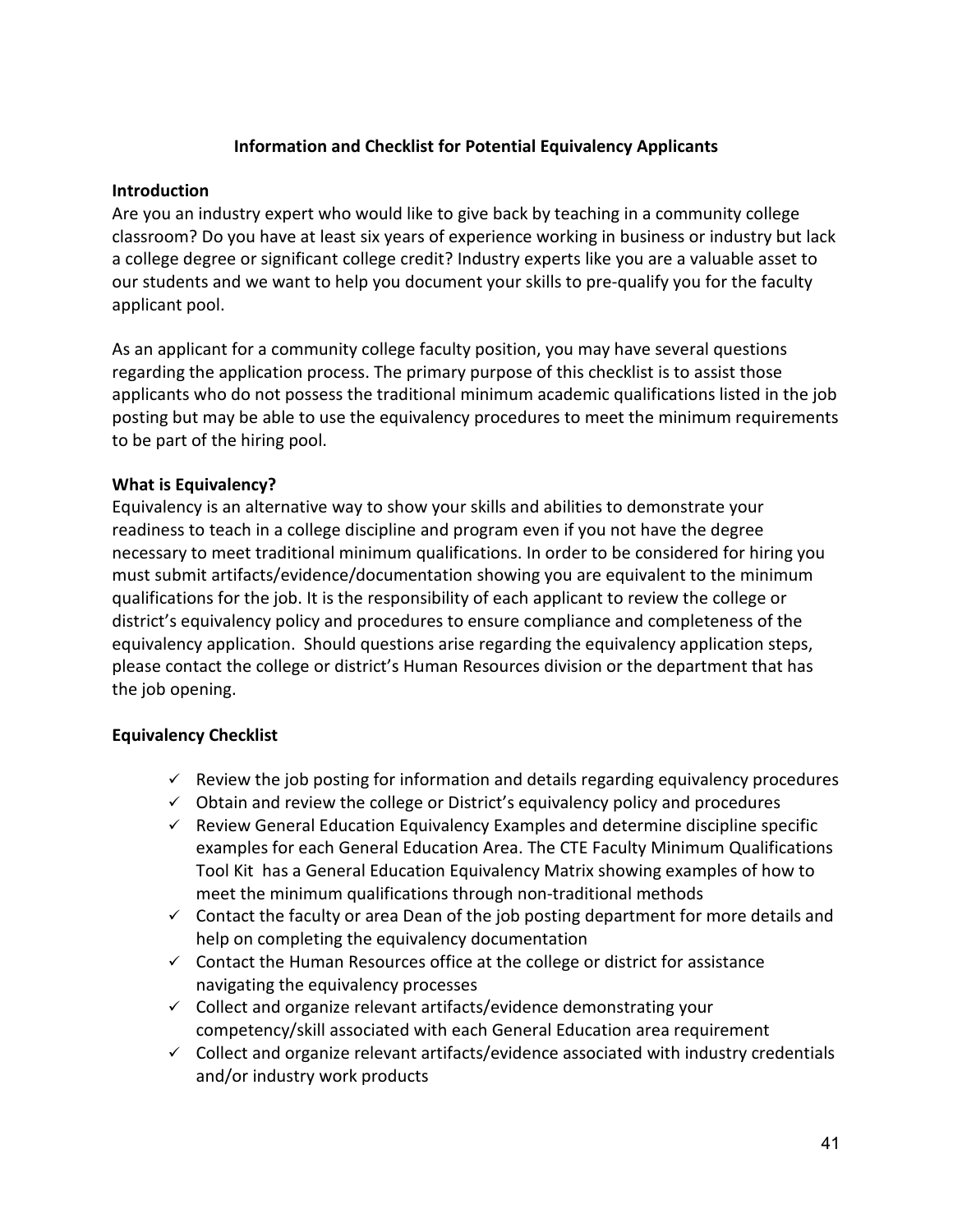- $\checkmark$  Complete all equivalency forms required by the local college or District's equivalency policy
- $\checkmark$  Make a copy of your documentation and submit all relevant artifacts/evidence in approved formats
- $\checkmark$  Follow up with Human Resources or the equivalency application-receiving department to ensure application was received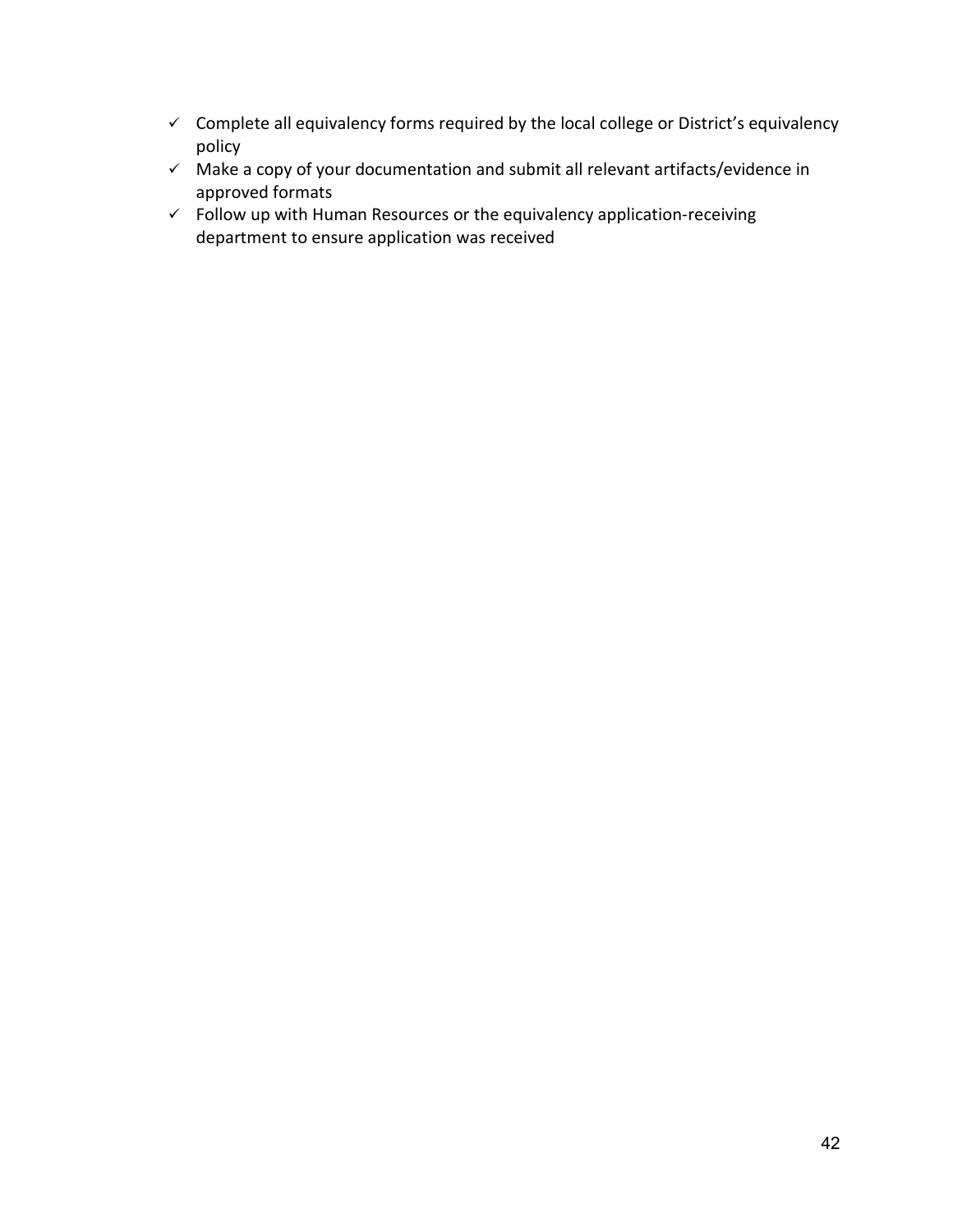#### **Sample Equivalency Statement for Job Postings**

#### **Equivalency Statement Sample #1**

(Name of District), in its desire to select outstanding faculty members from the largest possible pool of qualified applicants, recognizes the fact that candidates may attain expertise in a discipline through a variety of means. Certain combinations of education, experience and other accomplishments in the field may be judged by the District as equal to the stated minimum qualifications for this position. Candidates who feel they possess such equivalent qualifications are encouraged to apply and provide appropriate documentation of their qualifications. For further details regarding equivalency criteria, please download the Equivalency Application Statement Form available at: (give link)

#### **Equivalency Statement Sample #2**

Candidates who are applying for classified, faculty and/or academic administrator positions, but do not meet the minimum qualifications as stated in the job posting may still apply for the recruitment by filing for equivalency with the employment application. Applying on the basis of Equivalency is an option when an applicant feels they have a combination of education and/or experience that would be equivalent to the stated minimum qualifications. Equivalency candidates must complete and attach an Equivalency Application, along with supporting documentation, to their online employment application.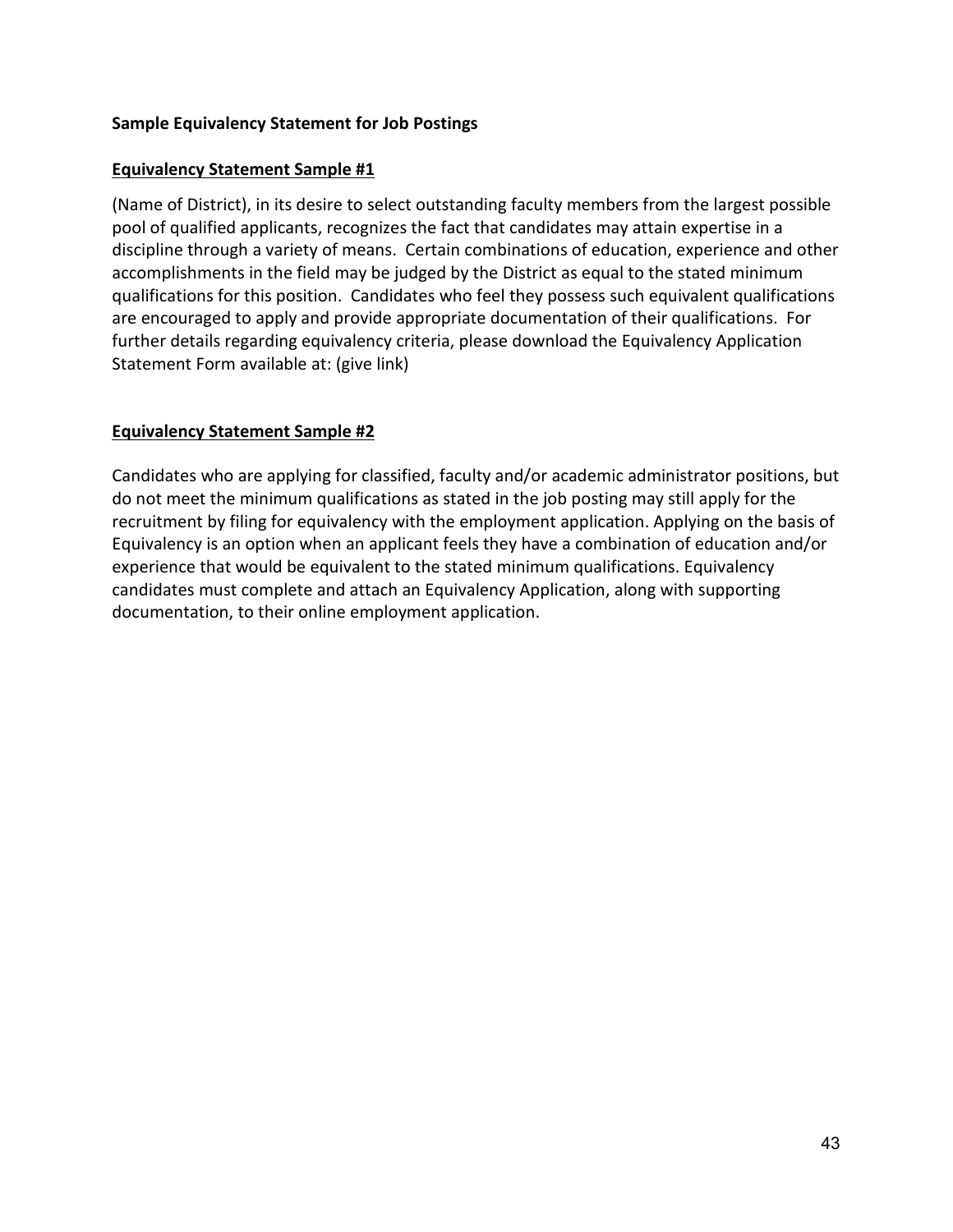## **Apprenticeship Minimum Qualifications for Apprenticeship Instructors**

In May 2018, the Board of Governors approved a Title 5 change revising the minimum qualifications for apprenticeship instructors (Section 53413 of article 2 of subchapter 4 of chapter 4 of division 6 of title 5 of the California Code of Regulations). The goal and the result of this change was to expand the pool of industry experts to teach in the apprenticeship classrooms.

In the past, the minimum qualifications required a community college apprenticeship instructor to have 18 units of general education courses. The new regulations allow for the credits earned within an apprenticeship program to count towards meeting the new minimum qualifications. In practice this means that anyone who completes a credit based registered apprenticeship program (and nearly all community colleges apprenticeship programs are credit based) and has 6 years of work experience can qualify to teach.

These changes will enable a wider hiring pool to be developed for colleges and also creates an urgency process for colleges to utilize when severe instructor shortages threaten the ability of a college to offer an apprenticeship course. The changes ensure a broader range of diverse qualified persons for consideration as apprenticeship instructors and will allow colleges to meet industry needs in career education areas that are covered by apprenticeship programs.

By increasing apprenticeship program participation and completion, the California Community Colleges are increasing opportunity for students in their chosen fields. California has a longstanding commitment to supporting the apprenticeship training model, and it leads the nation in promoting and funding apprenticeship and pre-apprenticeship initiatives. A particular focus in recent years has been the development of new and innovative programs. At the same time, apprenticeships in the building and construction trades and fire service remain the backbone of the California Community College Apprenticeship System in close collaboration with the Department of Industrial Relations, Division of Apprenticeship Standards and the California Apprenticeship Council.

The California Community Colleges Chancellor's Office has engaged in structural policy changes to better position California community colleges to support the expansion of apprenticeship training programs. This also included changing statutes to allow for colleges to be reimbursed at the full time equivalent (FTE) credit course rate instead of the related and supplemental (RSI) rate that was equivalent to the non-credit rate.

In summary the Title V changes for minimum qualifications for apprenticeship instructors included: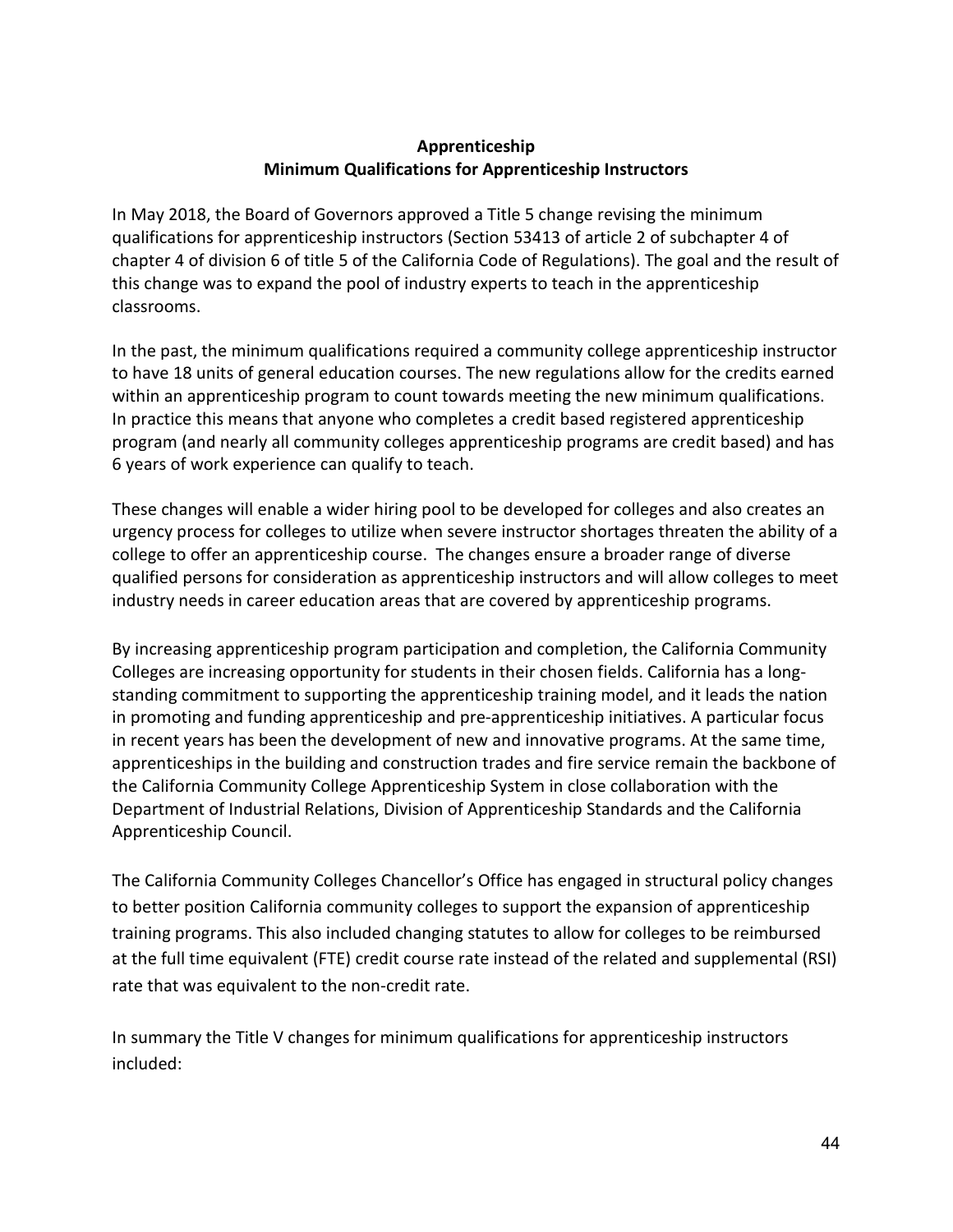- "In addition to apprenticeship credits" is eliminated from regulation, allowing credits earned in an apprenticeship program to count towards meeting the faculty minimum qualifications
- A section on an urgency condition is added
- 18 semester units is changed to 12 semester units
- "Community College faculty" member is changed to apprenticeship instructor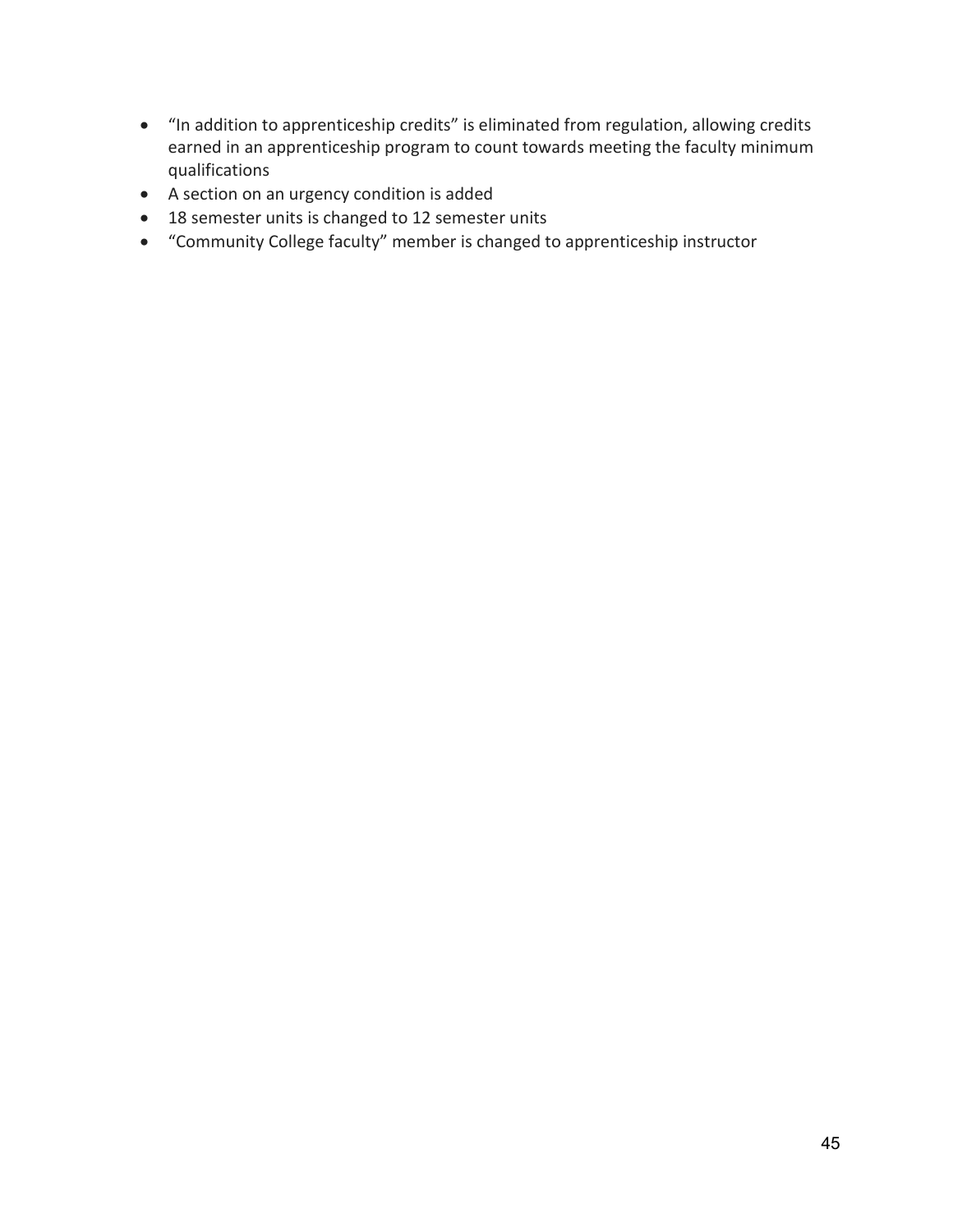#### **Credit for Prior Learning**

Most industry experts seeking to teach in the California Community College system have extensive work and community experience that may translate into credits. Many people who enter California community colleges have skills and knowledge gained outside of college classrooms. They hold industry certifications, are graduates of public service academies, and were trained for military service occupations, for example. Credit for Prior Learning (CPL) is credit awarded for college-level skills and knowledge gained outside of a college classroom. It is a strategy to grant credit for what people already know. Research suggests that CPL can benefit students and colleges, as it helps colleges increase completion and reduce achievement gaps.

**What does CPL look like in the California Community Colleges?** Two policies in the California Code of Regulations guide the award of CPL: Credit by Examination (Title 5, Section 55050) and AP exam credit (Title 5, Section 55052). Through credit by exam, students can request to take a written exam to earn credit for a course when the student thinks they already know the content. Data limitations keep us from examining the breadth of CPL practices or the impact of credit on students' success, though evidence suggests that practices are not widely understood or utilized.

**Legislative mandates.** In 2018, two laws indicate the legislature's ongoing interest in CPL. One (SB1071) requires the system to implement a consistent policy to award credit for veteran and military students using their Joint Services Transcripts. This law, while a welcome catalyst for CPL in the system, would impact a limited population. In fall 2017, about 33,000 veterans and active-duty military (any age) were enrolled in a California community college. A second law (AB1786) requires an initiative to expand the use of course credit at the California Community Colleges for students with prior learning, with a report due to the legislature in January 2020.

**CPL Initiative Launched in 2018.** As demonstrated in approximately 24 other states' higher education systems and affirmed in research, expanding CPL policy and practice can increase the impact of CPL on student success while ensuring quality, integrity, and equity in the award of credit.

**Title 5 Changes**. Among other state-level actions, the initiative is catalyzing changes to Title 5 Section 55050 to achieve the following goals:

- Create one umbrella Credit for Prior Learning policy that expands types of prior learning assessments available to students beyond credit by exam
- Create a consistent process to automatically refer eligible students to faculty for prior learning assessment, placing more burden on institutions than students, and creating more equity in process and opportunity
- Require CPL for General Education or program courses first, and electives as a last resort, as necessary to support the student's goals
- Require that policies and procedures be accessible to all stakeholders.
- Give students an opportunity to accept or deny credit awards, which helps them protect their financial aid or GI Bill benefits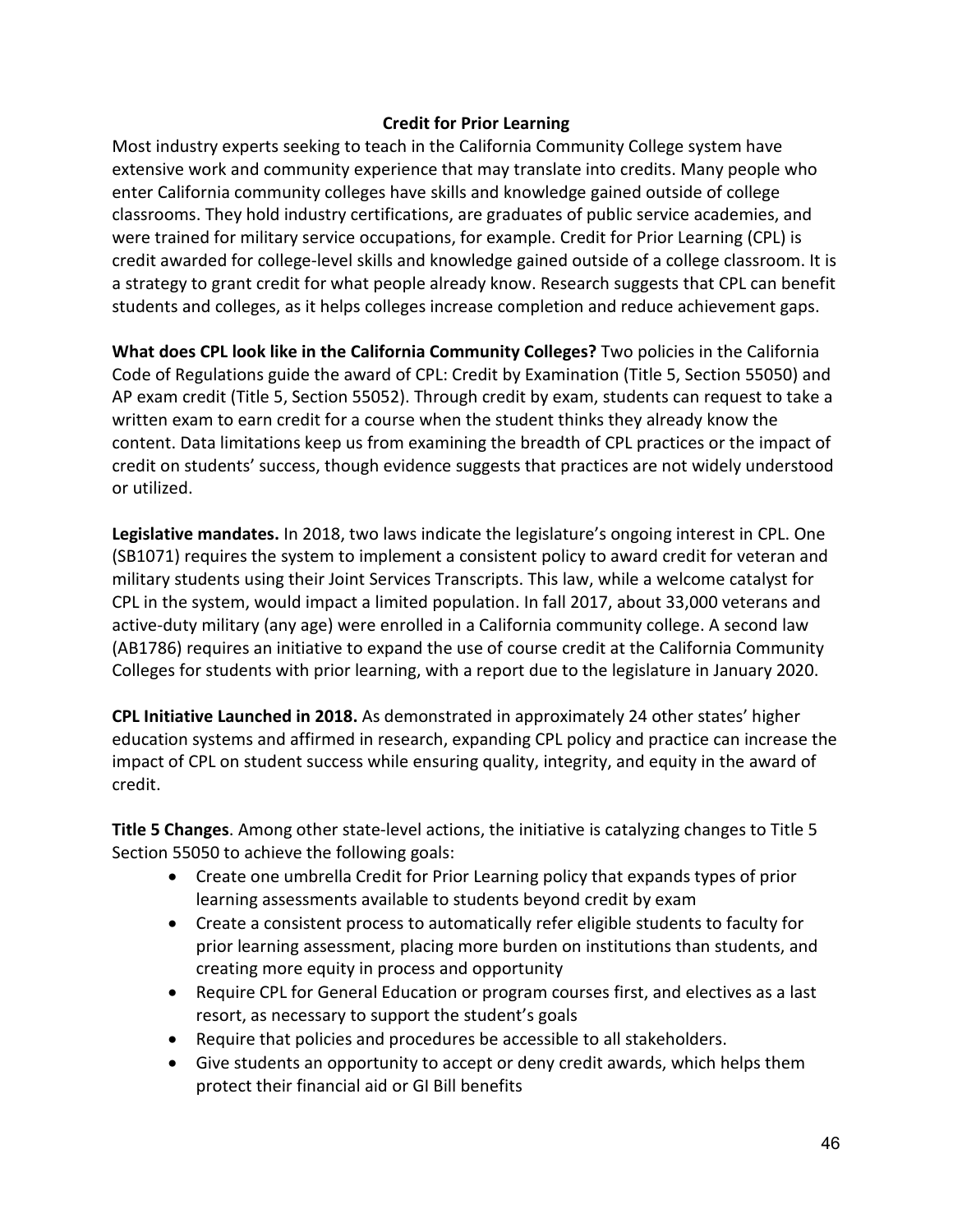• Condense all district policies related to credit for prior learning into one comprehensive policy to simplify CPL for all stakeholders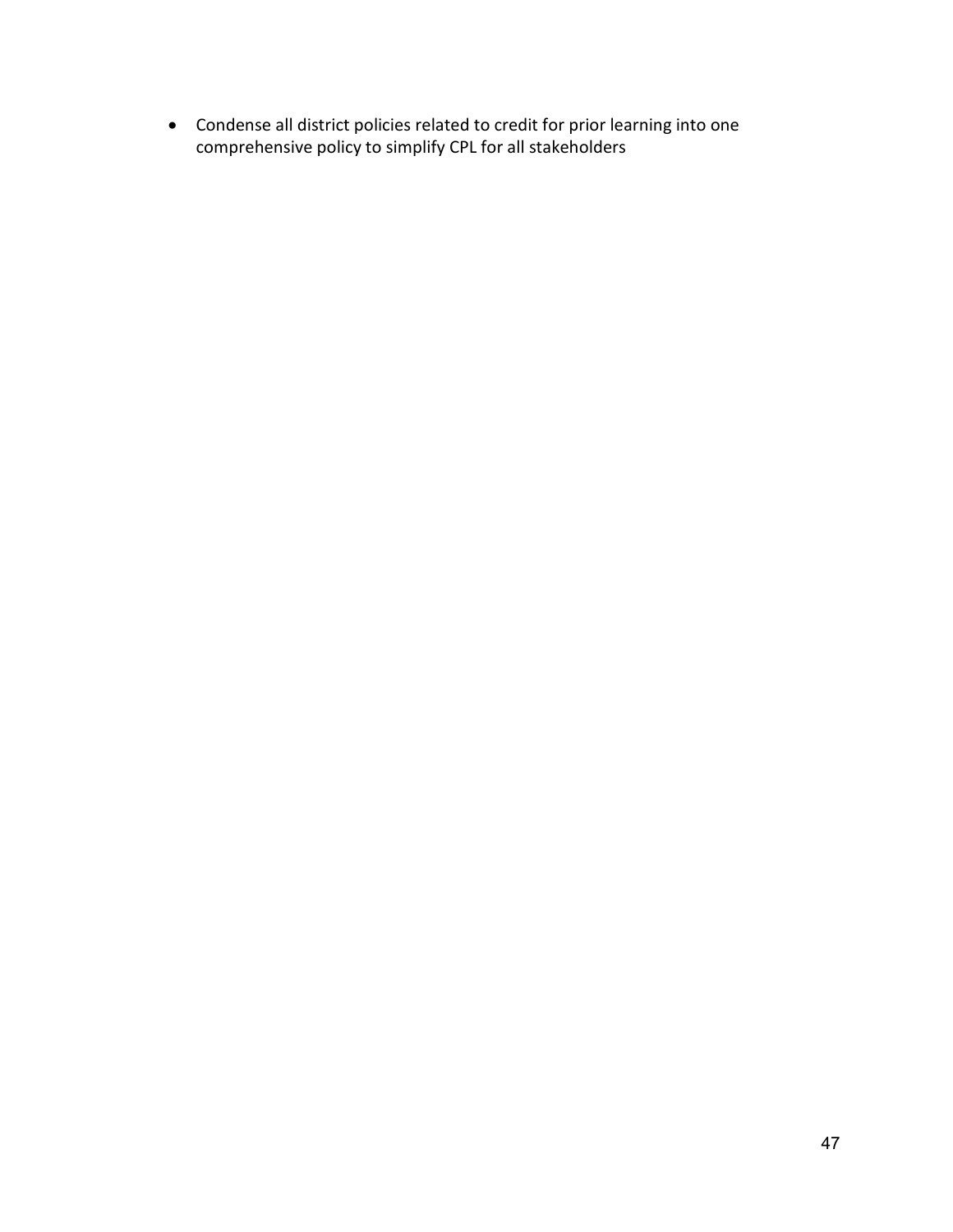#### **Career Technical Education Faculty Internship for Industry Experts**

A Faculty Internship Program provides an opportunity for CTE industry experts to learn if teaching is right for them and for colleges to determine if the industry expert is right for the college. A Faculty Internship Program addresses concerns voiced by the colleges and their industry partners that the best qualified industry experts are too often unable to meet the current minimum qualifications to teach in college classrooms. Faculty internships are one more option that, when implemented correctly, can allow industry experts to become CTE faculty interns to gain access to the classroom.

Currently, several colleges have internship or mentor or master teacher programs. Most colleges use their internship programs to only increase faculty diversity. A recent survey of the Chief Instructional Officers indicated that 60% of respondent colleges (32) operate some type of internship program, primarily for general education faculty. The CTE Faculty Minimum Qualifications Workgroup believes that CTE programs and their industry experts could benefit by using a Faculty Internship model to get industry experts into their classrooms.

Title 5 § 53501 states that industry expertise is a desired classroom qualification; "(b) To enhance the recruitment of qualified persons pursuing an Associate's Degree into faculty positions in community colleges in California, particularly for disciplines for which current industry experience is important and disciplines for which recruitment is difficult and in which a shortage of faculty is anticipated. In order to accomplish these purposes, the internship program shall serve to introduce industry practitioners to the community college environment and student populations while encouraging them to complete their Associate's Degrees."

Colleges can hire a CTE professional as a faculty intern, who has credentials in the form of a current license and or certificate in their field of work, and years of experience in the profession. Unpaid experience may be counted as industry experience if it entailed responsibilities substantially similar to those of relevant paid positions in the field. The CTE faculty intern process could be used to immediately get an industry expert teaching as an intern while completing their equivalency process or as they work towards an Associate's Degree. An Internship model could be adopted at individual colleges or where colleges in a region agree to a common internship model. Regions could also organize a regional internship committee that can serve all colleges in the region.

The Strong Workforce Taskforce included several recommendations that spoke directly to the issues related to master teacher/internship/mentoring/preceptor processes for CTE faculty. These recommendations reflect the concerns by the colleges and our industry partners that the best qualified industry experts are too often unable to meet the current minimum qualifications to teach in college classrooms. Faculty internships are one additional option that when implemented can allow qualified CTE faculty interns to gain access to the classroom.

Our California Community Colleges System benefits when we "grow our own". We should encourage our college graduates to return to teach after they have gone on to further their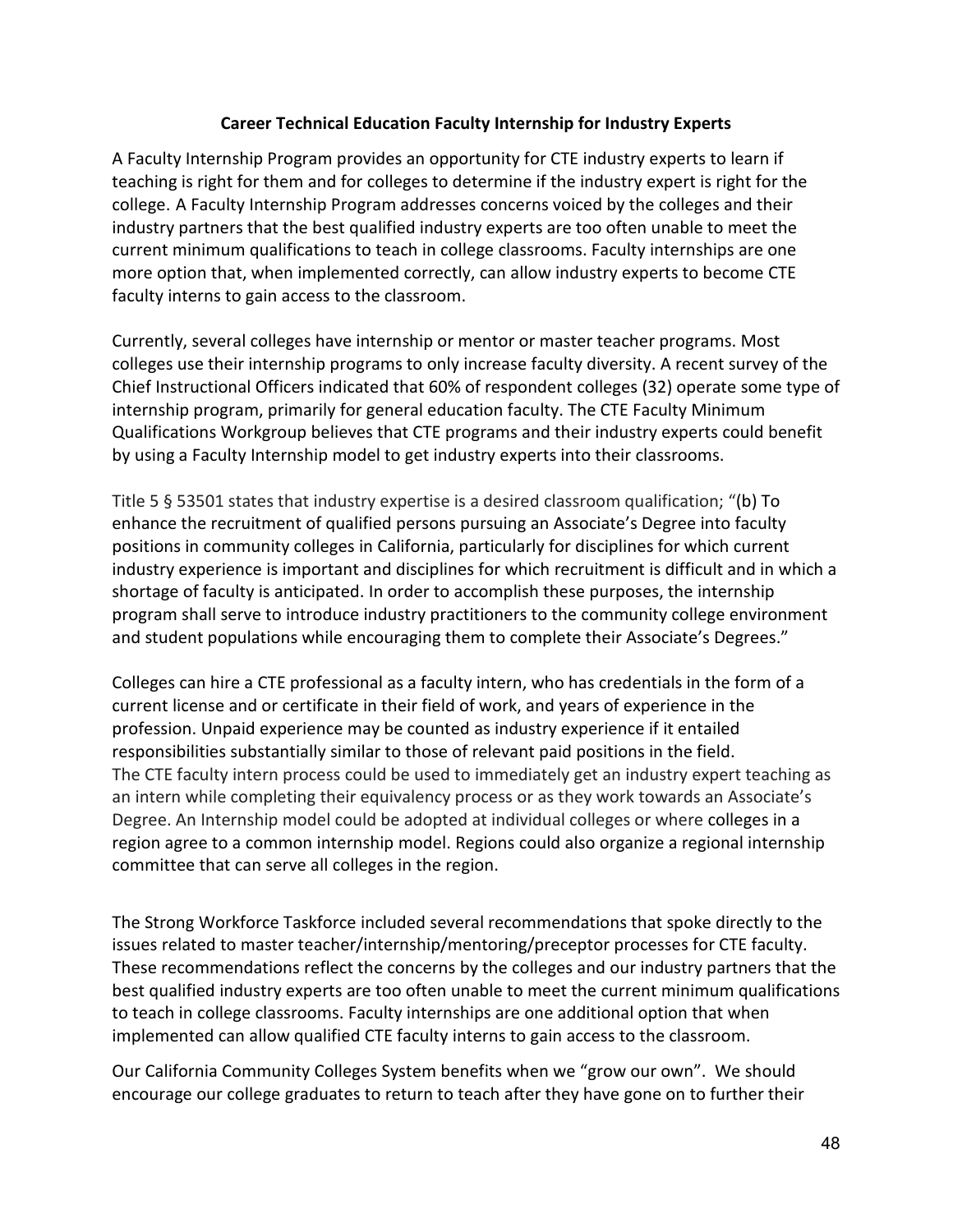academic education, or vocational trade. This is especially important for disciplines where there is, and will continue to be, a teacher shortage. Students who have passed through our California Community College System can transfer their personal knowledge of how a community college experience can help a new student, of any age, or diverse background, to benefit. In particular, instructors who have community college certificates and or degrees, plus on the job experience, can pass along to students their own person educational and real-world experience as someone who has "been there", and has succeeded educationally and in the workplace due to their educational journey at one of our community colleges.

The Faculty Internship Program is open to professionals in the career technical field, who are within one year of the minimum educational requirements or years of experience in the field.

California has a great need for Career Technical Education (CTE) professionals. Marketing our California community colleges faculty internship program to trained industry experts can offer a new life avenue to an industry professional who is excellent at their trade, and wants to further their education, and at the same time we open up real life learning experiences for our students.

The Faculty Internship Program can offer professionals in industry the training to be a good professor, and allow them to feel comfortable in the campus environment. In many cases, an industry professional is making more money in their chosen field than they can make as an instructor; so, a faculty internship is a good way to get their feet wet, introduce them to transferring their skill to a student base, and connecting them into the world of education in addition to their industry.

The California community college student population is very diverse. It is a goal of the System to have faculty reflect the student population. The Faculty Internship Program can enable a community college district to engage in inclusive efforts to identify faculty from diverse groups of workers currently employed as industry experts. Not everyone has an innate ability to transfer knowledge and handle the dynamics of a diverse group of students. A Faculty Internship Program can assist industry experts in learning to teach.

In the category of industry and technical professionals the "within one year" may be applied to course work to complete either the minimum bachelor level or associate level degrees. For example, a person may have either one year towards the Associate's Degree and six years of experience, or the Associate's Degree and five years' experience. If a bachelor degree is required, in order to be considered for a faculty internship, the person would have the bachelors and two years of experience, or have the two years' experience and be within one year of completing the bachelor's degree.

There is a difference between "faculty intern" and "intern". A "faculty internship" instructor is not someone who will learn to teach by osmosis, by simply sitting in the classroom with a seasoned instructor while listening, watching and assisting with paperwork. A "faculty intern" must have independent instructional responsibility as the teacher, including full supervision of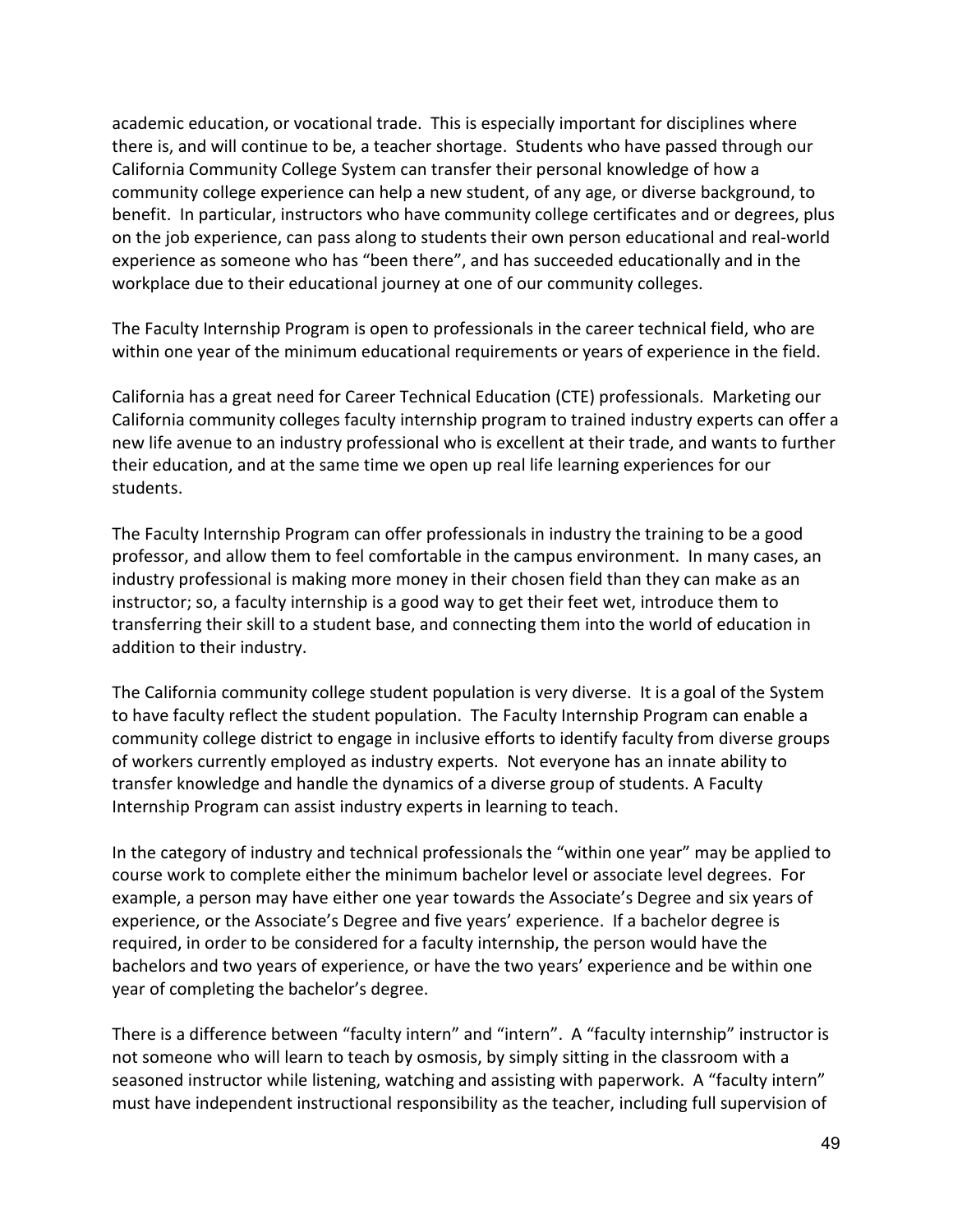the students in the classroom during their faculty internship. The faculty intern is hired as a temporary faculty under the California Education Code, 87482.5. For purposes of instruction, they meet the minimum qualifications and are considered the faculty member of record.

#### **Guidelines for Minimum Qualifications for Participants in a Faculty Internship Program**

It is important to note that a "faculty intern" is employed as a temporary faculty member, doesn't accrue seniority, and is employed under the Ed Code 87482.5., which means a faculty intern is not allowed to work more than 67 percent of the hours per week considered to be full time. Also, title 5 § 53502 outlines how a faculty intern must be working towards meeting the minimum qualifications required to teach in their discipline; and there is a two-year limit for working as a faculty intern. Nevertheless, in those two years, the faculty internship program can take someone who has expert industry knowledge, and move that person to an instructor status as one who can convey that knowledge.

Qualified master degree applicants can be hired as a "faculty intern" if he or she has completed one-half of their course work towards their master's degree, and must have a master's degree in the area in which they are hired to teach. The faculty internship program also allows an employed faculty, who has already satisfied the title 5 minimum qualifications, but lacks teaching experience, to be included in the program.

The faculty intern must be under the direct mentorship of a qualified faculty member to teach in the discipline assigned to the faculty intern. A mentor is someone who teaches or gives help and advice to a less experienced person. The faculty mentor must be allowed the time to provide substantial direct in-class supervision and evaluation of interns' teaching capabilities. The faculty mentor cannot be teaching another class or have any other assigned duties during the time the faculty intern is teaching a class. The faculty mentor is not required to be present at each class session or during the entire class session when they do observe the faculty intern. The faculty mentor should establish a regular process of contact with the faculty intern to ensure answers to questions and guidance is provided.

## **Career Technical Education Instructor**

Given the grave shortage of skilled workers, resulting in a shortage of career technical education teachers, the California Community College is encouraging our colleges to open up their equivalency process to include a greater number of candidates in the hiring pool for Career Technical Education (CTE) instructors. A college can however currently open their application process to CTE applicants who do not yet have required minimum qualifications to teach in a discipline. CTE applicants can use the requirements listed under § 53502, which allows a college to accept applications from CTE professionals as a faculty internship instructor.

For disciplines not requiring a master's degree the applicant can meet the title 5 § 53502 requirements if he or she is within one year of completing the Associate's Degree and have six years industry experience in the discipline, or have completed the Associate's Degree and have completed five years of industry experience in that discipline. This allows the school to hire a CTE professional as a faculty intern, who has credentials in the form of a current license and or certificate in their field of work, and years of experience in the profession. Once hired as a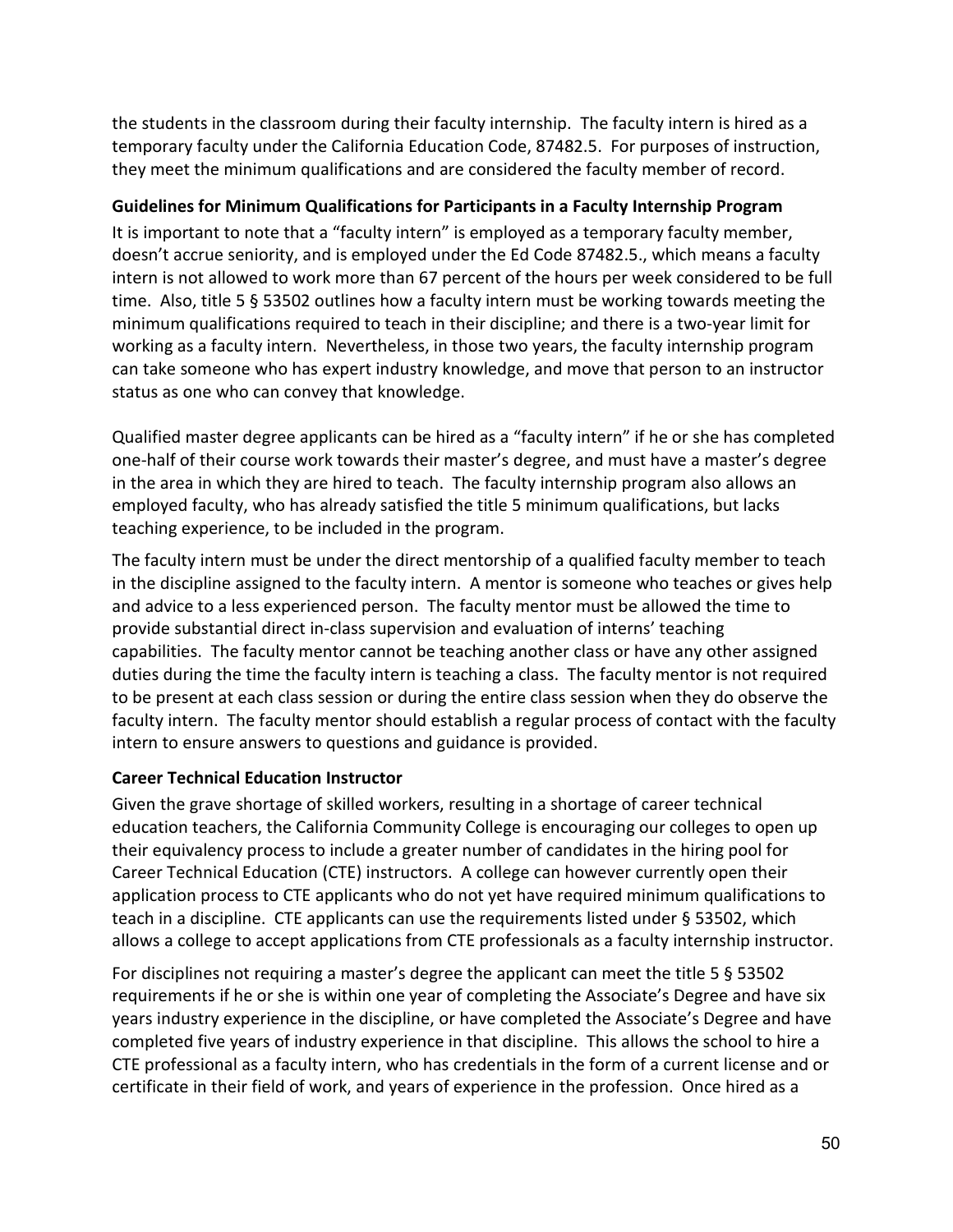faculty intern, he or she can work on completing their post-secondary education while actually teaching their trade. In fact, even an applicant with a master's degree would need to have years of professional experience to teach a CTE discipline in the area for which they were hired.

Where years of professional or occupational experience are referred to in this Subchapter, the requirement is for the stated number of years of full-time experience or the equivalent in parttime experience. Unpaid experience may be counted if it entailed responsibilities substantially similar to those of relevant paid positions in the field. Applicants bear the responsibility for verifying all experience by documentation satisfactory to the districts.

As used in this Subchapter, "professional experience" includes teaching experience. "Occupational experience" does not include teaching experience.

As used in this Section, "year" means that period of time which in that occupation is accepted by contract or general agreement as a regular work year for that occupation on a full-time basis.

Title 5 also speaks to the possibility of hiring a student in a bachelor degree program with only one year of course credits to complete, if they also have two years of professional experience in the subject matter for which they are applying to instruct, and have a license or certificate in their trade

## **Summary of a Faculty Internship Program**

Faculty Internship instructors are employed as a temporary faculty, not allowed to work more than 67 percent of hours per week considered full-time, and shall not be considered a contract employee (EDC § 87482.5).

The faculty intern program has a term limit of two years.

Participants - Minimum Qualifications

Faculty Intern must be in a Master's program in the discipline the instructor/student will be teaching and have completed at least half of the course work towards his or her master's degree

- Enrolled in CSU or UC or,
- Enrolled in any accredited institution of higher education

Link for the database from Office of Postsecondary Education for Accredited Postsecondary Institutions and Programs:<https://ope.ed.gov/accreditation/Search.aspx>

Faculty Intern for CTE field disciplines (Master's not expected) must have a current license or certificate in the discipline they are teaching, while being enrolled in a degree program. Professional experience directly related to the discipline is required, and the faculty intern must be within one year of completing the degree needed to meet the regular faculty minimum qualifications.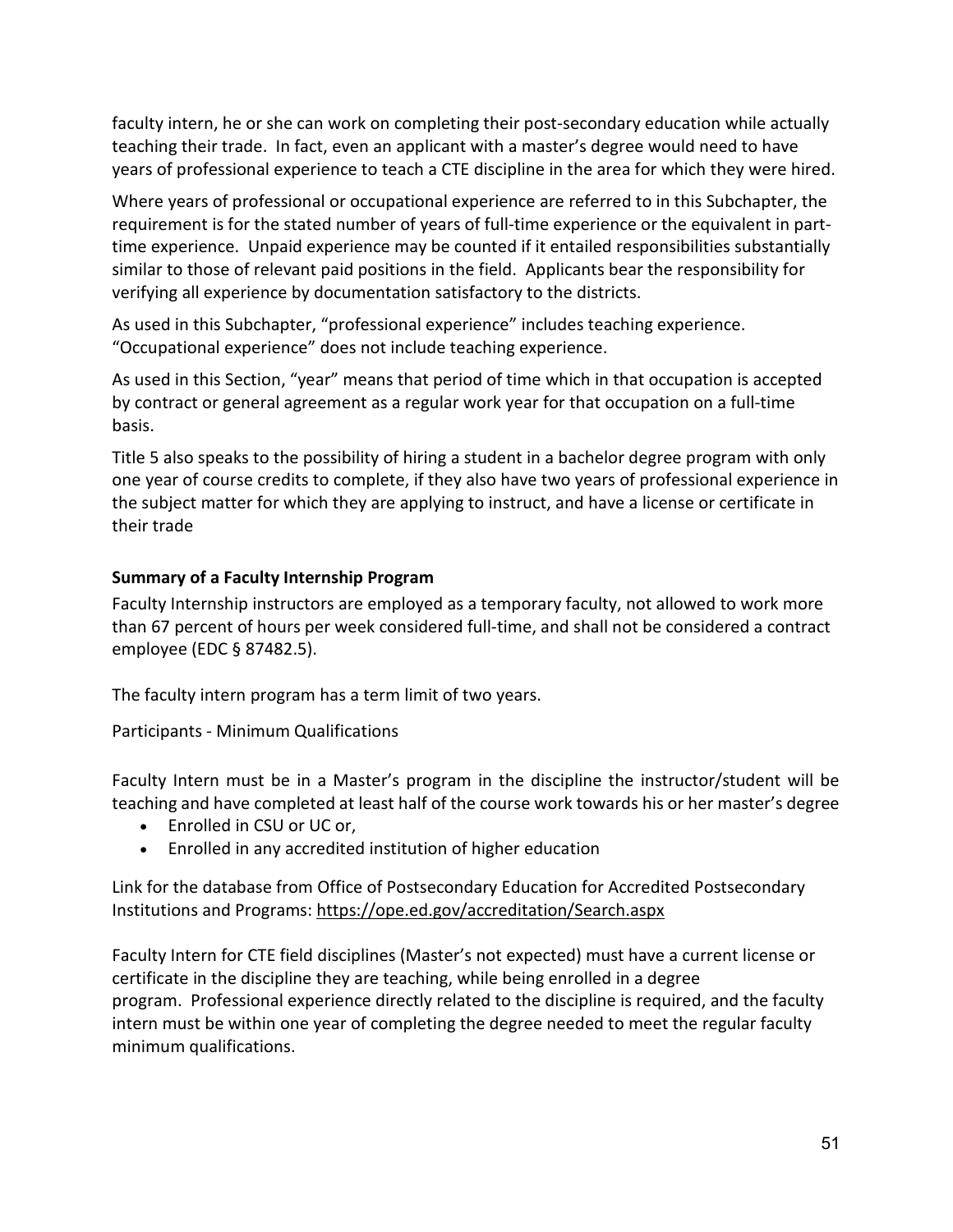Faculty Intern can be part of current faculty who met minimum qualifications, but who lacks teaching experience.

## **Guidelines for General Authority of a Faculty Internship Program**

Title 5, § 53500 allows for a California community college to establish a faculty internship program to include three types of individuals:

- applicants who are now in a graduate degree program, and or
- vocational and technical professionals within a year of meeting minimum qualifications, and
- people who meet the minimum qualifications, but who do not have any teaching experience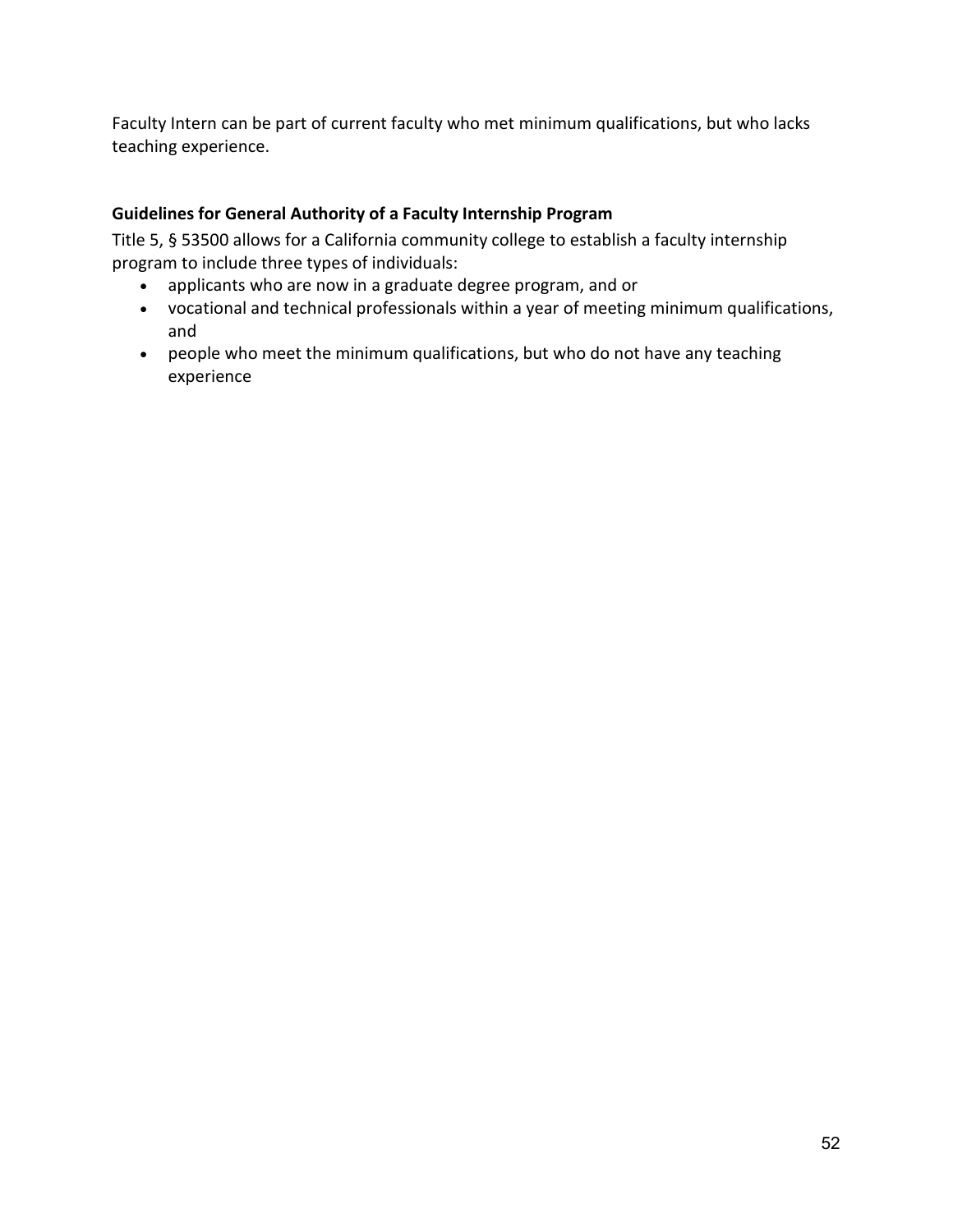## **California Education Code and Code of Regulations (Title 5) Citations related to Minimum Qualifications for CTE Faculty**

There are multiple Educations Codes and Title V regulations related to Minimum Qualifications for CTE faculty. If your District is seeking to expand the pool of industry experts it is important to understand and know the Education Code, Code of Regulations (Title 5), and the Minimum Qualifications Handbook. Below are specific excerpts of the relevant sections of the rules, regulations, and laws for your review and reference.

When charged with determining faculty minimum qualifications, equivalency committee members and other stakeholder can refer to the Minimum Qualifications for Faculty and College Administrators in California Community Colleges. The Handbook can be found at:

#### 2019 edition: [https://californiacommunitycolleges.cccco.edu/Portals/0/Reports/2019/CCCCO\\_Report\\_Min\\_Q](https://californiacommunitycolleges.cccco.edu/Portals/0/Reports/2019/CCCCO_Report_Min_Qualifications-ADA-Final.pdf) [ualifications-ADA-Final.pdf](https://californiacommunitycolleges.cccco.edu/Portals/0/Reports/2019/CCCCO_Report_Min_Qualifications-ADA-Final.pdf)

## **California Education Code Sections on Faculty Minimum Qualifications and Internships**

## **§87356 Minimum Qualifications and Hiring Criteria**

(a) The board of governors shall adopt regulations to establish and maintain the minimum qualifications for service as a faculty member teaching credit instruction, a faculty member teaching noncredit instruction, a librarian, a counselor, an educational administrator, an extended opportunity programs and services worker, a disabled students programs and services worker, an apprenticeship instructor, and a supervisor of health.

## **§87357 Minimum Qualifications and Hiring Criteria**

In establishing and maintaining minimum qualifications pursuant to Section 87356, the board of governors shall do all of the following:

 (1) With regard to minimum qualifications for faculty, the board of governors shall consult with, and rely primarily on the advice and judgment of, the statewide Academic Senate. With regard to minimum qualifications for educational administrators, the board of governors shall consult with, and rely primarily on the advice and judgment of, an appropriate statewide organization of administrators. With regard to minimum qualifications for apprenticeship instructors, the board of governors shall consult with, and rely primarily on the advice and judgment of, appropriate apprenticeship teaching faculty and labor organization representatives. In each case, the board of governors shall provide a reasonable opportunity for comment by other statewide representative groups.

## **§87359 Qualifications and Equivalencies**

(a) No one may be hired to serve as a community college faculty member or educational administrator under the authority granted by the regulations unless the governing board determines that he or she possesses qualifications that are at least equivalent to the minimum qualifications specified in regulations of the board of governors adopted pursuant to Section 87356. The criteria used by the governing board in making the determination shall be reflected in the governing board's action employing the individual.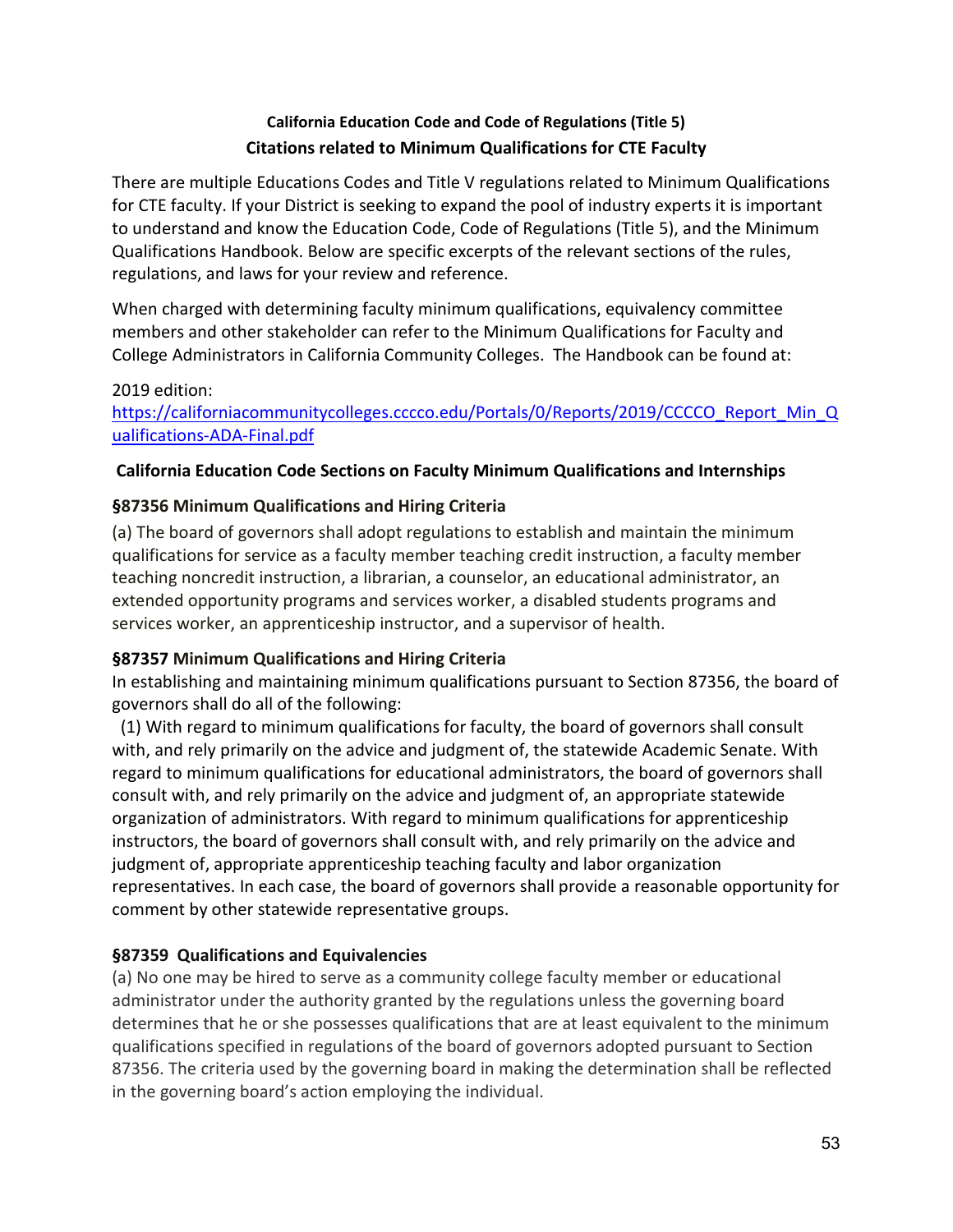(b) The process, as well as criteria and standards by which the governing board reaches its determinations regarding faculty members, shall be developed and agreed upon jointly by representatives of the governing board and the Academic Senate, and approved by the governing board. The agreed upon process shall include reasonable procedures to ensure that the governing board relies primarily upon the advice and judgment of the Academic Senate to determine that each individual faculty member employed under the authority granted by the regulations possesses qualifications that are at least equivalent to the applicable minimum qualifications specified in regulations adopted by the board of governors.

## **§87487 Employment General Provisions**

(a) The governing board of any community college district may establish a faculty internship program pursuant to regulations adopted by the board of governors and may employ, as faculty interns within the program, graduate students enrolled in the California State University, the University of California, or any other accredited institution of higher education, or, in vocational and technical fields where a master s degree is not generally expected or available, persons who are within one year of meeting the regular faculty minimum qualifications. Persons who meet the regular faculty minimum qualifications, but who lack teaching experience, may also be included in internship programs authorized by this section to the extent authorized by the board of governors.

(b) A student employed as a faculty intern shall be employed as a temporary faculty member under Section 87482.5 and shall meet the minimum qualifications for faculty interns set by the board of governors. The board of governors shall adopt regulations to implement faculty intern programs, including requirements for mentoring of each intern.

(Amended by Stats. 1995, Ch. 758, Sec. 155. Effective January 1, 1996.)

## **§87604 Employment General Provisions**

The governing board of a community college district shall employ each academic employee as a contract employee, regular employee, or temporary employee.

## **§87536 Minimum Qualifications and Hiring Criteria**

Faculty members and specified employees; regulation adoption; state-mandated local program(a) The board of governors shall adopt regulations to establish and maintain the minimum qualifications for service as a faculty member teaching credit instruction, a faculty member teaching noncredit instruction, a librarian, a counselor, an educational administrator, an extended opportunity programs and services worker, a disabled students programs and services worker, an apprenticeship instructor and a supervisor of health.

## **Title 5 Regulations on Faculty Minimum Qualifications and Internship**

## **§53413 Minimum Qualifications for Apprenticeship Instructors (new language)**

(a) The minimum qualifications for service as an apprenticeship instructor teaching community college credit apprenticeship courses that are part of an apprenticeship program approved by the Division of Apprenticeship Standards shall be satisfied by meeting one of the following requirements: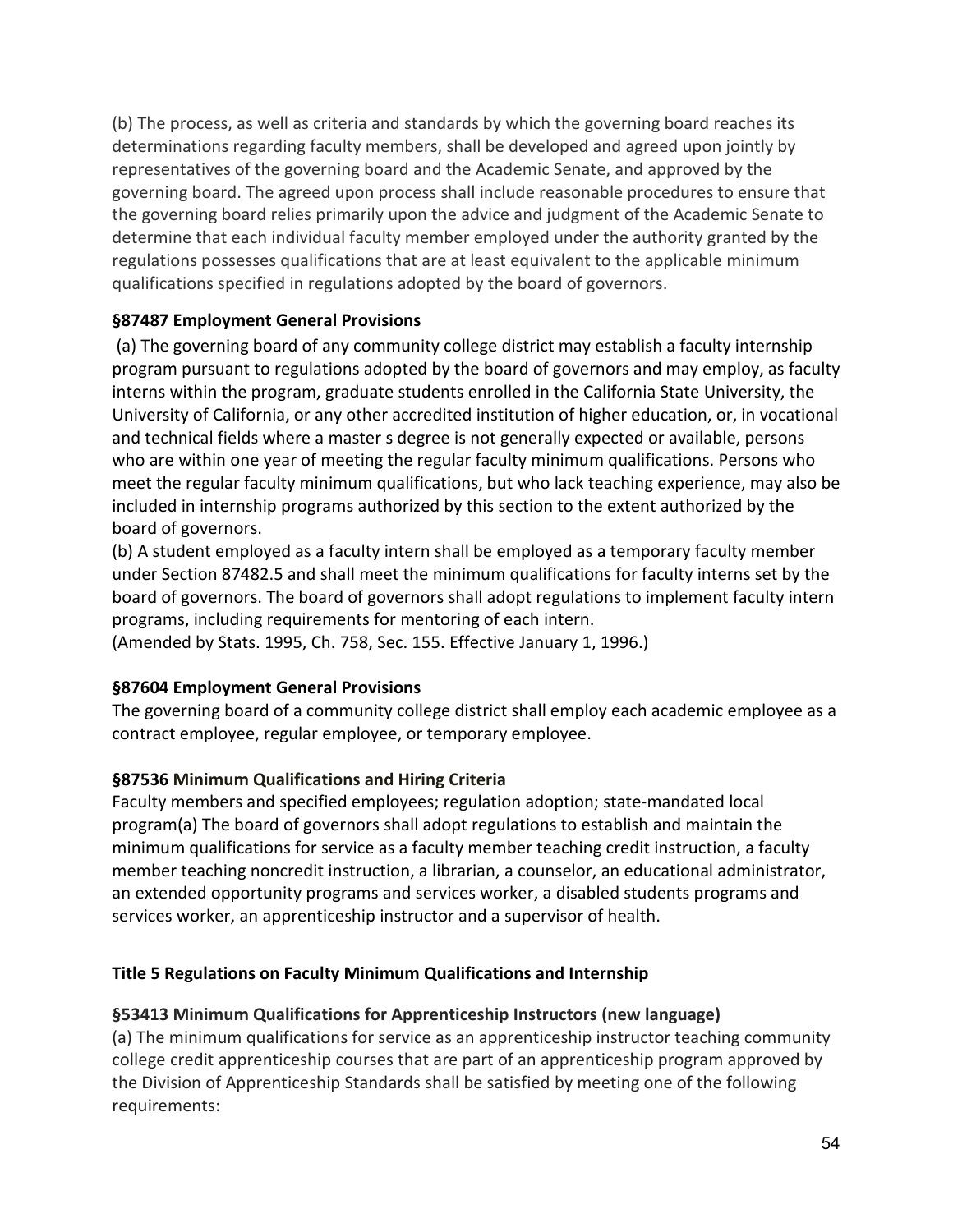(1) Possession of an associate degree, plus four years of occupational experience in the subject matter area to be taught; or

(2) Six years of occupational experience in the subject matter to be taught, a journeyman's certificate in the subject matter area to be taught, and completion of at least twelve (12) semester units of apprenticeship or college level course work. The twelve (12) semester unit requirement may be satisfied concurrently during the first two years of employment as an apprenticeship instructor.

(3) Six years of occupational experience in the subject matter to be taught, and a minimum of ten years of experience as an apprenticeship instructor for the California Department of Industrial Relations Division of Apprenticeship Standards.

(4) The board of trustees of a community college district, in consultation with their local academic senate and the California Department of Industrial Relations, Division of Apprenticeship Standards, may adopt policies to authorize a person to serve as an apprenticeship instructor to teach apprenticeship courses in an urgency condition.

(A) For purposes of this subdivision, urgency condition means a shortage of qualified instructors that would prevent offering classes to students in accordance with the approved education plan for the apprenticeship program adopted by the California Department of Industrial Relations, Division of Apprenticeship Standards.

(B) Each instructor hired under an urgency condition must meet the educational requirements of either subdivision (a)(1) or (a)(2) above within two years, provided that the instructor possesses:

(i) Six years of occupational experience in the subject matter to be taught, a journeyman's certificate in the subject matter area to be taught: or

(ii) Four years of occupational experience in the subject matter to be taught, and is within one year of completing an associate's degree.

(C) Until the educational requirements are completed, each instructor approved under the provisions of this section shall be employed as a temporary instructor.

(b) The minimum qualifications for service as an apprenticeship instructor teaching community college noncredit apprenticeship courses that are part of an apprenticeship program approved by the Division of Apprenticeship Standards shall be either of the following:

(1) The minimum qualifications for credit apprenticeship instruction as set forth in this section, or

(2) A high school diploma; and six years of occupational experience in the occupation to be taught, including at least two years at the journeyman level; and sixty clock hours or four semester units in materials, methods, and evaluation of instruction. This last requirement may be satisfied concurrently during the first year of employment as an apprenticeship instructor.

## **§53430 Qualifications and Equivalencies**

a. No one may be hired to serve as a community college faculty or educational administrator unless the governing board determines that he or she possesses qualifications that are at least equivalent to the minimum qualifications specified in this Article or elsewhere in this Division. The criteria used by the governing board in making the determination shall be reflected in the governing board's action employing the individual.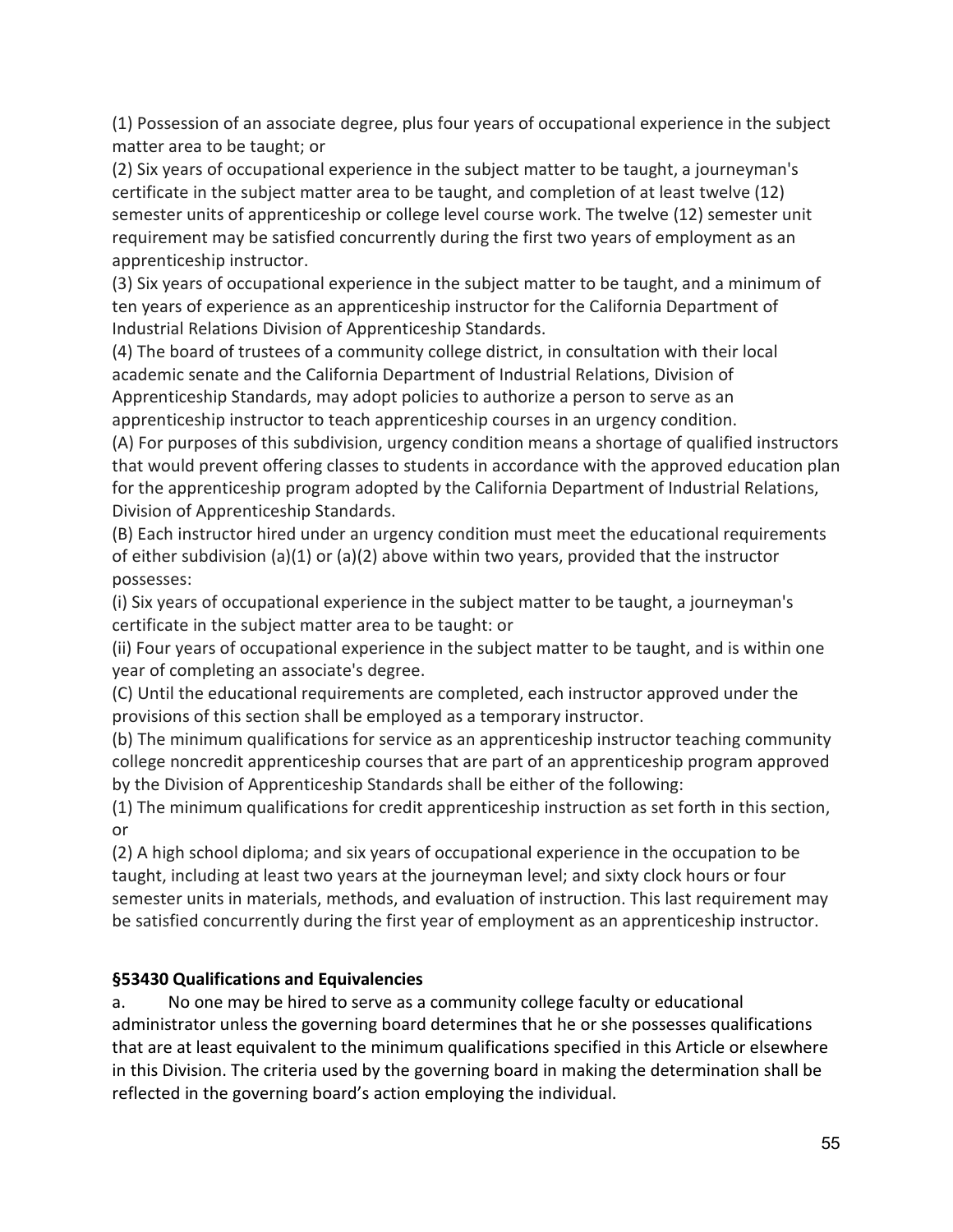b. The process, as well as criteria and standards by which the governing board reaches its determinations regarding faculty, shall be developed and agreed upon jointly by representatives of the governing board and the Academic Senate, and approved by the governing board. The agreed upon process shall include reasonable procedures to ensure that the governing board relies primarily upon the advice and judgment of the Academic Senate to determine that each individual faculty employed under the authority granted by this Section possesses qualifications that are at least equivalent to the applicable minimum qualifications specified in this Division.

## **§53500 Faculty Internship Program General Authority**

The governing board of any community college district may establish a faculty internship program pursuant to the provisions of this Subchapter and Section 87487 of the Education Code. In accordance therewith, governing boards may employ, as faculty interns within the program, graduate students enrolled in the California State University, the University of California, or any other accredited institution of higher education subject to Chapter 3 (commencing with Section 94300) of Part 59 of the Education Code or in vocational and technical fields where a master's degree is not generally expected or available, persons who are within one year of meeting the regular faculty minimum qualifications.

Persons who meet the regular faculty minimum qualifications but who lack teaching experience may also be included in internship programs authorized by this Section to the extent authorized by the local governing board. A student employed as a faculty intern shall be employed as a temporary faculty member under Section 87482.5 of the Education Code, and shall meet the minimum qualifications specified in Section 53502.

For purposes of this Subchapter, the term "faculty intern" does not include any person, no matter how designated, who only assists in a class taught by a regularly qualified faculty member, and who has no independent responsibility for instruction or supervision of students. Such a person may be termed an "intern," and may serve as a volunteer or receive a stipend according to policies established by the district.

## **§53501 Faculty Internship Programs Purposes**

The purposes of the faculty internship program shall include, but not be limited to, the following:

(a) To enhance the recruitment of qualified persons pursuing the master's or doctoral degrees, or both, into faculty positions in community colleges in California, particularly for disciplines for which recruitment is difficult and for disciplines in which a shortage of qualified faculty is anticipated. In order to accomplish this purpose, the internship program shall serve to introduce graduate students, before they approach the end of their graduate studies, to the community college environment and student population.

(b) To enhance the recruitment of qualified persons pursuing an Associate's Degree into faculty positions in community colleges in California, particularly for disciplines for which current industry experience is important and disciplines for which recruitment is difficult and in which a shortage of faculty is anticipated. In order to accomplish these purposes, the internship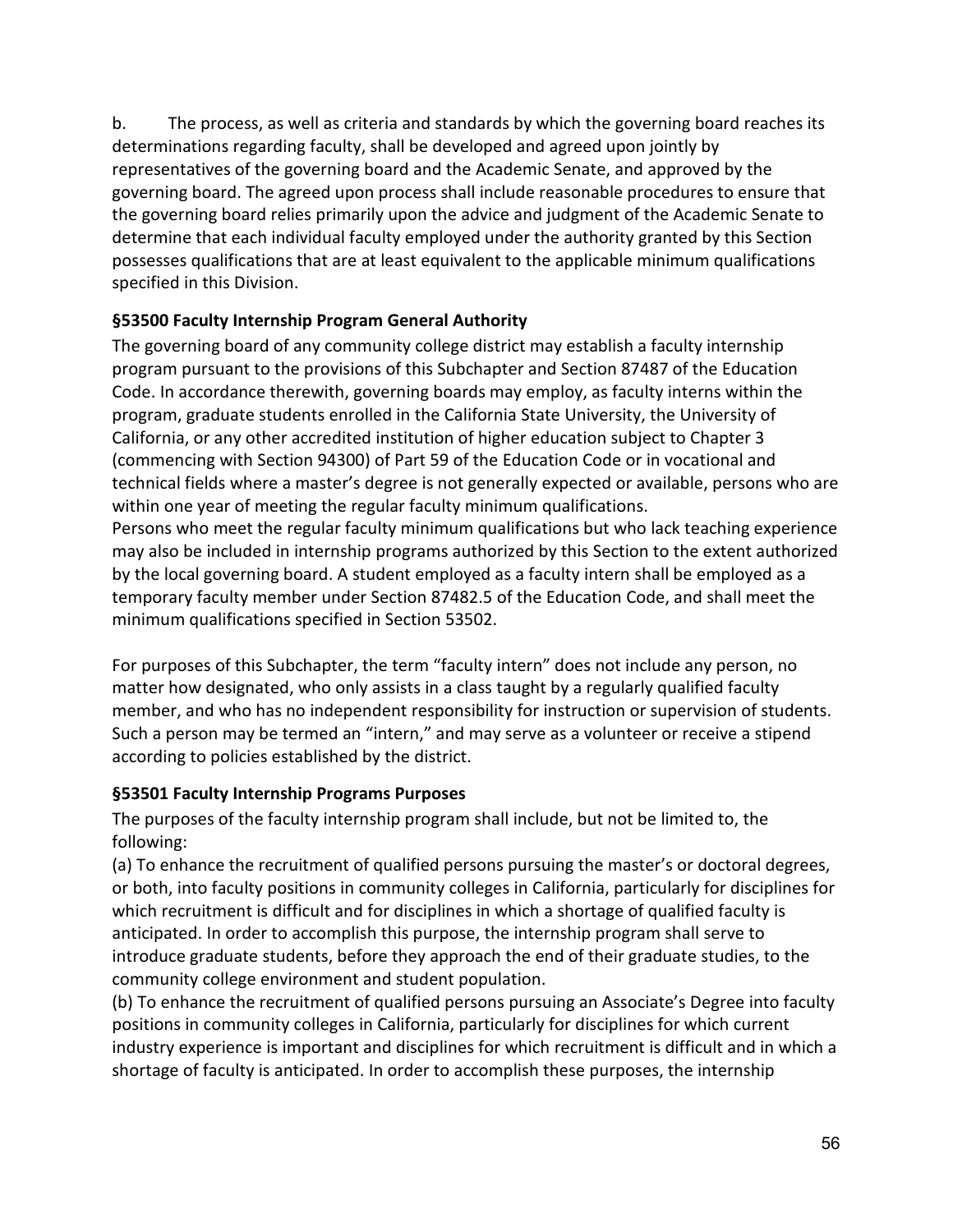program shall serve to introduce industry practitioners to the community college environment and student populations while encouraging them to complete their Associate's Degrees. (c) To enhance community college efforts toward building a diverse faculty. In order to accomplish this purpose, the internship program shall place special emphasis on promoting inclusive efforts to locate and attract qualified graduate students who are members of monitored groups as defined in section 53001(h).

## **§53502 Faculty Internship Programs Minimum Qualifications**

A student employed as a faculty intern shall meet the following minimum qualifications: (a) For those disciplines in which a master's degree is required, faculty interns shall be enrolled in a master's or doctoral program at the University of California, the California State University, or any other accredited institution of higher education subject to Chapter 3 (commencing with Section 94300) of Part 59 of the Education Code, and shall have completed at least one-half of the coursework, or the equivalent, in that graduate program.

(b) For those disciplines for which a master's degree is not expected or required, the faculty intern shall possess any license or certificate required to do that work and

(1) be within one year of completing the Associate's Degree and have six years industry experience in the discipline, or

(2) have completed the Associate's Degree and have completed five years of industry experience in that discipline or

(c) Faculty interns shall only be assigned to teach or to serve in a discipline in which they would be legally qualified to teach or render service upon completion of their graduate, studies or Associate's Degree and six years of industry experience in that discipline. A faculty intern shall be limited to two years of participation in the program.

(d) Each faculty intern shall serve under the direct supervision of a mentor who is legally qualified to teach the course or render the service that the faculty intern is providing. The district governing board shall ensure that faculty mentors provide substantial direct in-class supervision and evaluation of interns' teaching capabilities. The mentor shall have no other assigned duties during the time that the faculty intern is teaching or rendering service. The mentor is responsible for providing direct monitoring and systematic contact with the faculty intern.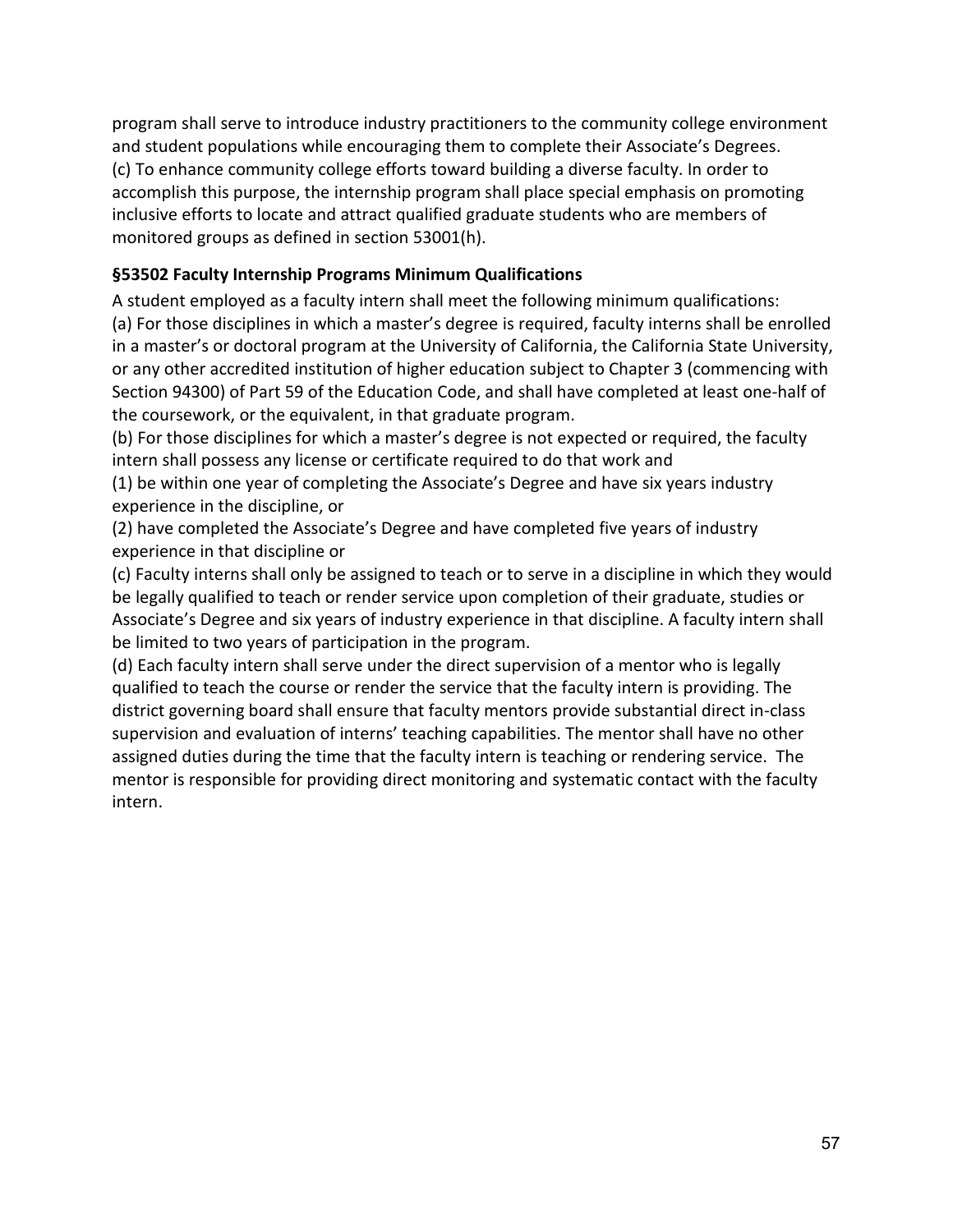#### **Thank You!**

## **CTE Minimum Qualifications Work Group Current Committee Members**

#### **Chairs**

Alice Perez, Vice Chancellor, California Community College Chancellor's Office John Stanskas, President, Academic Senate of the California Community Colleges Lynn Shaw, Visiting Dean, California Community College Chancellor's Office

Ed Knudson, President, Antelope Valley College Kathleen Rose, Superintendent/President, Gavilan College Sarah Hopkins, Director Human Resources, Santa Rosa Junior College Kathleen Welch, Vice President of Instruction, Cabrillo College Cheryl Aschenbauch, CTE Leadership Chair, Lassen College Rebecca Eikey, Faculty, College of the Canyons Paul Setziol, Faculty, DeAnza College Dianna Chiabotti, Dean, Napa Valley College Don Hopkins, Faculty, Folsom Lake College Scott Rubke, Faculty, Glendale College Grant Goold, Visiting CTE Faculty, California Community College Chancellor's Office Elton Robinson, Faculty, Los Angeles Trade Technical College Maria Clinton, Faculty, Antelope Valley College Cory Fisk, Faculty, Consumnes River College

#### **Past Committee Members**

Van Ton-Quinlivan Joyce Johnson Lorraine Slattery Jennifer Hamilton Michael Dighera John Freitas Jolena Grande LeBaron Woodyard Conan McKay Julie Bruno Rita Levy Chad Lewis Julie Adams Pam Walker